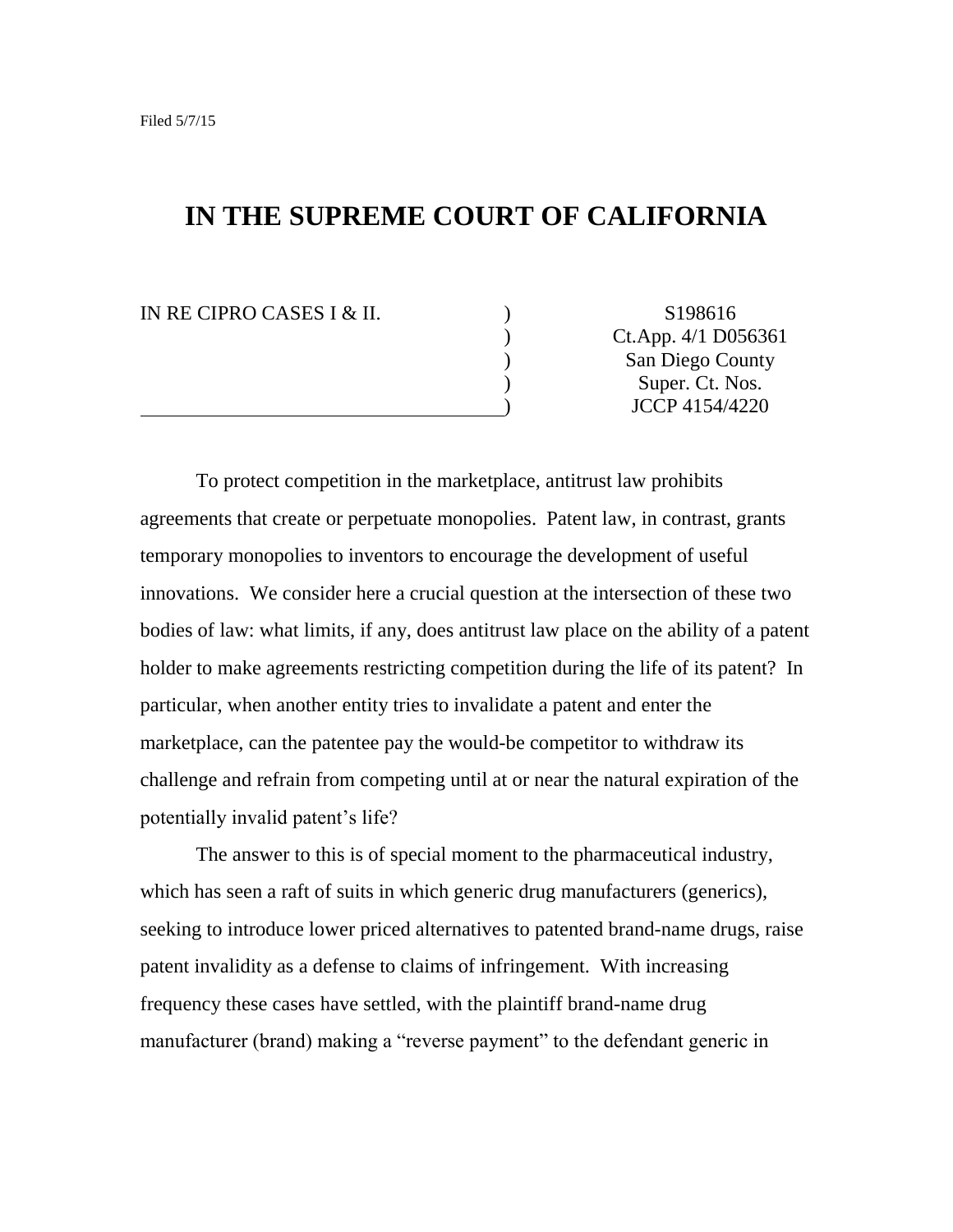exchange for the generic dropping its patent challenge and consenting to stay out of the market. This case involves just such a settlement agreement.

Under federal antitrust law, these settlements are not immune from scrutiny, even if they limit competition no more than a valid patent would have. (*Federal Trade Commission v. Actavis, Inc.* (2013) 570 U.S. \_\_\_, \_\_\_ [186 L.Ed.2d 343, 356, 133 S.Ct. 2223, 2230] (*Actavis*).) We conclude the same is true under state antitrust law. Some patents are valid; some are not. Sometimes competition would infringe; sometimes it would not. Parties illegally restrain trade when they privately agree to substitute consensual monopoly in place of potential competition that would have followed a finding of invalidity or noninfringement. The Court of Appeal ruled to the contrary; we reverse.

### **FACTUAL AND PROCEDURAL BACKGROUND**

Bayer AG and Bayer Corporation (collectively Bayer) market Cipro, an antibiotic that has been among the most-prescribed and best-selling drugs in the world. (*Arkansas Carpenters Health and Welfare Fund v. Bayer AG* (2d Cir. 2010) 604 F.3d 98, 100; *In re Ciprofloxacin Hydrochloride Antitrust Lit.* (E.D.N.Y. 2003) 261 F.Supp.2d 188, 194; *In re Ciprofloxacin Hydrochloride Antitrust Lit.* (E.D.N.Y. 2001) 166 F.Supp.2d 740, 743.) In 1987, Bayer was issued a United States patent on the active ingredient in Cipro, ciprofloxacin hydrochloride, a patent that expired in December 2003. (U.S. Patent No. 4,670,444, col. 22, ll. 32-34, claim 12 (the '444 patent); see *In re Ciprofloxacin Hydrochloride Antitrust Lit.* (Fed. Cir. 2008) 544 F.3d 1323, 1327–1328.) A subsidiary and licensee of Bayer obtained Food and Drug Administration (FDA) approval to market Cipro in the United States. (*In re Ciprofloxacin Hydrochloride Antitrust Lit.*, *supra*, 544 F.3d at p. 1328; *In re Ciprofloxacin Hydrochloride Antitrust Lit.*, *supra*, 166 F.Supp.2d at p. 743.) Between 1987 and 2003, Bayer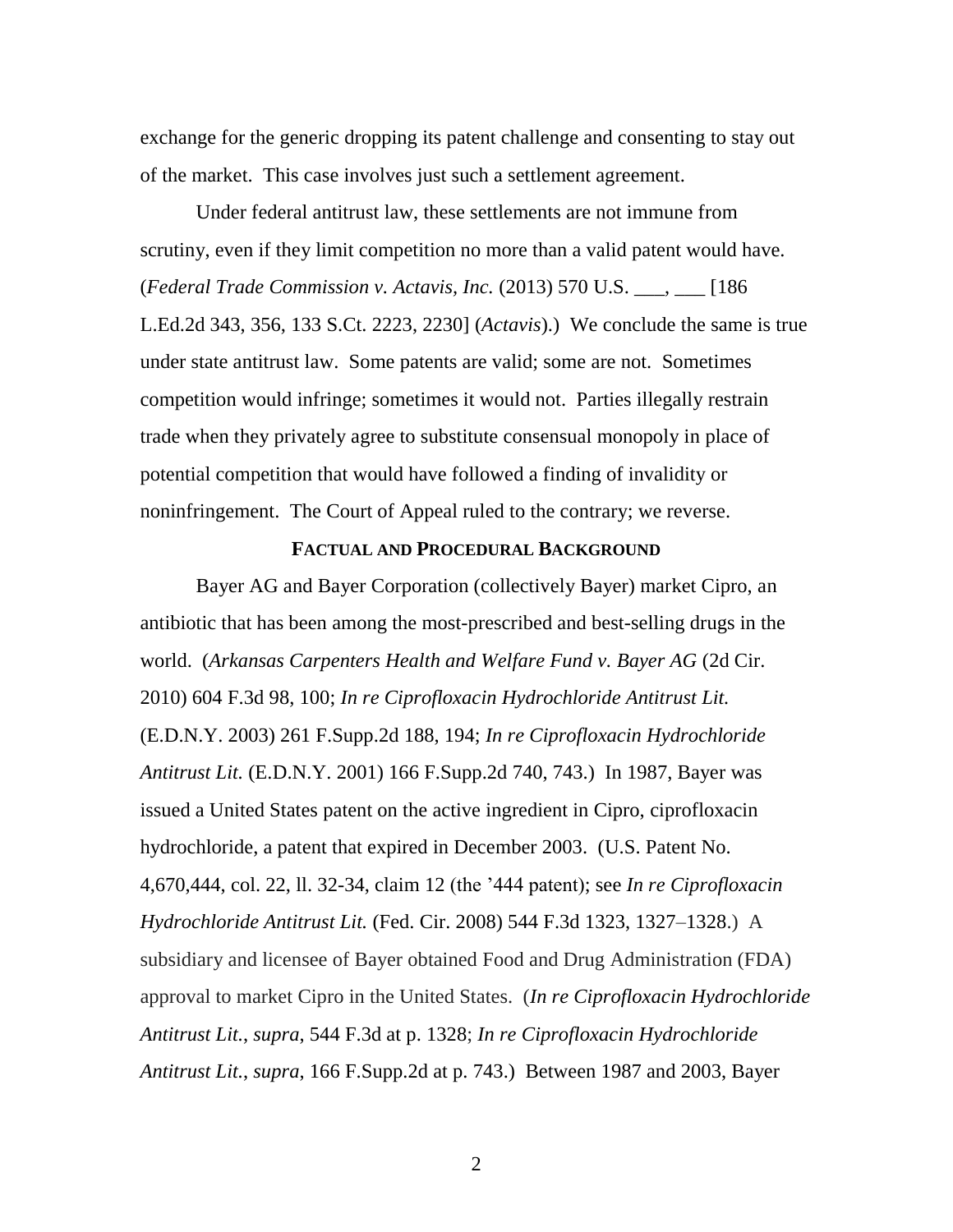was the sole producer of Cipro in the United States and, between 1997 and 2003 alone, Cipro generated more than \$6 billion in gross sales.

At one time, pioneer drugs like Cipro and the generic drugs that followed them were governed by the same FDA approval process.**1** Subjecting generic drugs to the same "cumbersome drug approval process [as pioneer drugs] delayed the entry of relatively inexpensive generic drugs into the market place," at substantial cost to consumers and the government. (*Mylan Pharmaceuticals, Inc. v. Shalala* (D.D.C. 2000) 81 F.Supp.2d 30, 32; see H.R.Rep. No. 98-857, 2d Sess., pt. 1, p. 17 (1984), reprinted in 1984 U.S. Code Cong. & Admin. News, at p. 2650.) To expedite the availability of low cost generic drugs, Congress authorized an abbreviated approval process for drugs whose active ingredients had already been proven safe and effective in earlier clinical trials. (Drug Price Competition & Patent Term Restoration Act of 1984, Pub.L. No. 98-417, tit. I, §§ 101-106 (Sept. 24, 1984) 98 Stat. 1585, 1585–1597, codified as amended at 21 U.S.C. § 355 (the Hatch-Waxman Act); see H.R.Rep. No. 98-857, 2d Sess., pt. 1, pp. 14, 16–17 (1984), reprinted in 1984 U.S. Code Cong. & Admin. News, pp. 2647, 2649– 2650.)

Under the Hatch-Waxman Act, a prospective generic drug manufacturer may file a streamlined application asserting the generic drug's bioequivalence with an existing pioneer drug, thus piggybacking on the safety and efficacy data already submitted to the FDA in connection with its approval of the original drug. (21 U.S.C. § 355(j)(2)(A)(ii), (iv); see *Actavis*, *supra*, 570 U.S. at p. \_\_\_ [186 L.Ed.2d

**<sup>1</sup>** A generic drug is a drug designed to be identical to an already-FDAapproved pioneer drug in active ingredients, safety, and efficacy, and thus therapeutically equivalent to its brand-name counterpart. (See *PLIVA, Inc. v. Mensing* (2011) 564 U.S. \_\_\_, \_\_\_, fn. 2 [180 L.Ed.2d 580, 588, fn. 2; 131 S.Ct. 2567, 2574, fn. 2].)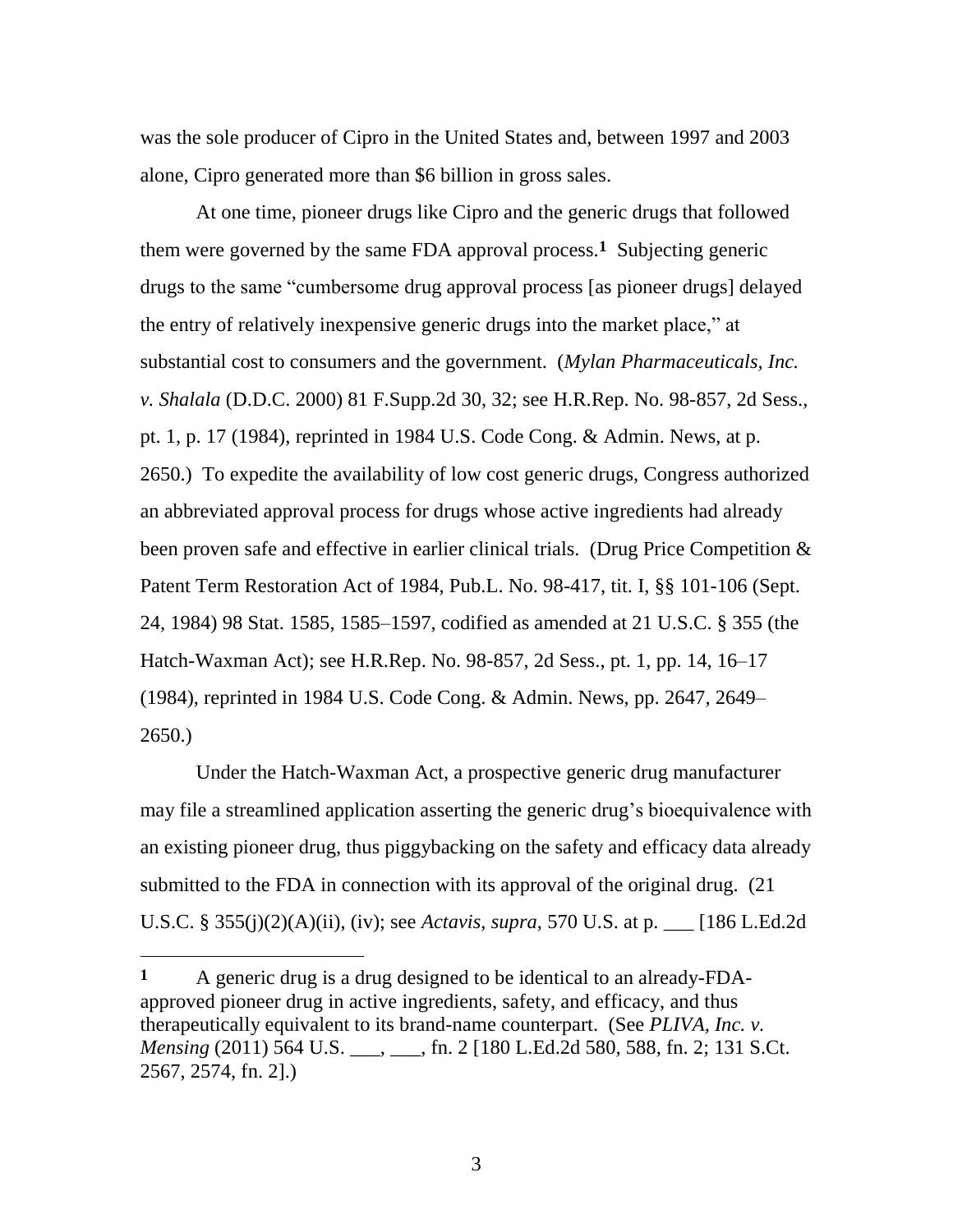at p. 354, 133 S.Ct. at p. 2228].) With respect to the patent implications of the application, the generic drug manufacturer must make one of four certifications: There is no patent for the underlying drug, the patent is expired, the patent will expire, or (relevant here) the patent is invalid or will not be infringed by the proposed manufacture and sale of the generic drug. (21 U.S.C.

§ 355(j)(2)(A)(vii); *Actavis*, at p. \_\_\_ [186 L.Ed.2d at pp. 353–354, 133 S.Ct. at p. 2228].) An applicant that certifies the affected patent is invalid or will not be infringed (a "paragraph IV" certification) must give notice to all affected patent owners. (21 U.S.C. § 355(j)(2)(B).) Submission of an application to manufacture a generic version of a drug covered by a patent is a technical act of infringement (35 U.S.C. § 271(e)(2)(A); *Actavis*, at p. \_\_\_ [186 L.Ed.2d at p. 354, 133 S.Ct. at p. 2228]); to stay approval of the generic version, a patent owner must file an infringement lawsuit against the generic drug manufacturer within 45 days (21 U.S.C. § 355(j)(5)(B)(iii)). To provide an incentive to assume the risks of exposure to such litigation, the first generic manufacturer to file an application and prevail is granted a potentially lucrative 180-day exclusivity window in which to market its drug without competition from any other generic manufacturer. (21 U.S.C. § 355(j)(5)(B)(iv); *Actavis*, at p. \_\_\_ [186 L.Ed.2d at p. 354, 133 S.Ct. at pp. 2228–2229.)

In 1991, twelve years before the scheduled expiration of the '444 patent, defendant Barr Laboratories, Inc., filed an application to market a generic version of Cipro. (*In re Ciprofloxacin Hydrochloride Antitrust Lit.*, *supra*, 544 F.3d at p. 1328.) Barr's application included a paragraph IV certification that the '444 patent was invalid and unenforceable. (*Arkansas Carpenters Health and Welfare Fund v. Bayer AG*, *supra*, 604 F.3d at pp. 101–102; see 21 U.S.C. § 355(j)(2)(A)(vii)(IV).) Barr's statutory notice to Bayer contended Cipro's derivation was obvious in light of prior art, the '444 patent was an invalid double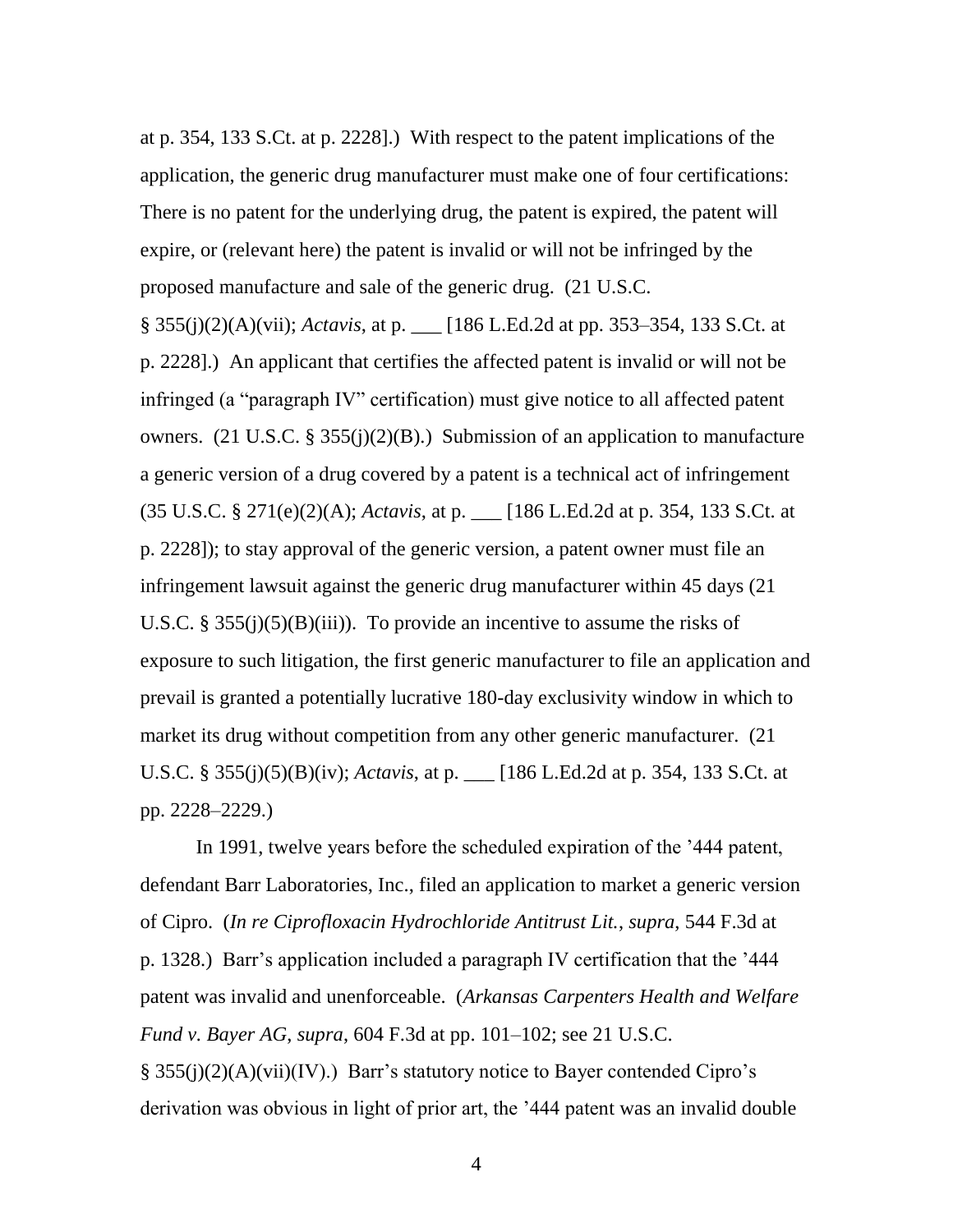patent, and the patent was the product of inequitable conduct based on Bayer's withholding of information about preexisting patents from the patent examiner. (See 35 U.S.C. §§ 102, 103; *In re Longi* (Fed. Cir. 1985) 759 F.2d 887, 892–893.) Bayer responded with a patent infringement suit, staying FDA approval, and Barr counterclaimed for a declaratory judgment that the '444 patent was invalid.**2**

In early 1997, Bayer and Barr settled. Under the terms of the settlement, Barr agreed to postpone marketing a generic version of Cipro until the '444 patent expired. It also agreed to a consent judgment affirming the patent's validity and to modification of the certification in its FDA application from a paragraph IV certification, alleging invalidity, to a "paragraph III" certification, seeking to market a generic drug upon patent expiration. (*Arkansas Carpenters Health and Welfare Fund v. Bayer AG*, *supra*, 604 F.3d at p. 102; see 21 U.S.C. § 355(j)(2)(A)(vii)(III); 21 C.F.R. § 314.94(a)(12)(i)(A)(3) (2014).) In return, Bayer agreed to make payments to Barr and to supply it with Cipro for licensed resale beginning six months before patent expiration. (See *In re Ciprofloxacin Hydrochloride Antitrust Lit.*, *supra*, 544 F.3d at pp. 1328–1329.) This head start mirrored the 180-day duopoly the Hatch-Waxman Act would have provided Barr if it had succeeded in showing invalidity or noninfringement of Bayer's patent.

 $\overline{a}$ 

**<sup>2</sup>** While the litigation was ongoing, Barr agreed to accept contribution to its litigation costs from another generic drug manufacturer, defendant The Rugby Group, Inc., a then-subsidiary of defendant Hoechst Marion Roussel, Inc., in exchange for a share of the benefits of any settlement, judgment, or sale of generic ciprofloxacin hydrochloride. (*In re Ciprofloxacin Hydrochloride Antitrust Lit.*, *supra*, 544 F.3d at p. 1328.) In 1998, The Rugby Group, Inc. was acquired by defendant Watson Pharmaceuticals, Inc. Generic defendants Barr Laboratories, Inc., The Rugby Group, Inc., Watson, and Hoechst Marion Roussel, Inc., are referred to collectively as Barr.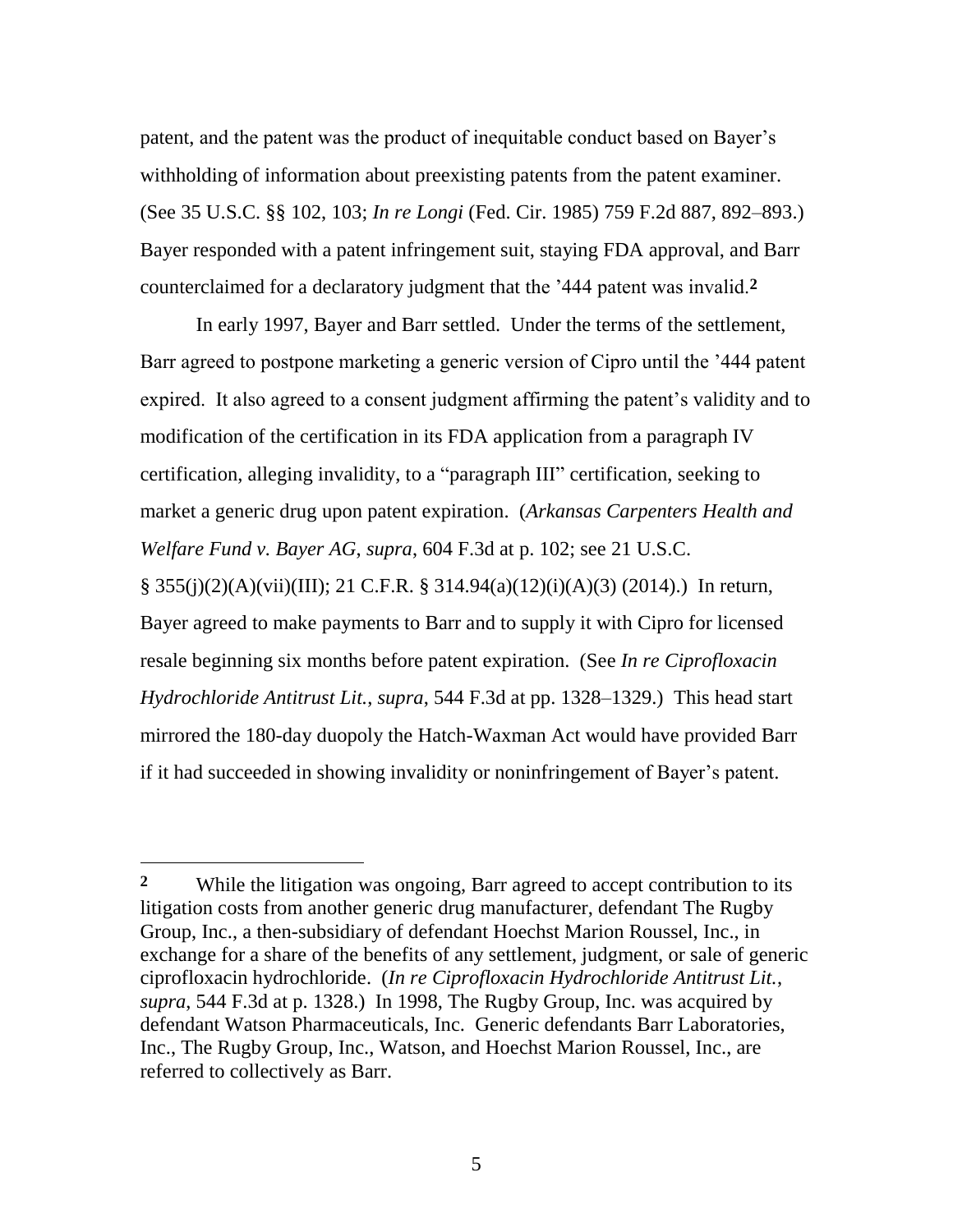$(21 \text{ U.S.C.} \S 355(i)(5)(B)(iv))$ . Barr was to receive Cipro from Bayer at 85 percent of current price.

Pursuant to the settlement, between 1997 and 2003, Bayer paid Barr \$398.1 million. In that same period, Bayer's profits from sales of Cipro exceeded \$1 billion. (*In re Ciprofloxacin Hydrochloride Antitrust Lit.*, *supra*, 261 F.Supp.2d at p. 194.)

The 1997 settlement between Bayer and Barr produced a wave of state and federal antitrust suits. (*Arkansas Carpenters Health and Welfare Fund v. Bayer AG*, *supra*, 604 F.3d at p. 102.) This case arises from nine such coordinated class action suits brought by indirect purchasers of Cipro in California against Bayer and Barr. (See *In re Cipro Cases I & II* (2004) 121 Cal.App.4th 402, fn. \*, 406– 407.) The operative complaint in these coordinated proceedings alleges the Bayer-Barr reverse payment settlement violated the Cartwright Act (Bus. & Prof. Code, § 16700 et seq.), unfair competition law (*id.*, § 17200 et seq.), and common law prohibition against monopolies. The gravamen of the complaint is that the 1997 agreement preserved Bayer's monopoly and ability to charge supracompetitive prices at the expense of consumers, and Bayer in turn split these monopoly profits with Barr. Class certification was granted and upheld on appeal. (*In re Cipro Cases I & II*, at p. 418.) Thereafter, the parties stayed this action pending resolution of consolidated federal challenges to the Bayer-Barr settlement.

Following a Federal Circuit ruling in favor of Bayer and Barr on federal antitrust claims (*In re Ciprofloxacin Hydrochloride Antitrust Lit.*, *supra*, 544 F.3d 1323),**3** the trial court granted a defense summary judgment. It found decisional

**<sup>3</sup>** As discussed below, both *In re Ciprofloxacin Hydrochloride Antitrust Lit.*, *supra*, 544 F.3d 1323 and a second decision rejecting a federal antitrust challenge to the Cipro settlement, *Arkansas Carpenters Health and Welfare Fund v. Bayer* 

*<sup>(</sup>footnote continued on next page)*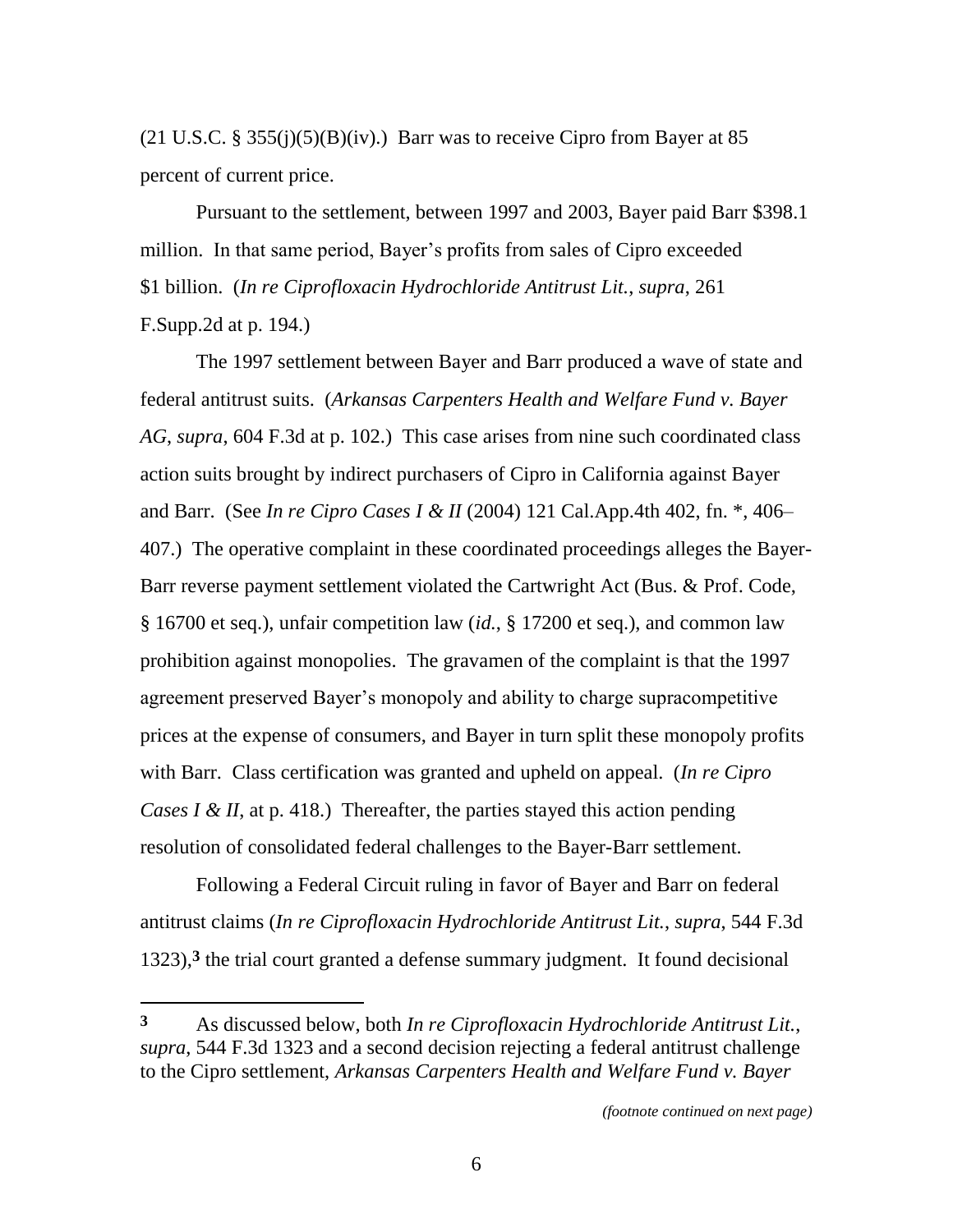law under the federal Sherman Act (15 U.S.C. § 1 et seq.) dispositive and held that because the settlement agreement did not restrain competition longer than the exclusionary scope of the '444 patent, it did not violate the Cartwright Act. The Court of Appeal affirmed, holding that agreements restraining competition within the scope of a patent are lawful unless the patent was procured by fraud or the suit to enforce it was objectively baseless. The court held further that, even if there were a disputed issue of material fact as to whether Bayer's suit to enforce the '444 patent was objectively baseless, litigation of that theory would be foreclosed by exclusive federal court patent jurisdiction.

We granted review to resolve important unsettled issues of state antitrust law. While the case was pending before this court, we entered an order formalizing Bayer's dismissal from the proceedings pursuant to an approved settlement. Barr remains as respondent.

### **DISCUSSION**

### I. *Reverse Payment Settlements Under the Hatch-Waxman Act*

The Hatch-Waxman Act illustrates the law of unintended consequences. Congress wrote into the act a substantial incentive for generics to enter markets earlier by offering a 180-day exclusivity period to the first generic filer, and only that filer, to challenge a patent. (21 U.S.C. § 355(j)(5)(B)(iv); see Hemphill, *Paying for Delay: Pharmaceutical Patent Settlement as a Regulatory Design Problem* (2006) 81 N.Y.U. L.Rev. 1553, 1566, 1578–1579, 1583.) The theory was that a generic would be more likely to challenge dubious patents if offered the

*(footnote continued from previous page)*

l

*AG*, *supra*, 604 F.3d 98, were decided under principles later rejected by the United States Supreme Court in *Actavis*, *supra*, 570 U.S. \_\_\_ [186 L.Ed.2d 343, 133 S.Ct. 2223].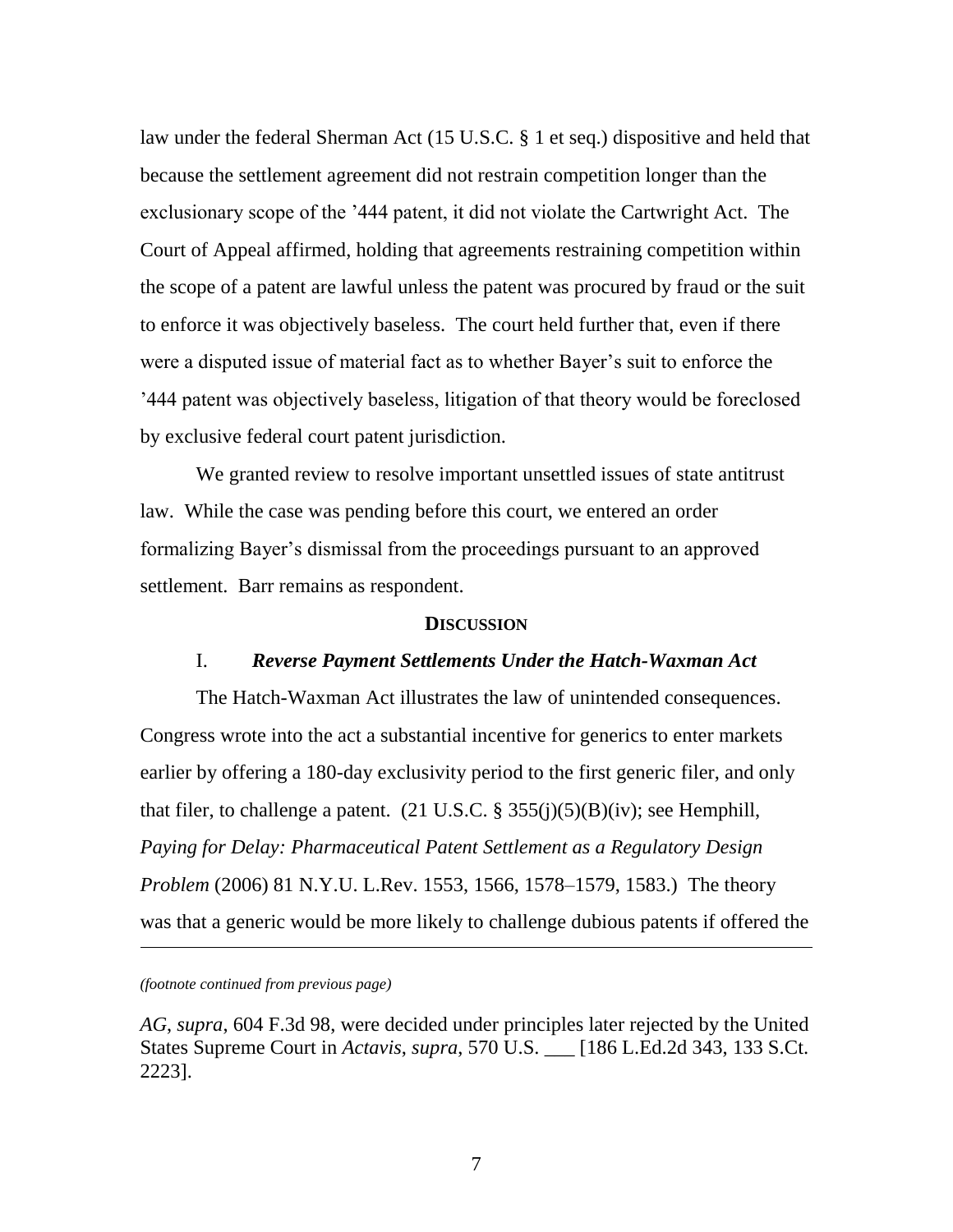carrot of an enormously valuable six-month period in which only it and the brand could produce a drug. (Carrier, *Unsettling Drug Patent Settlements: A Framework for Presumptive Illegality* (2009) 108 Mich. L.Rev. 37, 47; Bulow, *The Gaming of Pharmaceutical Patents* in 4 Innovation Policy and the Economy (Jaffe et al. edits., 2004) 145, 163; Hemphill, *An Aggregate Approach to Antitrust: Using New Data and Rulemaking to Preserve Drug Competition* (2009) 109 Colum. L.Rev. 629, 651.) Otherwise, "free rider" problems might arise: every generic would have an incentive to hold back and let some other generic be the one to shoulder the risk and litigation costs associated with challenging a patent. (Lemley & Shapiro, *Probabilistic Patents* (2005) 19 J. Econ. Perspectives 75, 88; Hemphill, *Paying for Delay*, at p. 1605.)

This solution may well have encouraged more generics to file patent challenges, but not without creating a series of new problems. In other settings, a patentee might have little incentive to buy off a challenger in order to preserve its monopoly and continue reaping monopoly profits, for the simple reason that paying off the first challenger would simply encourage another challenger, and then another, and then another. (See *Actavis*, *supra*, 570 U.S. at p. \_\_\_ [186 L.Ed.2d at pp. 361–362, 133 S.Ct. at p. 2235].) Two features of the Hatch-Waxman Act change this dynamic. First, the 180-day exclusivity period created a bottleneck; no one else could receive FDA approval until after its expiration. (21 U.S.C. § 355(j)(5)(B)(iv)(I); Hemphill, *Paying for Delay: Pharmaceutical Patent Settlement as a Regulatory Design Problem*, *supra*, 81 N.Y.U. L.Rev. at pp. 1560– 1561, 1586–1587.) Second, other generics tempted to challenge a patent in the wake of a settlement with the first-filing generic would have to wait out an automatic 30-month stay the brand could obtain just by opposing their requests for FDA approval. (21 U.S.C. § 355(j)(5)(B)(iii); *Actavis*, at p. \_\_\_ [186 L.Ed.2d at pp. 361–362, 133 S.Ct. at p. 2235]; Bulow, *The Gaming of Pharmaceutical*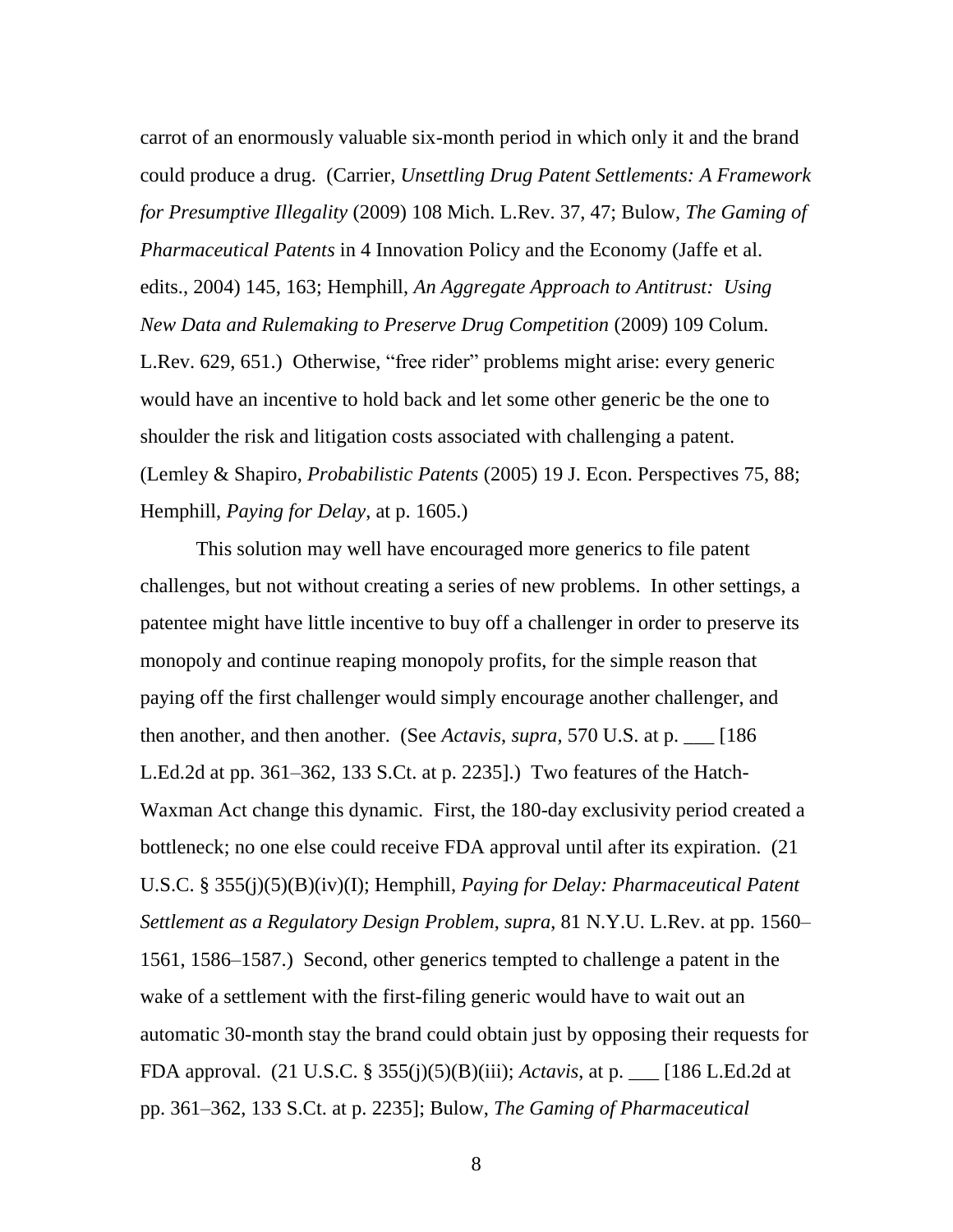*Patents* in 4 Innovation Policy and the Economy, *supra*, at p. 164.) As a result, the brand could effectively pick off " 'the most motivated challenger, and the one closest to introducing competition' " (*Actavis*, at p. \_\_ [186 L.Ed.2d at pp. 361– 362, 133 S.Ct. at p. 2235], quoting Hemphill, *Paying for Delay*, at p. 1586), with all others stuck in line behind that generic (Cotter, *Refining the "Presumptive Illegality" Approach to Settlements of Patent Disputes Involving Reverse Payments: A Commentary on Hovenkamp, Janis & Lemley* (2003) 87 Minn. L.Rev. 1789, 1801).**4**

This legal regime means that, regardless of the degree of likely validity of a patent, the brand and first-filing generic have an incentive to effectively establish a cartel through a reverse payment settlement. (12 Areeda & Hovenkamp, Antitrust Law, *supra*, ¶ 2046, pp. 341–345; Hovenkamp, *Anticompetitive Patent Settlements and the Supreme Court's* Actavis *Decision* (2014) 15 Minn. J. L. Sci. & Tech. 3, 8–13; see Carrier, *Unsettling Drug Patent Settlements: A Framework for Presumptive Illegality*, *supra*, 108 Mich. L.Rev. at p. 73 [under Hatch-Waxman, ―[g]enerics have powerful incentives to file the first patent challenge but little incentive to pursue the litigation". Rather than expend litigation costs on either side, the brand and generic can reach a settlement that reflects the likely validity or invalidity of the patent (stronger patent, smaller settlement; weaker patent, bigger settlement), grants the generic a share of monopoly profits, and leaves the brand

 $\overline{a}$ 

**<sup>4</sup>** Amendments to the Hatch-Waxman Act postdating the settlement in this case may have partially alleviated the complete bottleneck problem (Hemphill, *Paying for Delay: Pharmaceutical Patent Settlement as a Regulatory Design Problem*, *supra*, 81 N.Y.U. L.Rev. at p. 1587), although not issues arising from the 30-month stay or the reduced incentives for other generics, without the carrot of 180 days of duopoly, to bring patent challenges (12 Areeda & Hovenkamp, Antitrust Law (3d ed. 2012) ¶ 2046, p. 341).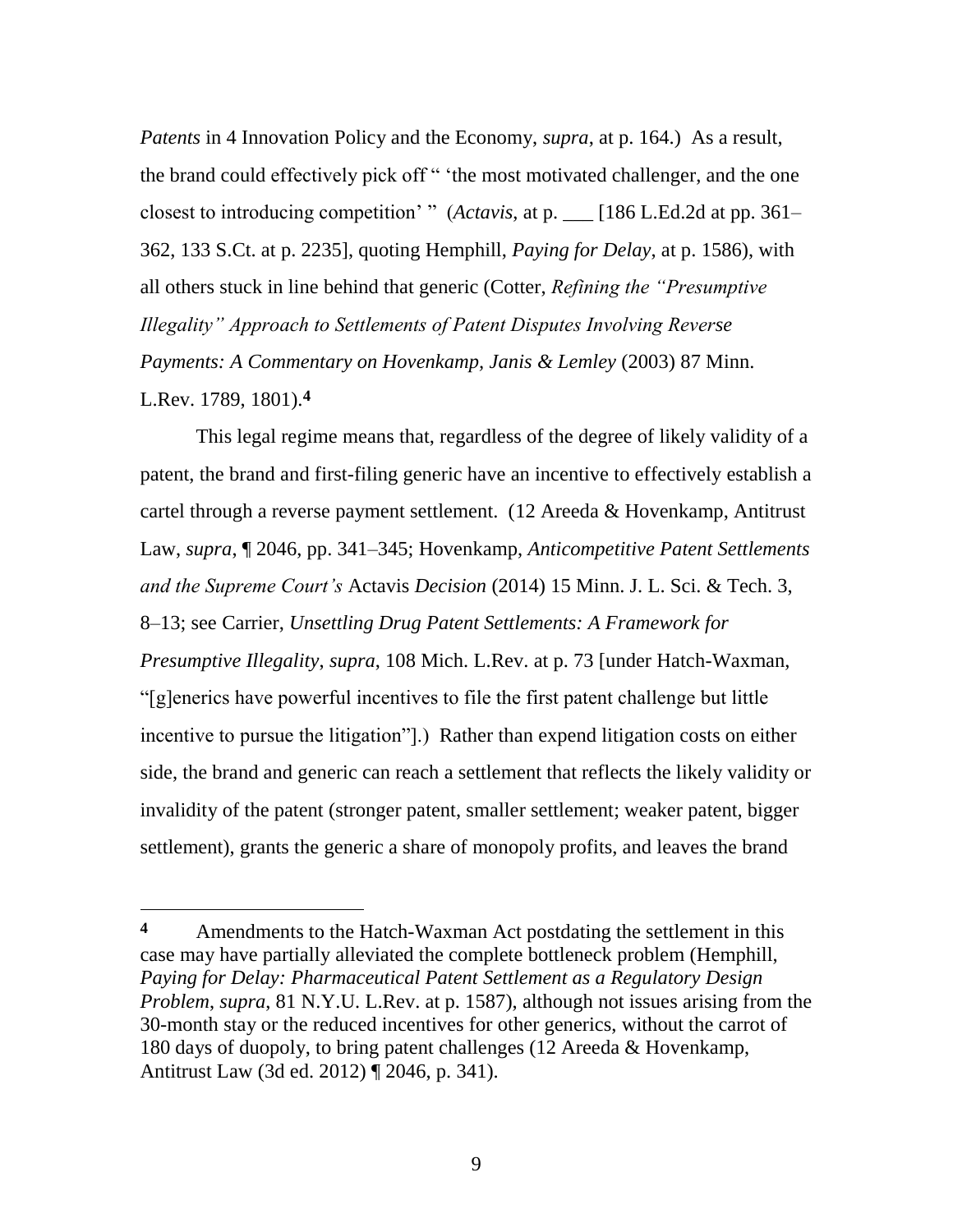the sole manufacturer of the product. (Hovenkamp, *Anticompetitive Patent Settlements*, at pp. 12–13.)

It is likely for this reason that reverse payment settlements, practically unheard of before the Hatch-Waxman Act, have proliferated in the years since its enactment. (*Actavis*, *supra*, 570 U.S. at p. \_\_\_ [186 L.Ed.2d at p. 362, 133 S.Ct. at p. 2235]; Hovenkamp, *Anticompetitive Patent Settlements, supra*, 15 Minn. J. L. Sci. & Tech. at pp. 13–16; Hemphill, *An Aggregate Approach to Antitrust: Using New Data and Rulemaking to Preserve Drug Competition*, *supra*, 109 Colum. L.Rev. at pp. 647–656.) This is probably not what Congress intended. (*Actavis*, at p. \_\_\_ [186 L.Ed.2d at p. 362, 133 S.Ct. at p. 2235] [the Hatch-Waxman Act's provisions have "no doubt unintentionally . . . created special incentives for collusion‖]); *id.* at p. \_\_\_ [186 L.Ed.2d at p. 360, 133 S.Ct. at p. 2234] [quoting remarks of Sen. Hatch and Rep. Waxman decrying as an unintended consequence of their legislation collusive agreements to delay competition].) The issue for us is what, if anything, state antitrust law has to say about these problems.

## **II.** *The Intersection Between Antitrust and Patent Law*

### A. *The Cartwright Act*

The Legislature enacted the state's principal antitrust law, the Cartwright Act, to rein in the burgeoning power of monopolies and cartels. (*Clayworth v. Pfizer, Inc.* (2010) 49 Cal.4th 758, 772.) The act's principal goal is the preservation of consumer welfare. (*Cianci v. Superior Court* (1985) 40 Cal.3d 903, 918; *Marin County Bd. of Realtors, Inc. v. Palsson* (1976) 16 Cal.3d 920, 935.) The act, like antitrust law in general, "rest[s] 'on the premise that the unrestrained interaction of competitive forces will yield the best allocation of our economic resources, the lowest prices, the highest quality and the greatest material progress, while at the same time providing an environment conducive to the preservation of our democratic political and social institutions.' " (Marin County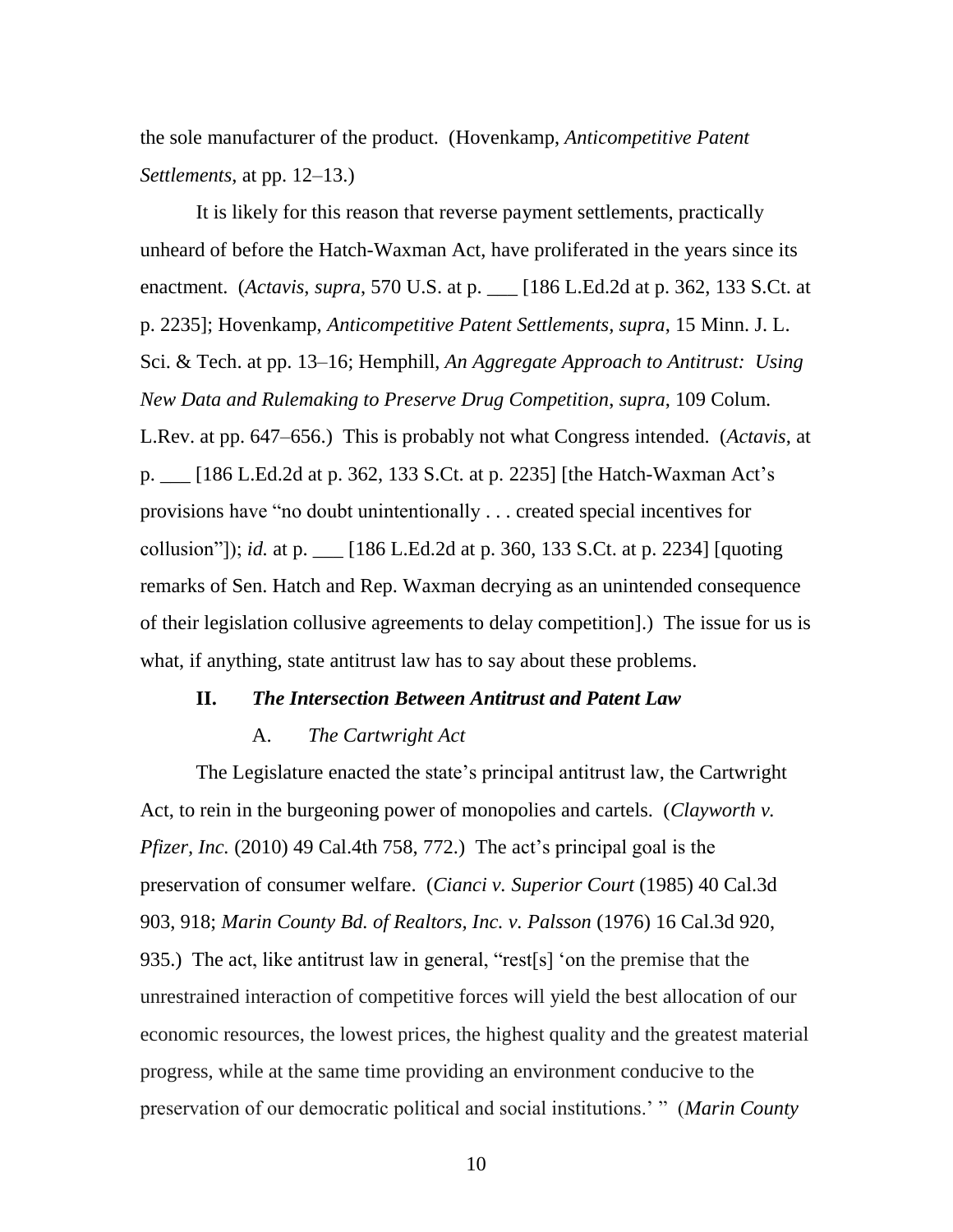*Bd.*, at p. 935; see *National Soc. of Professional Engineers v. United States* (1978) 435 U.S. 679, 695.) At its heart is a prohibition against agreements that prevent the growth of healthy, competitive markets for goods and services and the establishment of prices through market forces. (See *Speegle v. Board of Fire Underwriters* (1946) 29 Cal.2d 34, 44.) "The act 'generally outlaws any combinations or agreements which restrain trade or competition or which fix or control prices' [citation], and declares that, with certain exceptions, ‗every trust is unlawful, against public policy and void.' ‖ (*Pacific Gas & Electric Co. v. County of Stanislaus* (1997) 16 Cal.4th 1143, 1147.)

The "trust[s]" the act prohibits include any "combination  $\dots$  by two or more persons" to "create or carry out restrictions in trade or commerce" (Bus.  $\&$ Prof. Code,  $\S 16720$ , subd. (a)) or to "prevent competition in manufacturing, making, transportation, sale or purchase of merchandise, produce or any commodity" *(id., subd. (c)).* Also prohibited is any contract by which two or more entities "[a]gree to pool, combine or directly or indirectly unite any interests that they may have connected with the sale . . . of any such article or commodity, that its price might in any manner be affected." (*Id.*, subd. (e)(4).) Agreements in violation of the act are "absolutely void and . . . not enforceable at law or in equity.‖ (*Id.*, § 16722; see *id.*, § 16726.)

Though the Cartwright Act is written in absolute terms, in practice not every agreement within the four corners of its prohibitions has been deemed illegal. (*Morrison v. Viacom, Inc.* (1998) 66 Cal.App.4th 534, 540.) Business and Professions Code sections 16720, 16722, and 16726 draw upon the common law prohibition against restraints of trade. (*Corwin v. Los Angeles Newspaper Service Bureau, Inc.* (1971) 4 Cal.3d 842, 852; *People v. Building Maintenance etc. Assn.* (1953) 41 Cal.2d 719, 727; *Speegle v. Board of Fire Underwriters*, *supra*, 29 Cal.2d at p. 44.) The earliest common law decisions imposed an absolute rule,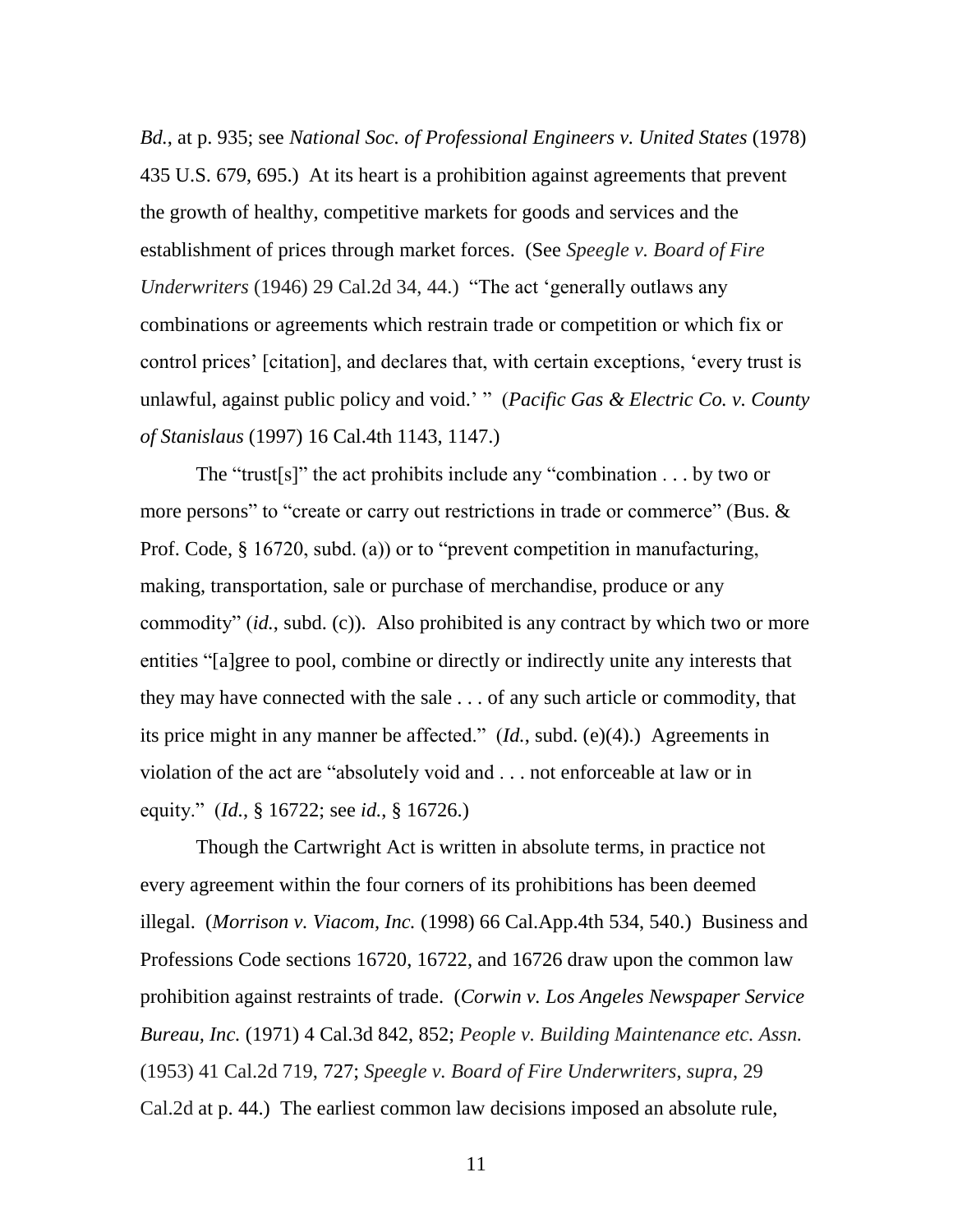voiding "all contracts . . . which in any degree tended to the restraint of trade." (*Wright v. Ryder* (1868) 36 Cal. 342, 357.) But the common law rule was soon modified and "as relaxed, tolerated such [restraints of trade] as were restricted in their operations within reasonable limits.‖ (*Ibid.*; see *Vulcan Powder Co. v. Hercules Powder Co.* (1892) 96 Cal. 510, 512.) The United States Supreme Court looked to the common law in embracing a rule of reason for determining which agreements violate federal antitrust law (see *Standard Oil Co. v. United States*  $(1911)$  221 U.S. 1, 60), and this court thereafter followed suit: "[I]t may be assumed that the broad prohibitions of the Cartwright Act are subject to an implied exception similar to the one that validates reasonable restraints of trade under the federal Sherman Antitrust Act.‖ (*Building Maintenance etc. Assn.*, at p. 727; see *Marin County Bd. of Realtors, Inc. v. Palsson*, *supra*, 16 Cal.3d at p. 930; *Corwin*, at p.  $853.$ <sup>5</sup> What was true under the common law, however, is true today: "the difficulty lies in determining what are reasonable and what unreasonable restrictions.‖ (*Wright*, at p. 358.)

### B. *Patent Law*

That difficulty is all the greater because antitrust law does not exist in a vacuum. The patent laws "are in *pari materia* with the antitrust laws and modify them *pro tanto* [to that extent].‖ (*Simpson v. Union Oil Co.* (1964) 377 U.S. 13, 24.) To promote investment in invention and the public disclosure of new discoveries, Congress has seen fit to grant inventors limited statutory monopolies

**<sup>5</sup>** As we noted in *People v. Building Maintenance etc. Assn.*, *supra*, 41 Cal.2d at pages 726–727, a separate section of the Cartwright Act effectively codifies this principle: "It is not unlawful to enter into agreements or form associations or combinations, the purpose and effect of which is to promote, encourage or increase competition in any trade or industry, or which are in furtherance of trade." (Bus. & Prof. Code,  $\S$  16725.)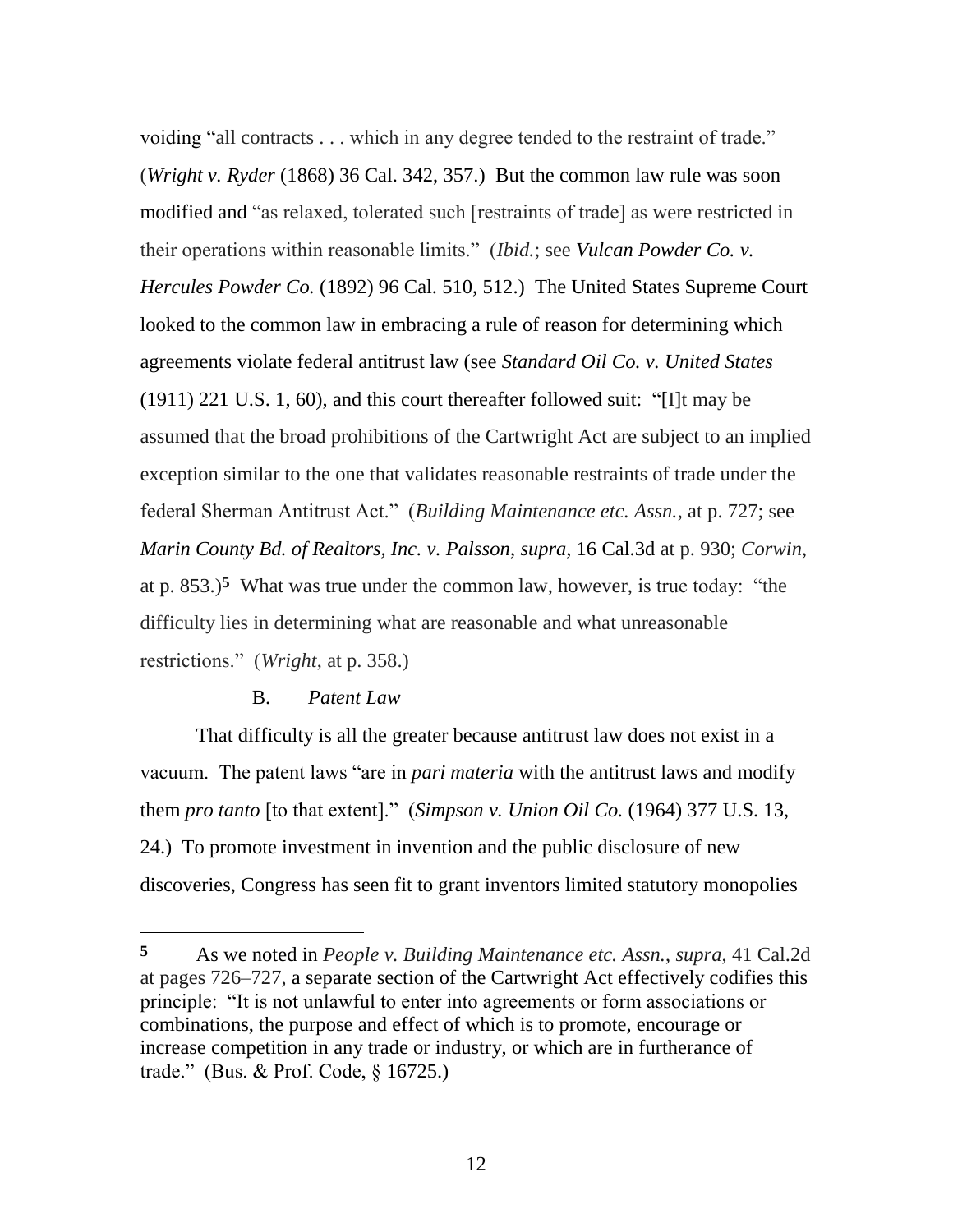and the right to exclude competition in the manufacture, use, or sale of the patent's subject. (35 U.S.C. § 154(a); see *Bonito Boats, Inc. v. Thunder Craft Boats, Inc.* (1989) 489 U.S. 141, 150–151; *Dawson Chemical Co. v. Rohm & Haas Co.* (1980) 448 U.S. 176, 215; *Sears, Roebuck & Co. v. Stiffel Co.* (1964) 376 U.S. 225, 229.) Accordingly, the issuance of a federal patent creates "an exception to the general rule against monopolies and to the right of access to a free and open market.‖ (*Precision Co. v. Automotive Co.* (1945) 324 U.S. 806, 816.) While ―[t]he limited monopolies granted to patent owners do not exempt them from the prohibitions‖ of antitrust law (*Standard Oil Co. v. United States* (1931) 283 U.S. 163, 169; see *United Shoe Mach. Co. v. United States* (1922) 258 U.S. 451, 463– 464 ["the rights secured by a patent do not protect the making of contracts in restraint of trade"]), in a given case possession of a patent may provide a defense to liability (*United States v. Gen. Elec. Co.* (1926) 272 U.S. 476, 488–490; *Valley Drug Co. v. Geneva Pharmaceuticals* (11th Cir. 2003) 344 F.3d 1294, 1307). Courts thus must reconcile the two bodies of law, making "an adjustment between" the lawful restraint on trade of the patent monopoly and the illegal restraint prohibited broadly by" antitrust law. (*United States v. Line Material Co.* (1948) 333 U.S. 287, 310.)

At the extremes, this is easy. If a patent were known to be invalid, a private agreement nevertheless giving it effect would be plainly illegal. (See Bus. & Prof. Code, §§ 16720, 16722, 16726.) Conversely, if a patent were known to be valid, an agreement foreclosing competition no more than the statutory monopoly would not restrain trade beyond what federal law permitted, and the rights patent law affords the patentee would supersede any state law prohibition. Difficulties emerge when we move from a hypothetical patent known to be determinately valid or invalid to the real world, where validity may be unclear. When assessing the antitrust implications of an agreement arising from a patent, the truth about the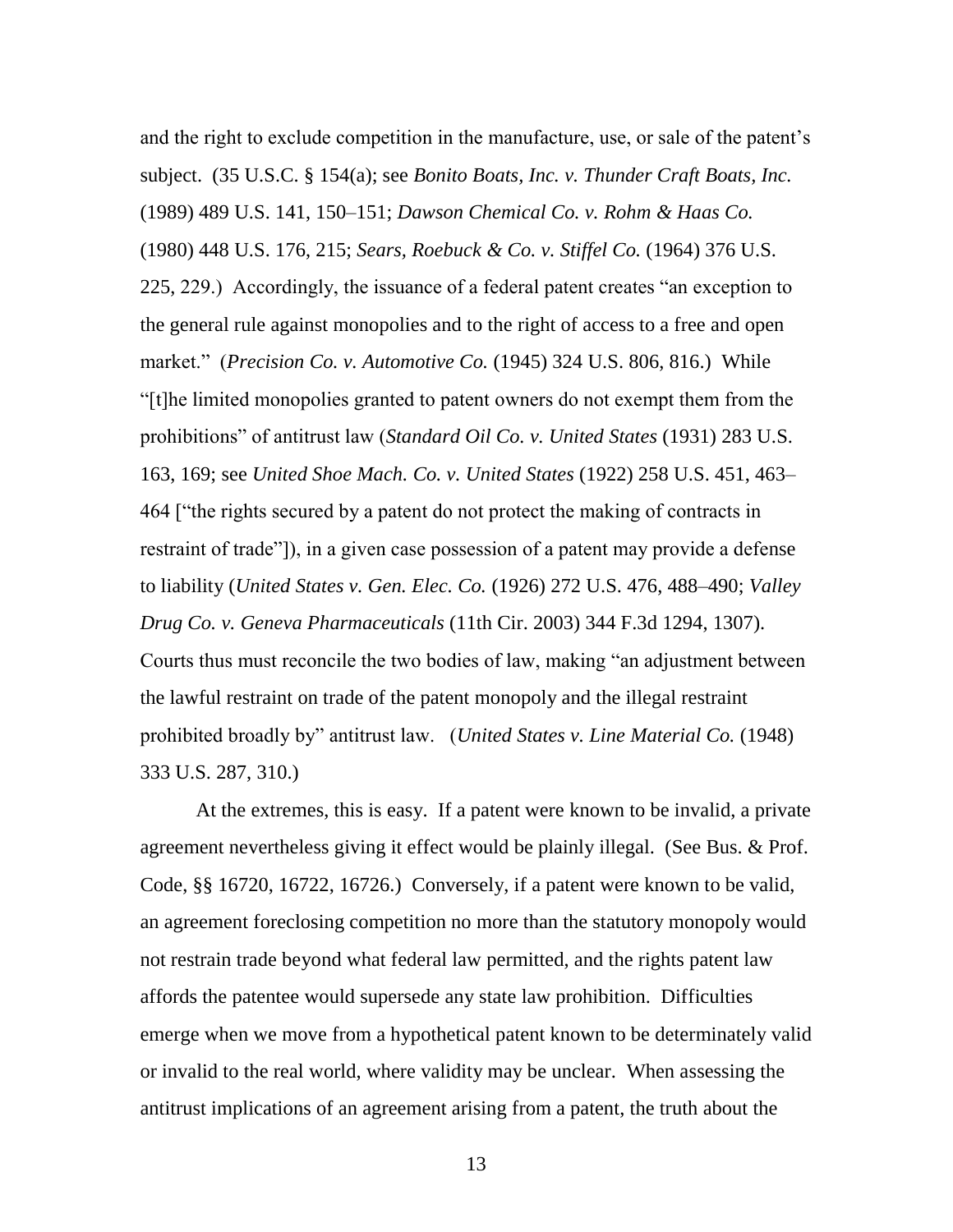patent's validity cannot always be known. The issue is how antitrust and patent law should accommodate each other under these conditions of uncertainty.

### **III.** *The Scope of the Patent Test*

A. *The Court of Appeal and the Scope of the Patent Approach* The particular accommodation this case calls for arises from an issue of virtual first impression under the Cartwright Act: how to apply the statutory bar against restraints of trade to patent settlement agreements that limit competition, but no more broadly than an injunction enforcing the patent would have, had one been obtained. (Cf. *In re Cardizem CD Antitrust Litigation* (6th Cir. 2003) 332 F.3d 896, 904, fn. 8, 906–909 [deciding the issue under both federal law and the Cartwright Act, but without independently analyzing state law].) Rejecting plaintiffs' argument that agreements of this sort should be deemed uniformly illegal, the Court of Appeal resolved the issue by adopting one of several competing approaches courts had developed to solve the problem under federal antitrust law, the scope of the patent test.**6** Under that test, the Court of Appeal held, "a settlement of a lawsuit to enforce a patent does not violate the Cartwright Act if the settlement restrains competition only within the scope of the patent, unless the patent was procured by fraud or the suit for its enforcement was objectively baseless.‖ The scope of the patent test thus gives wide effect to patents by essentially presuming their validity in most cases. We conclude, as more recent United States Supreme Court authority has now made clear, that this

**<sup>6</sup>** See *In re Tamoxifen Citrate Antitrust Litigation* (2d Cir. 2006) 466 F.3d 187; cf. *In re Cardizem CD Antitrust Litigation*, *supra*, 332 F.3d at pp. 907–909 (adopting per se rule); *In re K-Dur Antitrust Litigation* (3d Cir. 2012) 686 F.3d 197 (adopting quick look rule of reason analysis).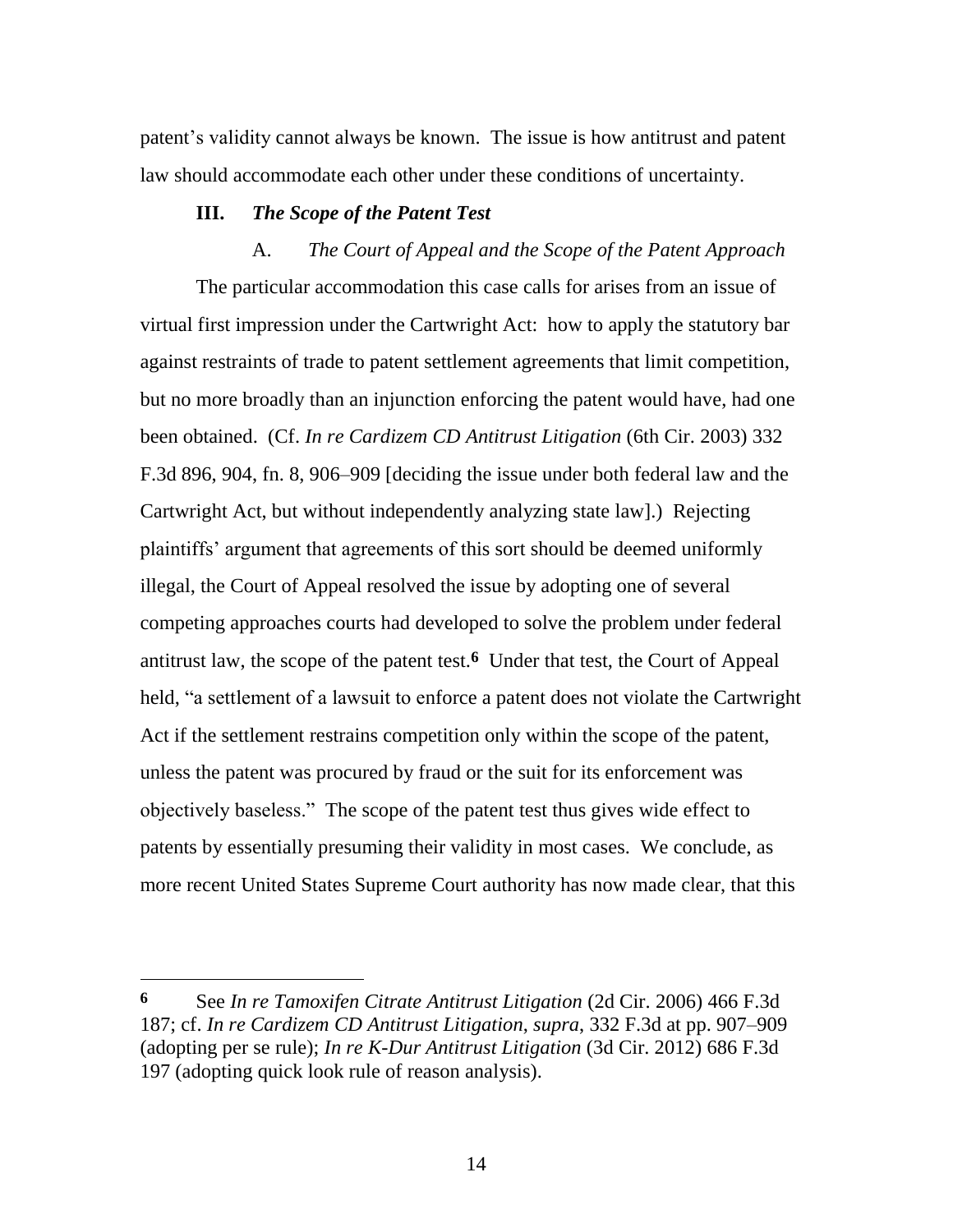test accords excess weight to the policies motivating patent law, gives insufficient consideration to the concerns animating antitrust law, and must be rejected.

The federal cases the Court of Appeal followed identify three core rationales for concluding a patent litigation settlement restricting competition no more than a valid patent would is generally lawful. First, patents are presumed valid. (35 U.S.C. § 282(a).) Given this presumption, many lower federal courts reasoned, an agreement that does not extend monopoly beyond what a patent grants imposes no additional injury to competition and, in the absence of anticompetitive effects, generally survives antitrust scrutiny. (See *In re Ciprofloxacin Hydrochloride Antitrust Lit.*, *supra*, 544 F.3d at p. 1337; *In re Tamoxifen Citrate Antitrust Litigation*, *supra*, 466 F.3d at pp. 212–213; *Schering-Plough Corp. v. FTC* (11th Cir. 2005) 402 F.3d 1056, 1066–1068.)

Second, the fundamental purpose of patent law is to promote innovation and the disclosure of inventions so that ultimately new discoveries may benefit the public at large. (*Bonito Boats, Inc. v. Thunder Craft Boats, Inc.*, *supra*, 489 U.S. at pp. 150–151.) To subject exclusions within the scope of a patent to scrutiny and potential liability would, lower courts feared, chill innovation and give inventors pause in deciding whether to share their creations with the public. (See *In re Tamoxifen Citrate Antitrust Litigation*, *supra*, 466 F.3d at p. 203; *Schering-Plough Corp. v. FTC*, *supra*, 402 F.3d at p. 1075; *Valley Drug Co. v. Geneva Pharmaceuticals*, *supra*, 344 F.3d at p. 1308.)

Third, there is a general policy in favor of settlement, perhaps more so in patent litigation. (*In re Ciprofloxacin Hydrochloride Antitrust Lit.*, *supra*, 544 F.3d at p. 1333; *In re Tamoxifen Citrate Antitrust Litigation*, *supra*, 466 F.3d at p. 202; *Schering-Plough Corp. v. FTC*, *supra*, 402 F.3d at pp. 1072–1073.) Patent litigation settlements "may benefit the public by introducing a new rival into the market, facilitating competitive production, and encouraging further innovation."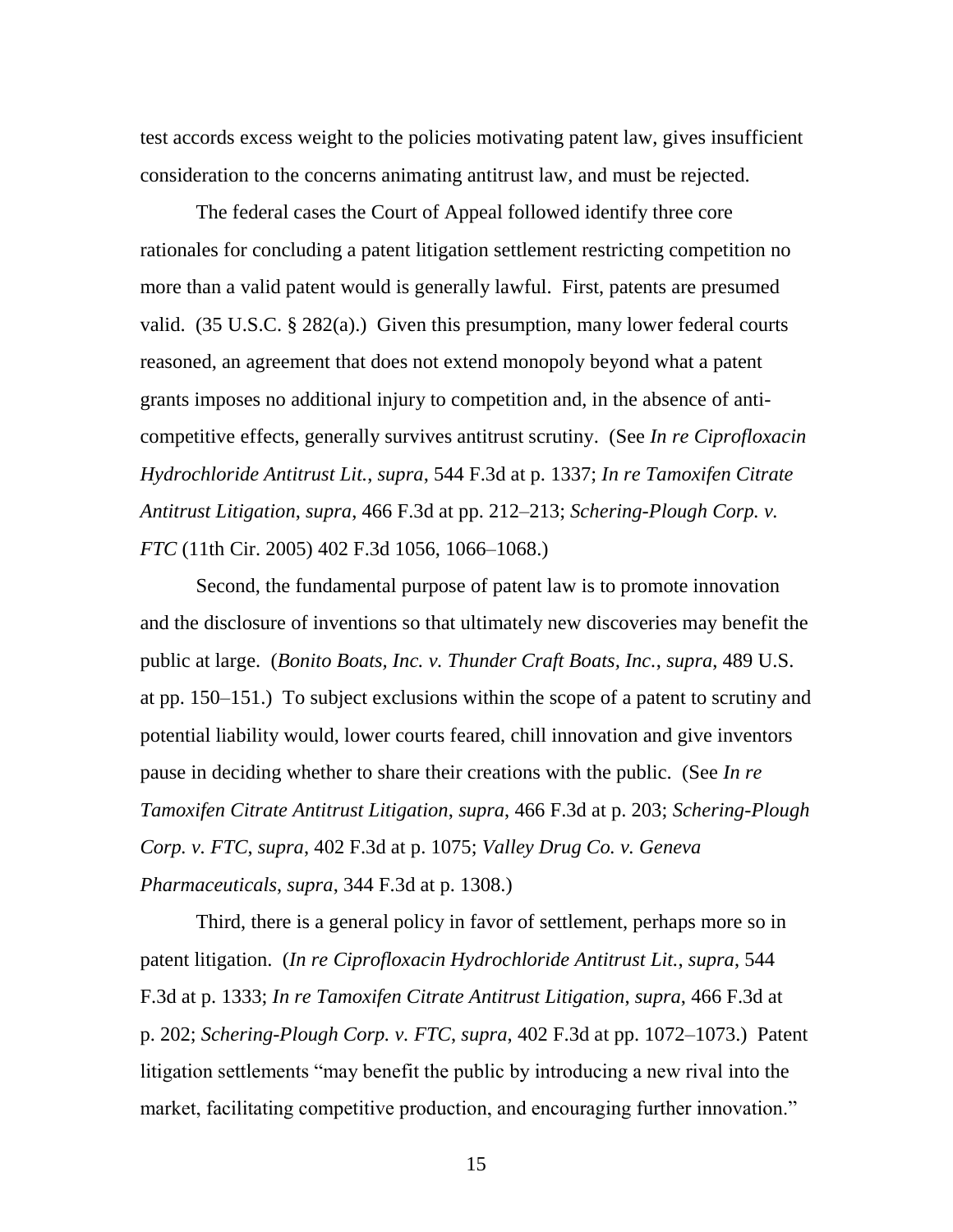(*Schering-Plough Corp.*, at p. 1075.) Conversely, a legal regime that hampers settlement "may actually decrease product innovation by amplifying the period of uncertainty around a drug manufacturer's ability to research, develop, and market the patented product or allegedly infringing product.‖ (*Ibid.*; see *In re Tamoxifen Citrate Antitrust Litigation*, at p. 203.)

B. Federal Trade Commission v. Actavis

The Court of Appeal's adoption of the scope of the patent test was the product not of an analysis of the Cartwright Act's text, policy, or history, but of an assessment of procedural and policy-based aspects of patent law. The soundness of its choice of test thus depends on the extent to which that patent law assessment was sound. In *Actavis*, *supra*, 570 U.S. \_\_\_ [186 L.Ed.2d 343, 133 S.Ct. 2223], issued after the Court of Appeal's decision and after our grant of review, the Supreme Court reversed a federal decision holding Hatch-Waxman reverse payment settlement agreements " 'immune from antitrust attack so long as [their] anticompetitive effects fall within the scope of the exclusionary potential of the patent.' " *(Id.* at p. \_\_ [186 L.Ed.2d at p. 353, 133 S.Ct. at p. 2227].) In the course of its opinion, the Supreme Court dismantled the underpinning of each of the cases the Court of Appeal had found persuasive.

First, the Supreme Court rejected the scope of the patent test's foundational presumption that the holder of a challenged patent enjoys all the rights attendant to ownership of a valid patent: "to refer . . . simply to what the holder of a valid patent could do does not by itself answer the antitrust question. The patent here may or may not be valid, and may or may not be infringed.‖ (*Actavis*, *supra*, 570 U.S. at p. \_\_\_ [186 L.Ed.2d at p. 356, 133 S.Ct. at pp. 2230–2231].) To be sure, a valid patent allows the patentee to exclude others from the market, "[b]ut an *invalidated* patent carries with it no such right." (*Id.* at p. \_\_ [186 L.Ed.2d at p. 356, 133 S.Ct. at p. 2231].) Patent litigation "put[s] the patent's validity at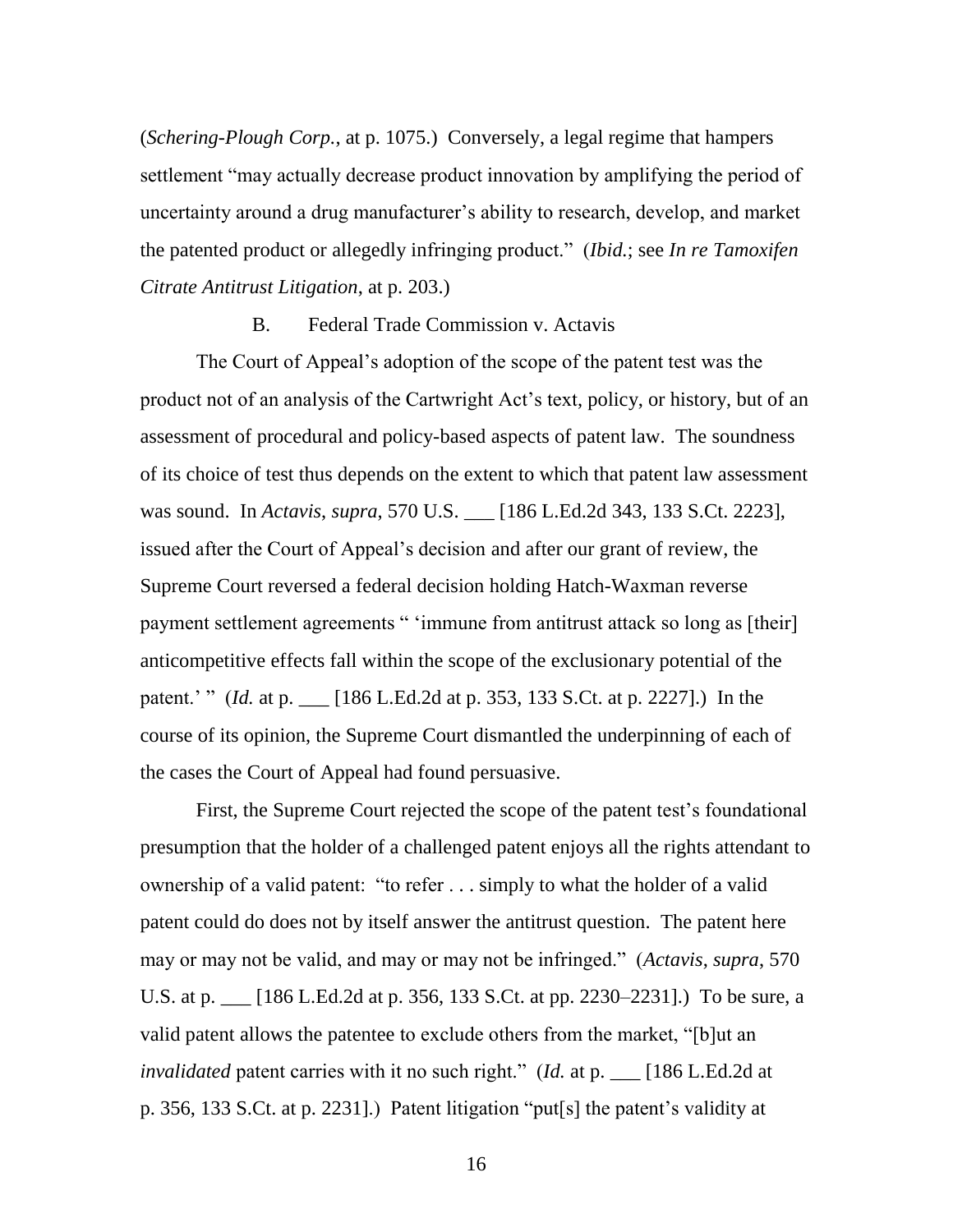issue, as well as its actual preclusive scope"; simply because a settlement curtails testing and ultimate resolution of that issue, courts should not thereafter treat patent law and its presumptions as conclusively establishing the challenged patent's legitimate scope. (*Id.* at p. \_\_ [186 L.Ed.2d at p. 357, 133 S.Ct. at p. 2231].)

Second, the core policies underlying patent law are more nuanced than the cases applying a scope of the patent test had recognized, and the incentives to innovate far sturdier than those courts had feared. Patents carry with them a frequent cost—monopoly premiums the public must bear. (See *Lear, Inc. v. Adkins* (1969) 395 U.S. 653, 670.) The willingness to pay that cost depends upon a quid pro quo: " 'the public interest in granting patent monopolies' exists only to the extent that 'the public is given a novel and useful invention' in 'consideration' for its grant.' ‖ (*Actavis*, *supra*, 570 U.S. at p. \_\_\_ [186 L.Ed.2d at p. 358, 133 S.Ct. at p. 2232].) Accordingly, patent policy does not support unquestioned protection of every inventor's rights, but instead favors "eliminating unwarranted patent grants so the public will not 'continually be required to pay tribute to would-be monopolists without need or justification.' " (*Id.* at p. \_\_ [186 L.Ed.2d at p. 359, 133 S.Ct. at p. 2233].) Vigorous testing for validity is thus desirable in order to weed out patents that shield a monopoly without offering corresponding public benefits. (See *Aronson v. Quick Point Pencil Co.* (1979) 440 U.S. 257, 264; *United States v. Glaxo Group Ltd.* (1973) 410 U.S. 52, 58; *Edward Katzinger Co. v. Chicago Mfg. Co.* (1947) 329 U.S. 394, 400–401.) **7**

**<sup>7</sup>** As commentators have noted, an excess of invalid patents is one of the principal problems in modern patent law. (See Ford, *Patent Invalidity Versus Noninfringement* (2013) 99 Cornell L.Rev. 71, 74 & fn. 11 [discussing substantial scholarship on the point].) The pro-patent-challenge policy is particularly strong in the Hatch-Waxman Act setting, given the 180-day exclusivity bounty Congress

*<sup>(</sup>footnote continued on next page)*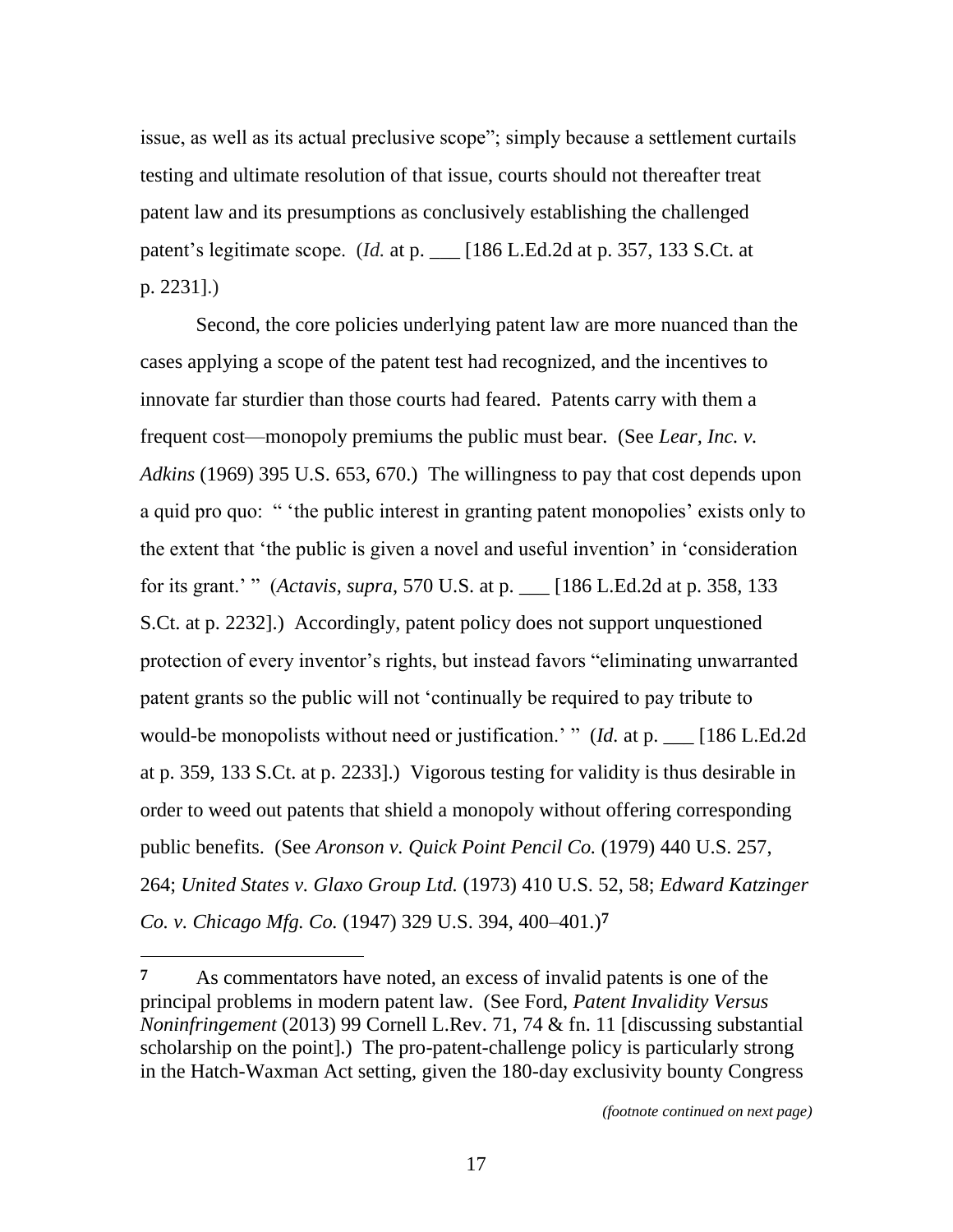Third, the Supreme Court explained that while the policy favoring settlement of patent litigation offers some support for limiting scrutiny of agreements restraining competition only within the scope of a patent, it ultimately is not dispositive. (*Actavis*, *supra*, 570 U.S. at p. \_\_\_ [186 L.Ed.2d at pp. 360, 364, 133 S.Ct. at pp. 2234, 2238].) Settlements are generally a positive good, but not always; settlements of the sort challenged in *Actavis*, the court observed, can amount to "payment in return for staying out of the market" and permit monopoly premiums still to be charged and simply divided up between the patent holder and patent challenger; "[t]he patentee and the challenger gain; the consumer loses." (*Id.* at p. \_\_\_ [186 L.Ed.2d at p. 361, 133 S.Ct. at pp. 2234, 2235].) Such anticompetitive effects will not always be justified, and an antitrust action to test a settlement's legality may be warranted and feasible. (*Id.* at p. \_\_\_ [186 L.Ed.2d at pp. 361–364, 133 S.Ct. at pp. 2235–2237].) Fears of chilling even legitimate settlements are overstated; all that allowing antitrust scrutiny does is remove the incentive to settle as a way to split monopoly profits. (*Id.* at p. \_\_\_ [186 L.Ed.2d at p. 363, 133 S.Ct. at p. 2237].) Because the scope of the patent test overvalues the policies underlying patent law at the expense of the equally relevant policies underlying antitrust law, the court concluded, it cannot stand under federal law. (*Id.* at p. \_\_\_ [186 L.Ed.2d at p. 357, 133 S.Ct. at p. 2231].)

*(footnote continued from previous page)*

l

adopted as an incentive to bring such challenges. (See 21 U.S.C. § 355(j)(5)(B)(iv); 12 Areeda & Hovenkamp, Antitrust Law, *supra*, ¶ 2046, p. 340; Carrier, *Unsettling Drug Patent Settlements: A Framework for Presumptive Illegality*, *supra*, 108 Mich. L.Rev. at pp. 43, 64; *ante*, pp. 7–8.)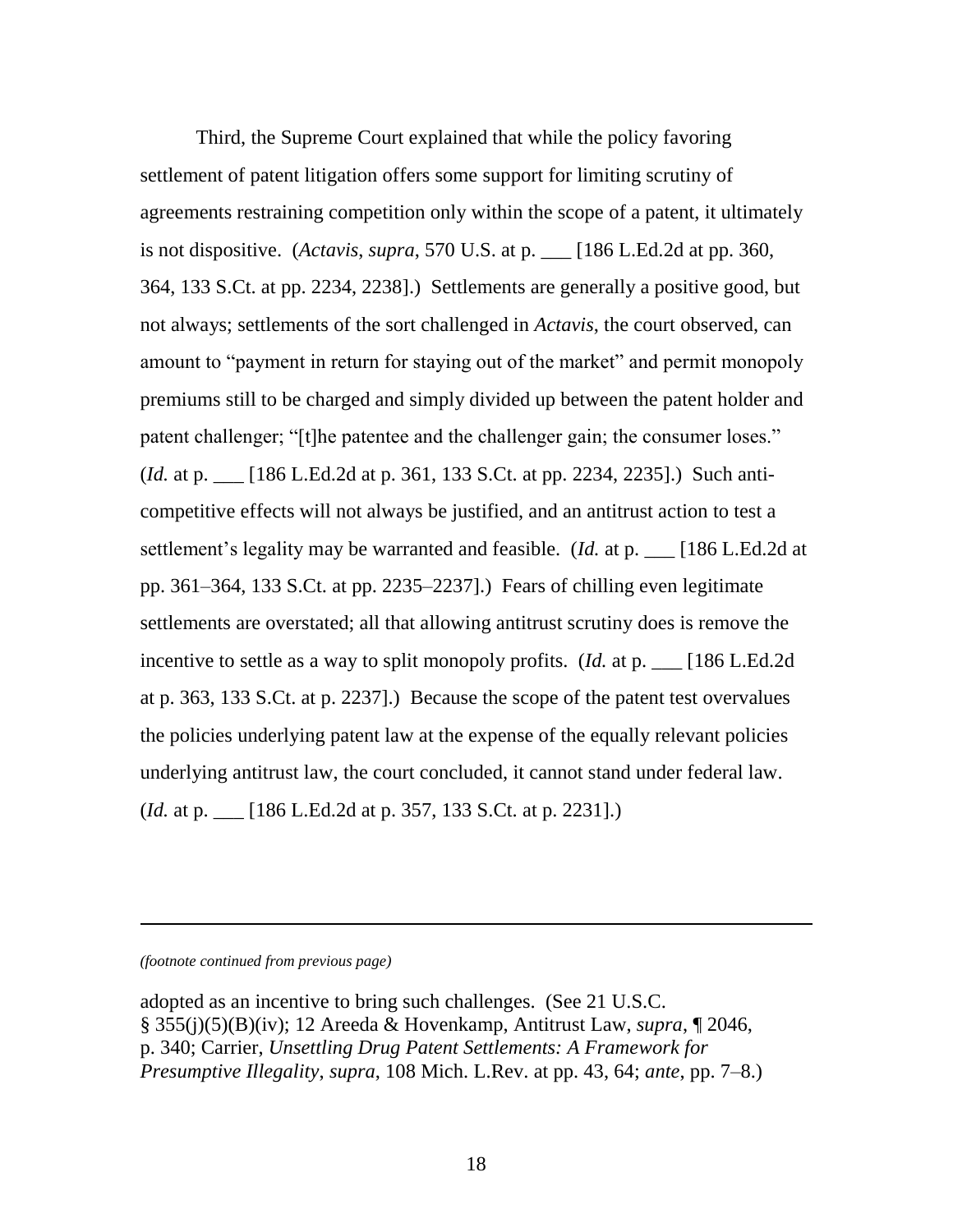C. *The Scope of the Patent Test's Validity Under State Law* Barr contends *Actavis* is distinguishable because it involved a public prosecution under the Federal Trade Commission Act (15 U.S.C. § 45 et seq.), not a private antitrust suit, and this court should embrace the scope of the patent test as a matter of state antitrust law.

We agree *Actavis* is not dispositive on matters of state law. Indeed, even if *Actavis* had been a private Sherman Act case, its conclusions would not dictate how the Cartwright Act must be read. "Interpretations of federal antitrust law are at most instructive, not conclusive, when construing the Cartwright Act, given that the Cartwright Act was modeled not on federal antitrust statutes but instead on statutes enacted by California's sister states around the turn of the 20th century." (*Aryeh v. Canon Business Solutions, Inc.* (2013) 55 Cal.4th 1185, 1195; see *State of California ex rel. Van de Kamp v. Texaco, Inc.* (1988) 46 Cal.3d 1147, 1164.) That said, nothing in the United States Supreme Court's discussion of the legal rules at the boundary between antitrust and patent law hinged on the happenstance that the case under review involved a public prosecutor. Accordingly, that circumstance neither adds to nor detracts from the persuasive force the discussion would otherwise have.

What does affect the weight to be accorded *Actavis* is the extent to which its analysis establishes the metes and bounds of patent law and policy. Patent law is federal law. (U.S. Const., art. I, § 8, cl. 8; see *Bonito Boats, Inc. v. Thunder Craft Boats, Inc.*, *supra*, 489 U.S. at pp. 146–157.) The United States Supreme Court is the final arbiter of questions of patent law and the extent to which interpretations of antitrust law—whether state or federal—must accommodate patent law's requirements, and *Actavis* is its latest word on the subject. If under *Actavis* patent law demands extensive deference to patents' presumed validity and the consecration of a broad range of agreements otherwise facially illegal under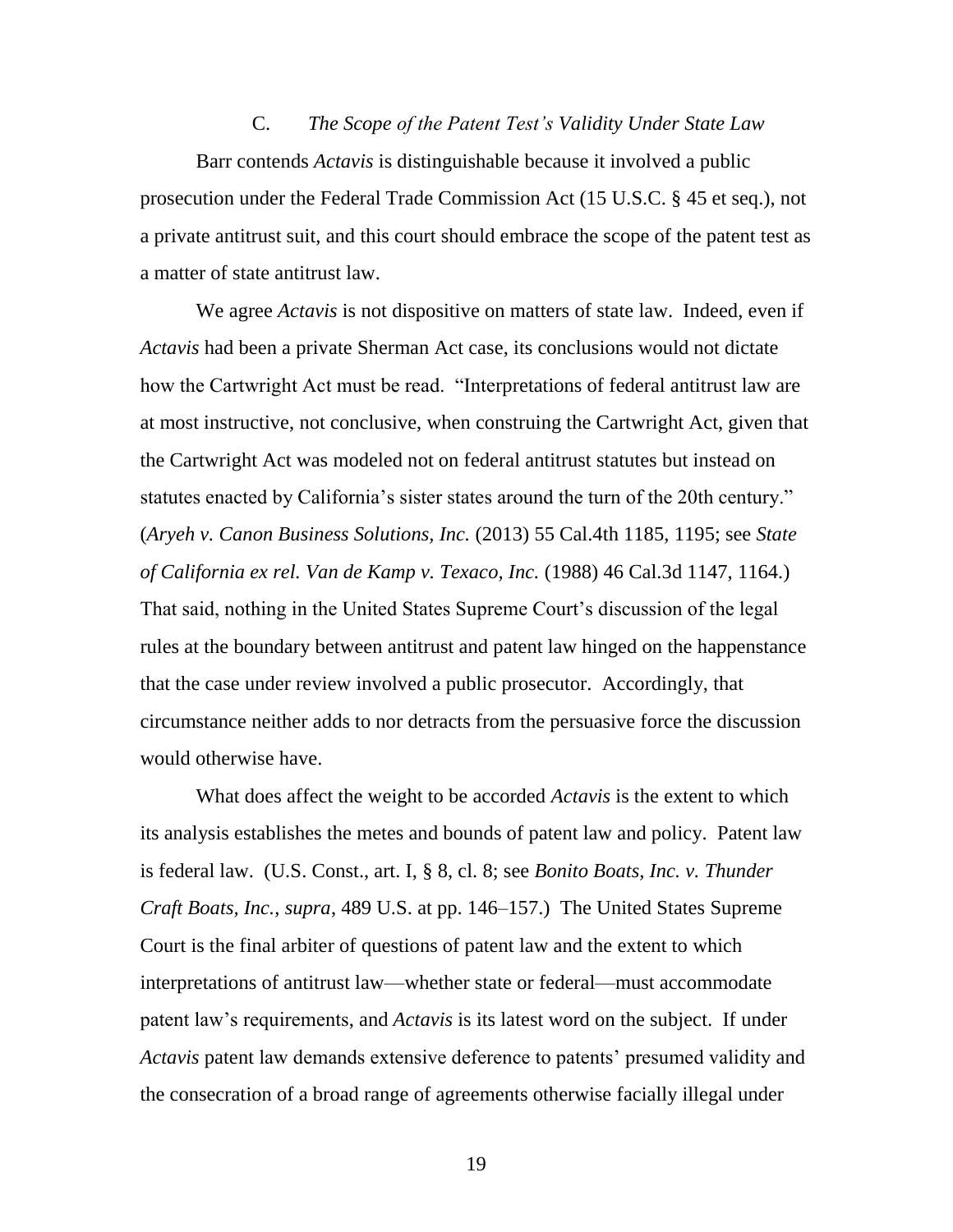state law, we must abide by that judgment. Conversely, if the accommodation necessitated by patent policy is somewhat narrower than previously understood, we again must treat that determination as conclusive and reconsider the proper domain of state antitrust law in light of that cession of territory.

Barr asserts *Actavis* is alternatively distinguishable on the ground the underlying patent there was far weaker than the underlying patent here.**8** But *Actavis*'s analysis was not contingent on a particular level of uncertainty surrounding the patent before it. Instead, the court simply recognized that any patent might, or might not, be valid. (*Actavis*, *supra*, 570 U.S. at p. \_\_\_ [186 L.Ed.2d at p. 356, 133 S.Ct. at p. 2231]; see *id.* at p. \_\_\_ [186 L.Ed.2d at p. 367, 133 S.Ct. at p. 2240] (dis. opn. of Roberts, C.J.) [recognizing the problem "that we're not quite certain if the patent is actually valid, or if the competitor is infringing it," a problem "that is always the case" in patent disputes].) Indeed, a critical insight undergirding *Actavis* is that patents are in a sense probabilistic, rather than ironclad: they grant their holders a potential but not certain right to exclude.

The uncertainty concerning a patent's validity is a by-product of the realities surrounding patent issuance and the legal regime Congress and the courts have established for patent enforcement. In the first instance, a patent "simply" represents a legal conclusion reached by the Patent Office. Moreover, the legal conclusion is predicated on factors as to which reasonable men can differ widely. Yet the Patent Office is often obliged to reach its decision in an *ex parte*

**<sup>8</sup>** After the settlement, Bayer submitted the '444 patent to the Patent and Trademark Office for reexamination and obtained reaffirmation that it was not invalid. (See 35 U.S.C. § 302.) Later patent challenges by litigants other than Barr were unsuccessful. (See *In re Ciprofloxacin Hydrochloride Antitrust Lit.* (E.D.N.Y. 2005) 363 F.Supp.2d 514, 519–520.)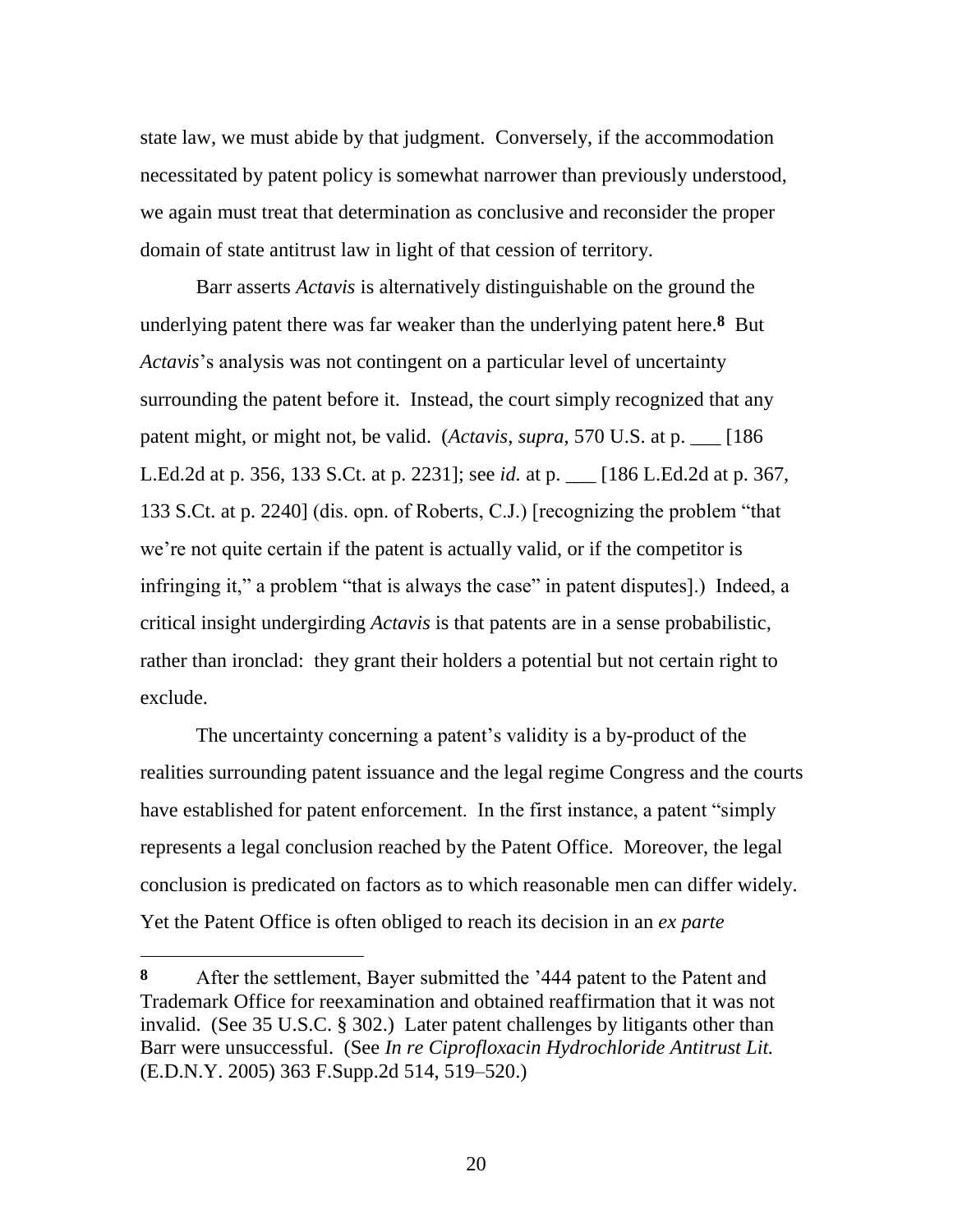proceeding, without the aid of the arguments which could be advanced by parties interested in proving patent invalidity.‖ (*Lear, Inc. v. Adkins, supra,* 395 U.S. at p. 670.) That decision is constrained by time and resource pressures; facing an enormous backlog, patent examiners may average less than 20 hours spent on each application. (Ford, *Patent Invalidity Versus Noninfringement*, *supra*, 99 Cornell L.Rev. at pp. 87–89; Lemley & Shapiro, *Probabilistic Patents*, *supra*, 19 J. Econ. Perspectives at p. 79; Lemley, *Rational Ignorance at the Patent Office* (2001) 95 Nw.U. L.Rev. 1495, 1499–1500.) Given this underlying reality, Congress has elected not to make the issuance of a patent conclusive but, rather, subject to validation or invalidation in court proceedings. (35 U.S.C. § 282; see, e.g., *Alice Corp. Pty. Ltd. v. CLS Bank Int'l* (2014) 573 U.S. \_\_\_ [189 L.Ed.2d 296, 134 S.Ct. 2347]; *Walker Process Equipment, Inc. v. Food Machinery & Chemical Corp.* (1965) 382 U.S. 172, 176.) A patent is, in effect, a right to ask the government to exercise its power to keep others from using an invention without consent. (*Zenith Corp. v. Hazeltine* (1969) 395 U.S. 100, 135.) Whether a court will do so whether it will issue an injunction—will depend on actual proof of validity.

The differential application of collateral estoppel adds another layer of uncertainty. A finding that a patent is invalid operates in rem and estops the patentee from asserting validity against the world. (*Blonder-Tongue v. University Foundation* (1971) 402 U.S. 313, 349–350.) In contrast, a finding that a patent is valid operates only on the parties and does not extend from one infringement case to the next. A future challenger with new or better information may subsequently raise, and succeed on, an invalidity defense to a charge of infringement. (*In re Swanson* (Fed. Cir. 2008) 540 F.3d 1368, 1377; *Ethicon, Inc. v. Quigg* (Fed. Cir. 1988) 849 F.2d 1422, 1429, fn. 3  $\vert$ <sup>"</sup>  $\vert$ A patent is not held valid for all purposes but, rather, not invalid on the record before the court' " and " 'simply remains valid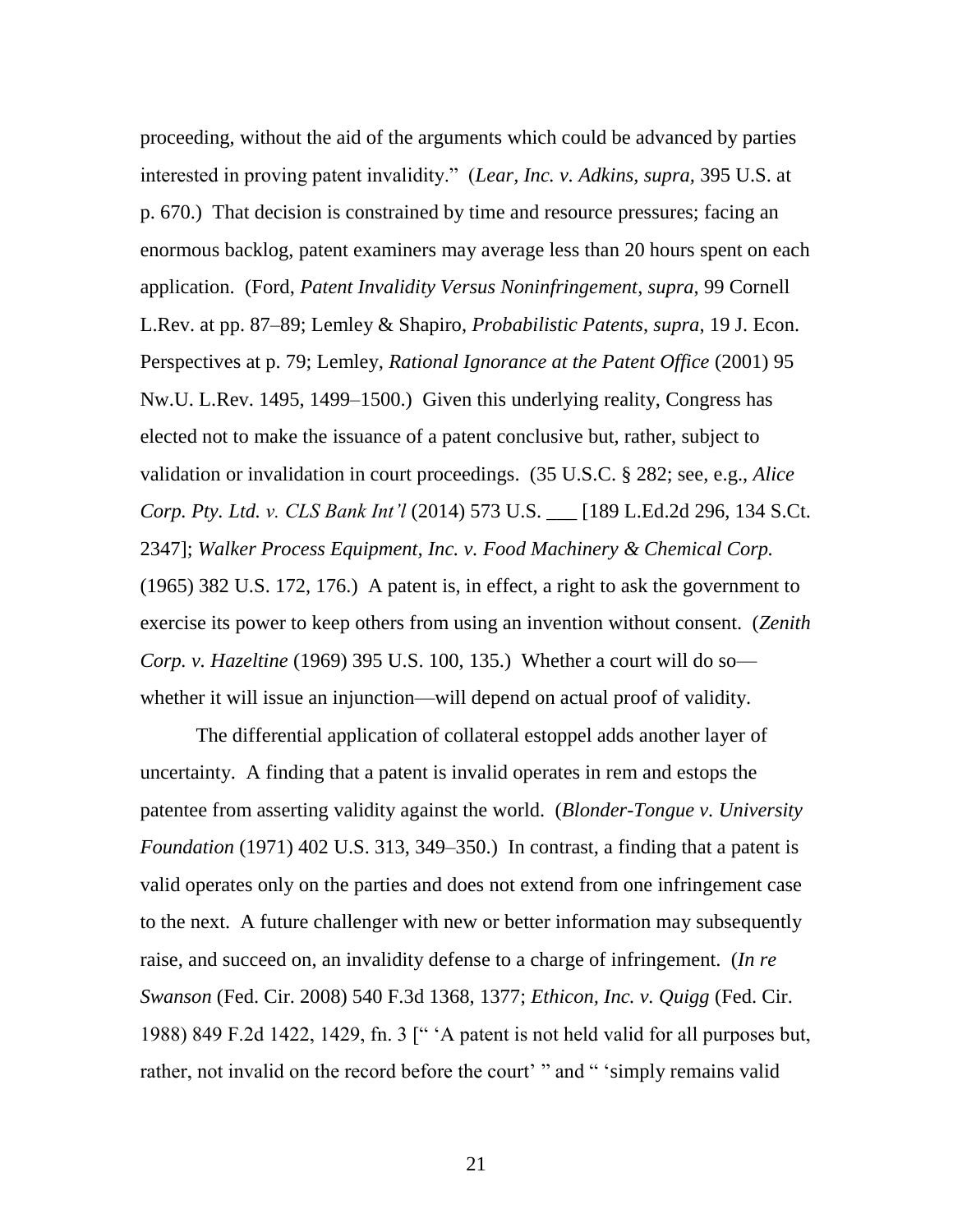until another challenger carries' " the burden of showing invalidity].) Each case may show only that a patent has not been invalidated, yet.

If the assertion of patent rights leads to a court injunction excluding a competitor from the marketplace, there is no antitrust problem. If instead the assertion leads to a private settlement agreement, there is a potential antitrust problem. With a settlement, any restraint arises directly from the private agreement and only indirectly from the patent, which remains in the background, motivating the parties' actions according to their assessments of its strength. That a patent has not (yet) been invalidated may allow some confidence about its fundamental enforceability, but does not allow a court to skip entirely an antitrust analysis of competitive restraints within the patent's scope on the assumption that its validity has been established. The scope of the patent test is flawed precisely because it assumes away whatever level of uncertainty a given patent—the '444 patent here, no less than the one at issue in *Actavis*—may be subject to.**9**

 $\overline{a}$ 

**<sup>9</sup>** The *Actavis* treatment of patents as in some sense probabilistic rests on a substantial body of scholarship suggesting patents are best understood this way. (See, e.g., Lemley & Shapiro, *Probabilistic Patents*, *supra*, 19 J. Econ. Perspectives at pp. 75–76, 95; Shapiro, *Antitrust Analysis of Patent Settlements Between Rivals* (Summer 2003) 17 Antitrust 70, 75; Leffler & Leffler, *The Probabilistic Nature of Patent Rights* (Summer 2003) 17 Antitrust 77; Shapiro, *Antitrust Limits to Patent Settlements* (2003) 34 RAND J. Econ. 391, 395.) Others, including the *Actavis* dissenters, have disagreed, insisting a patent ultimately is always only valid or invalid, whether we know it yet or not. (*Actavis*, *supra*, 570 U.S. at p. \_\_\_ [186 L.Ed.2d at p. 372, 133 S.Ct. at p. 2244] (dis. opn. of Roberts, C.J.); Schildkraut, *Patent-Splitting Settlements and the Reverse Payment Fallacy* (2004) 71 Antitrust L.J. 1033; McDonald, *Hatch-Waxman Patent Settlements and Antitrust: On "Probabilistic" Patent Rights and False Positives* (Spring 2003) 17 Antitrust 68.) The Supreme Court majority's views are conclusive as to which side of this philosophical divide over the proper treatment of patents is correct, and we follow them.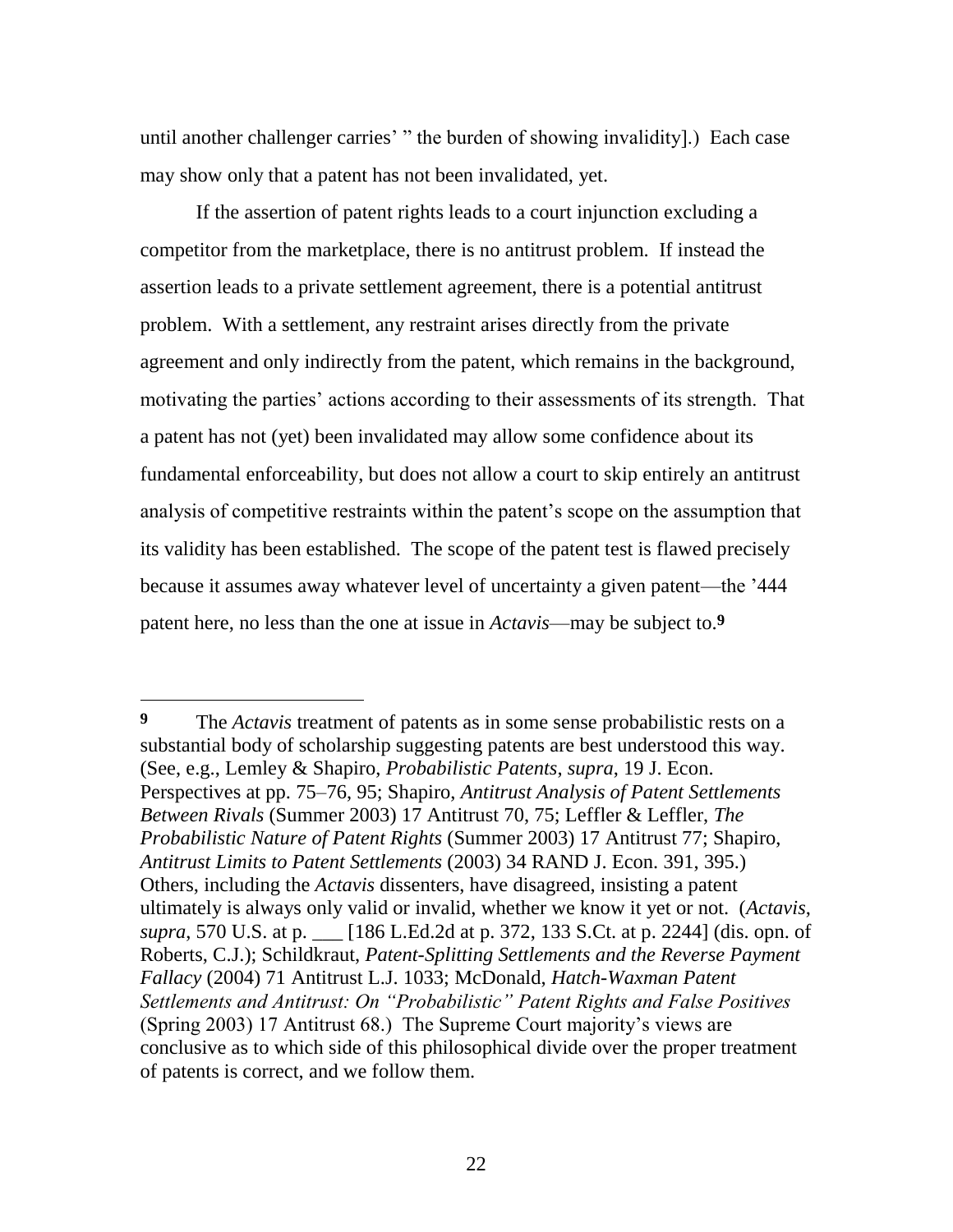Aside from its attempts to distinguish *Actavis*, Barr argues a 1953 California decision predating the recent federal Hatch-Waxman Act decisions favors the scope of the patent test for Cartwright Act challenges to patent settlements. (See *Fruit Machinery Co. v. F.M. Ball & Co.* (1953) 118 Cal.App.2d 748, 758.) We do not read that opinion so broadly.

In *Fruit Machinery*, six canning companies formed a corporation and licensed to it rights under a fruit pitter patent owned by one of the companies. In turn, the licensee contracted with each of the six, sublicensing to them the right to build and own a specified number of pitters and to lease additional pitters in exchange for payment of royalties. A dispute over nonpayment of royalties arose between the licensee and one of the six companies. The company raised as a defense to payment that the contractual arrangements gave the six companies an unlawful monopoly on pitter ownership and were thus unenforceable. The Court of Appeal found no antitrust violation, explaining: "Defendant has not shown that the parties, in executing and carrying out the sublicense agreement in suit, exercised rights or powers not accorded them by the patent law *or abused any rights or powers accorded them by that law*.‖ (*Fruit Machinery Co. v. F.M. Ball & Co.*, *supra*, 118 Cal.App.2d at p. 762, italics added.) The Court of Appeal distinguished other cases involving antitrust violations as involving a "patentee or his assignee [who] went beyond that which was necessary or incidental to the scope of his patent and brought himself within the proscription of the antitrust laws.‖ (*Id.* at p. 763.)

*Fruit Machinery* does not stand for the proposition that any restraints of trade within the scope of a patent are valid. Rather, it recognizes trade restraints that exceed those authorized by a patent may be invalid and, moreover, that the "abuse[]" of patent rights may *also* run afoul of antitrust law. (*Fruit Machinery Co. v. F.M. Ball & Co.*, *supra*, 118 Cal.App.2d at p. 762.) The court responded to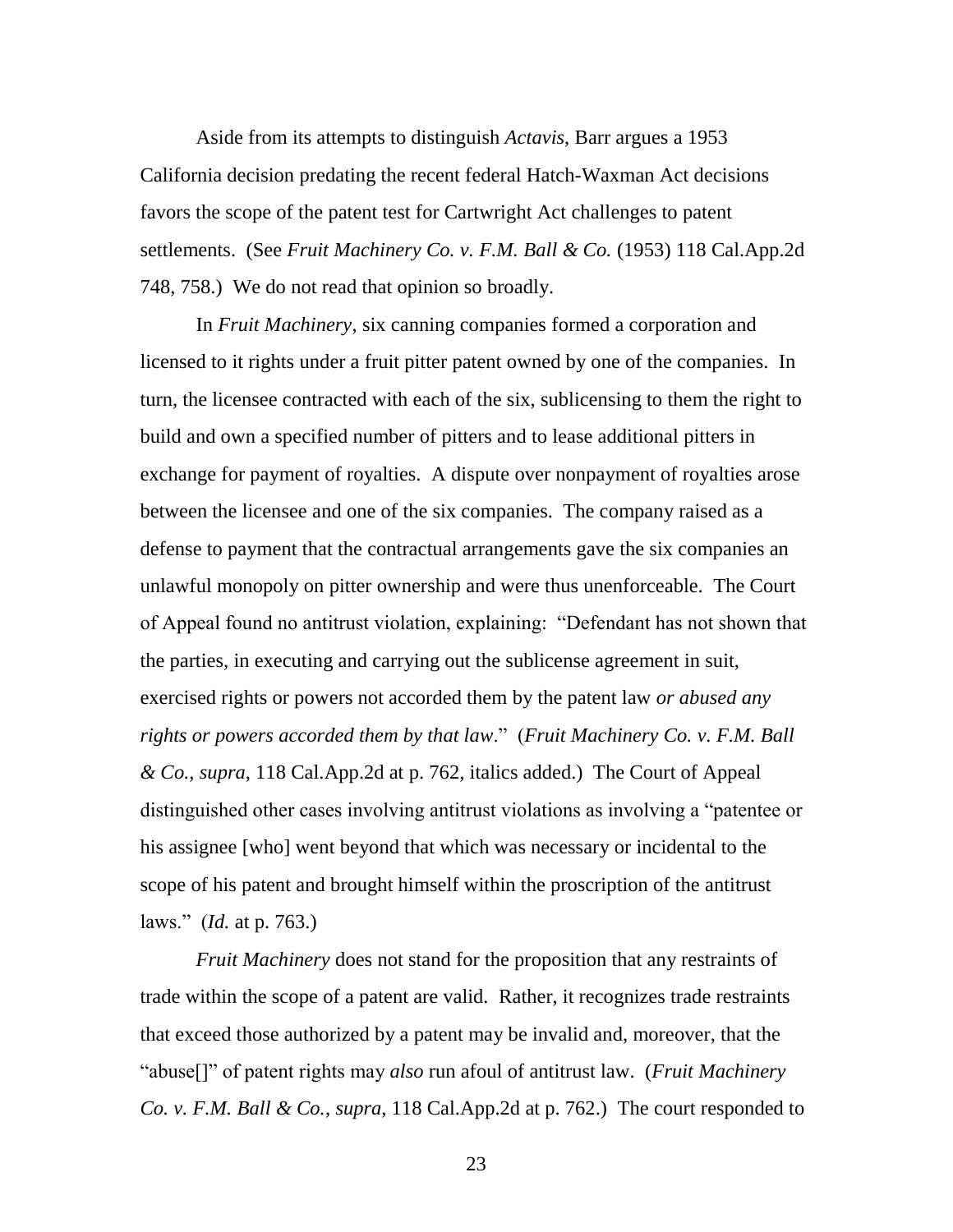the concern that the corporate licensee might use its exclusive patent rights to charge far higher royalties for leased than owned pitters not by saying such a differential would automatically be lawful, as within the scope of any patent rights, but by saying only "that such has not happened yet" and it would not presume a "[f]uture violation . . . of the antitrust laws." *(Ibid.)* 

No other California authority Barr has cited, nor any we have found, establishes the scope of the patent test is applicable under the Cartwright Act. Even if such precedent existed, we would be forced to reexamine it in light of *Actavis*. The scope of the patent test insulates from antitrust scrutiny virtually any agreement that restrains trade no more than the patent itself would have, if valid. State law must yield to federal, but we cannot under the guise of patent law carve into the Legislature's enactments a larger exception than federal law dictates, and *Actavis* shows such a broad exemption is not required. Accordingly, we conclude the scope of the patent test is inapplicable to Cartwright Act claims.

### **IV.** *Analysis of Reverse Payment Patent Settlements*

Having joined the United States Supreme Court in rejecting the scope of the patent test, we consider what rubric courts should instead apply under state law to reverse payment patent settlements.

### A. *Antitrust Analysis Under the Cartwright Act*

As discussed, although the prohibitions of the Cartwright Act are framed in superficially absolute language, deciding antitrust illegality is not as simple as identifying whether a challenged agreement involves a restraint of trade. (See *Chicago Board of Trade v. United States* (1918) 246 U.S. 231, 238 [pointing out that "[*e*]*very* agreement concerning trade . . . restrains" (italics added)].) Instead, the Cartwright Act and Sherman Act carry forward the common law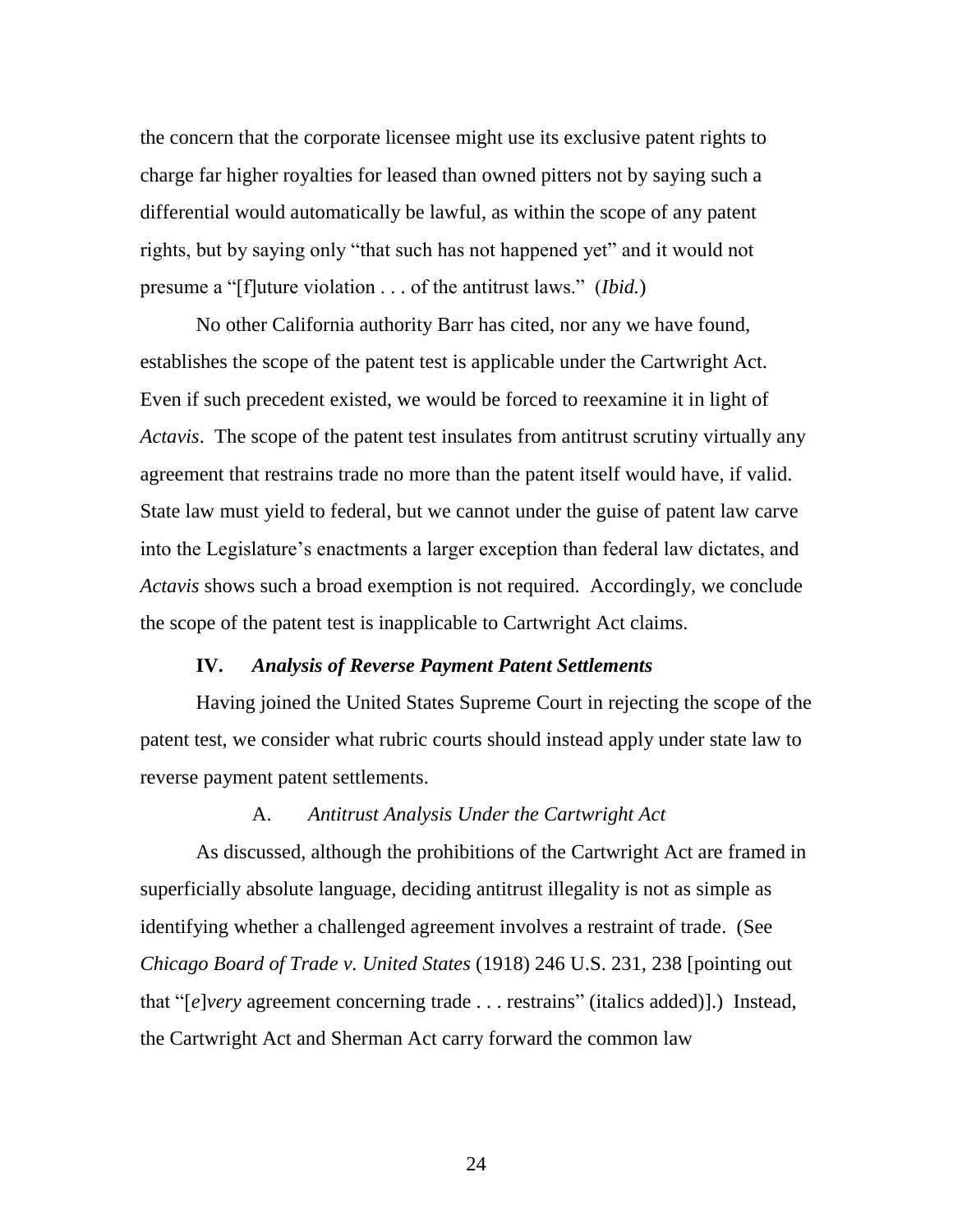understanding that "only unreasonable restraints of trade are prohibited." (*Marin County Bd. of Realtors, Inc. v. Palsson*, *supra*, 16 Cal.3d at p. 930.)

Under the traditional rule of reason, "inquiry is limited to whether the challenged conduct promotes or suppresses competition.‖ (*Fisher v. City of Berkeley* (1984) 37 Cal.3d 644, 672, affd. *sub nom. Fisher v. Berkeley* (1986) 475 U.S. 260.) To determine whether an agreement harms competition more than it helps, a court may consider "the facts peculiar to the business in which the restraint is applied, the nature of the restraint and its effects, and the history of the restraint and the reasons for its adoption." (*United States v. Topco Associates, Inc.* (1972) 405 U.S. 596, 607; see *Corwin v. Los Angeles Newspaper Service Bureau, Inc.*, *supra*, 4 Cal.3d at p. 854.) In a typical case, this may entail expert testimony on such matters as the definition of the relevant market (*Corwin*, at p. 855) and the extent of a defendant's market power (*Fisherman's Wharf Bay Cruise Corp. v. Superior Court* (2003) 114 Cal.App.4th 309, 334–339; *Roth v. Rhodes* (1994) 25 Cal.App.4th 530, 542–543).

Rule of reason inquiry is not required in every case; we and the United States Supreme Court have partially simplified the analysis by identifying categories of agreements or practices that can be said to always lack redeeming value and thus qualify as per se illegal. (See *Northern Pac. R. Co. v. United States* (1958) 356 U.S. 1, 5; *Marin County Bd. of Realtors, Inc. v. Palsson*, *supra*, 16 Cal.3d at pp. 930–931; *Oakland-Alameda County Builders' Exchange v. F. P. Lathrop Constr. Co.* (1971) 4 Cal.3d 354, 360–362.) "The per se rule reflects an irrebuttable presumption that, if the court were to subject the conduct in question to a full-blown inquiry, a violation would be found under the traditional rule of reason.‖ (*Fisher v. City of Berkeley*, *supra*, 37 Cal.3d at p. 666.)

More recently, a third category, quick look rule of reason analysis, has emerged. (*California Dental Assn. v. FTC* (1999) 526 U.S. 756, 769–770; see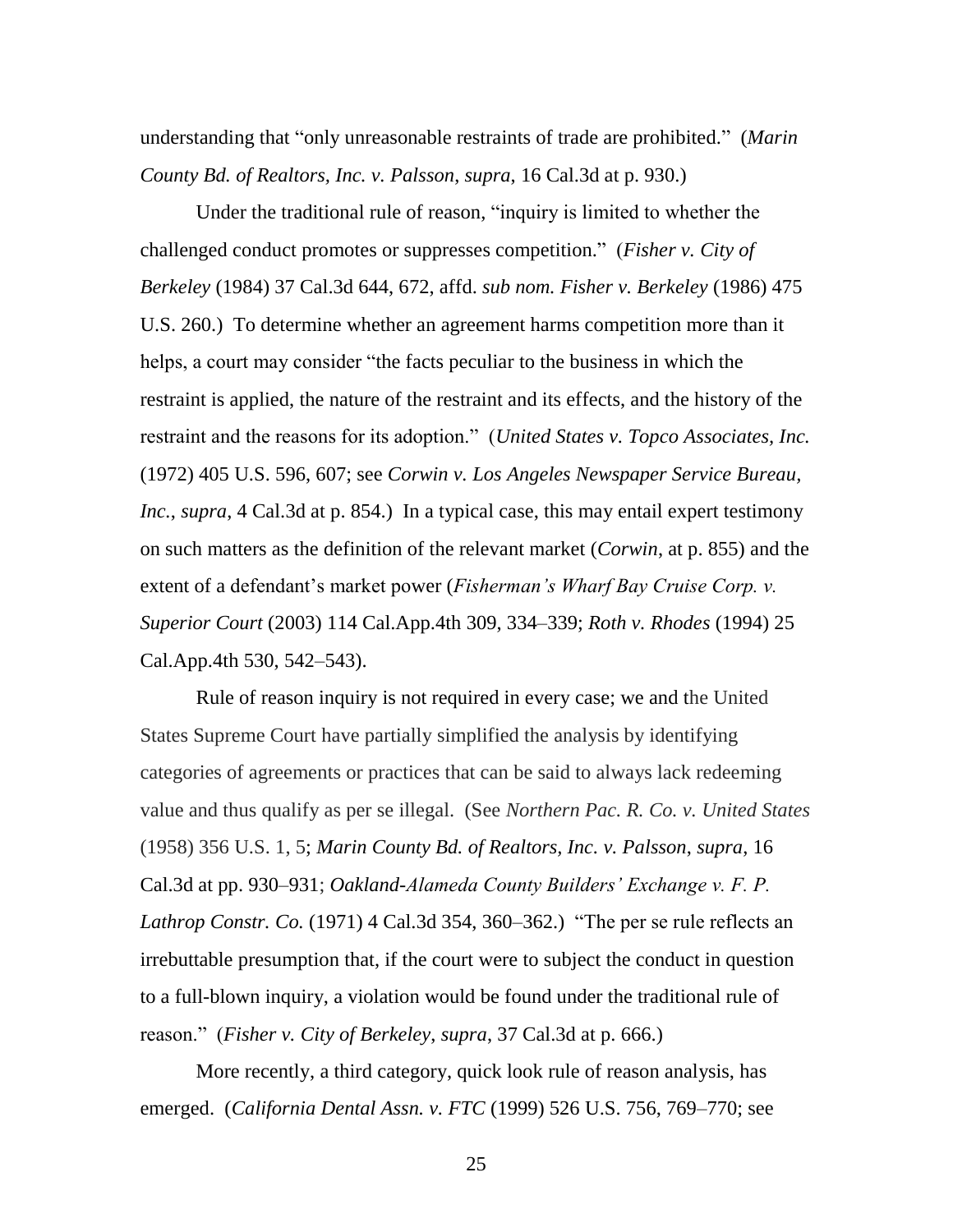*FTC v. Indiana Federation of Dentists* (1986) 476 U.S. 447, 459–460; *NCAA v. Board of Regents of Univ. of Okla*. (1984) 468 U.S. 85, 109–110.) Under the quick look approach, applicable to cases where "an observer with even a rudimentary understanding of economics could conclude that the arrangements in question would have an anticompetitive effect on customers and markets," a defendant may be asked to come forward with procompetitive justifications for a challenged restraint without the plaintiff having to introduce elaborate market analysis first. (*California Dental Assn.*, at p. 770.)

There was a time when this court and the United States Supreme Court treated the choice between per se and rule of reason analysis as a necessary threshold inquiry involving rigidly distinct analytic boxes. In more recent years, however, the Supreme Court has explained, "[t]he truth is that our categories of analysis of anticompetitive effect are less fixed than terms like *'per se*,' 'quick look,' and 'rule of reason' tend to make them appear." (California Dental Assn. v. *FTC*, *supra*, 526 U.S. at p. 779.) "[T]here is generally no categorical line to be drawn between restraints that give rise to an intuitively obvious inference of anticompetitive effect and those that call for more detailed treatment. What is required, rather, is an enquiry meet for the case, looking to the circumstances, details, and logic of a restraint." (*Id.* at pp. 780–781.) The emergence of quick look rule of reason analysis did not signal the supplanting of the traditional per se/rule of reason dichotomy with a new trichotomy (*Polygram Holding, Inc. v. FTC* (D.C. Cir. 2005) 416 F.3d 29, 35), but rather a shift to " $\cdot$  "something of a sliding scale" '" in antitrust analysis. (*Actavis*, *supra*, 570 U.S. at p. [186] L.Ed.2d at p. 364, 133 S.Ct. at p. 2237].)

This more nuanced approach makes equal sense for claims under the Cartwright Act. Like the federal antitrust statutes, nothing in the text of the Cartwright Act dictates the precise details of the per se and rule of reason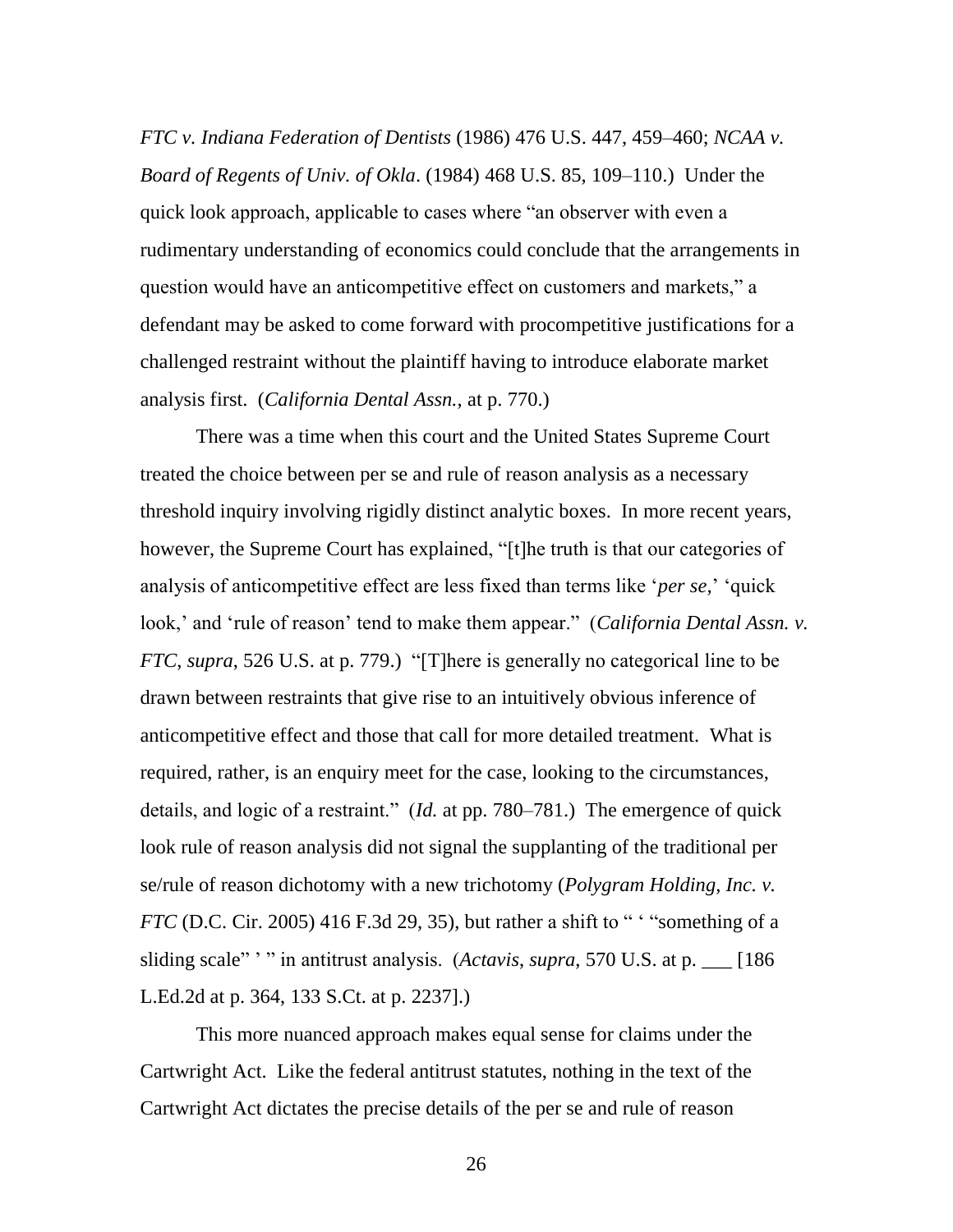approaches; these are but useful tools the courts have developed over time to carry out the broad purposes and give meaning to the general phrases of the antitrust statutes. (See *National Soc. of Professional Engineers v. United States*, *supra*, 435 U.S. at p. 688.) It is consistent with the common law tradition at the root of our antitrust laws to describe, as the United States Supreme Court now has, the analytic approach as involving a continuum, with the "the circumstances, details, and logic" of a particular restraint (*California Dental Assn. v. FTC*, *supra*, 526 U.S. at p. 781) dictating how the courts that confront the restraint should analyze it. In lieu of an undifferentiated one-size-fits-all rule of reason, courts may "devise rules  $\dots$  for offering proof, or even presumptions where justified, to make the rule of reason a fair and efficient way to prohibit anticompetitive restraints and to promote procompetitive ones.‖ (*Leegin Creative Leather Products, Inc. v. PSKS, Inc.* (2007) 551 U.S. 877, 898–899; see *Fisher v. City of Berkeley*, *supra*, 37 Cal.3d at pp. 671–677 [tailoring the rule of reason to account for differences between private and municipal government actions].)

It follows that we must consider not simply whether per se or rule of reason analysis applies to reverse payment patent settlements. To the extent rule of reason analysis applies, as we will conclude it does, we must also consider how the analysis should be structured to most efficiently differentiate between reasonable and unreasonable restraints of trade in this context. (See *California Dental Assn. v. FTC*, *supra*, 526 U.S. at p. 781.)

## B. *The Competitive Harm from Purchasing an Extension of Monopoly*

We begin with the proposition that agreements to establish or maintain a monopoly are restraints of trade made unlawful by the Cartwright Act. (*Lowell v. Mother's Cake & Cookie Co.* (1978) 79 Cal.App.3d 13, 23; *Dimidowich v. Bell & Howell* (9th Cir. 1986) 803 F.2d 1473, 1478.) Under general antitrust principles, a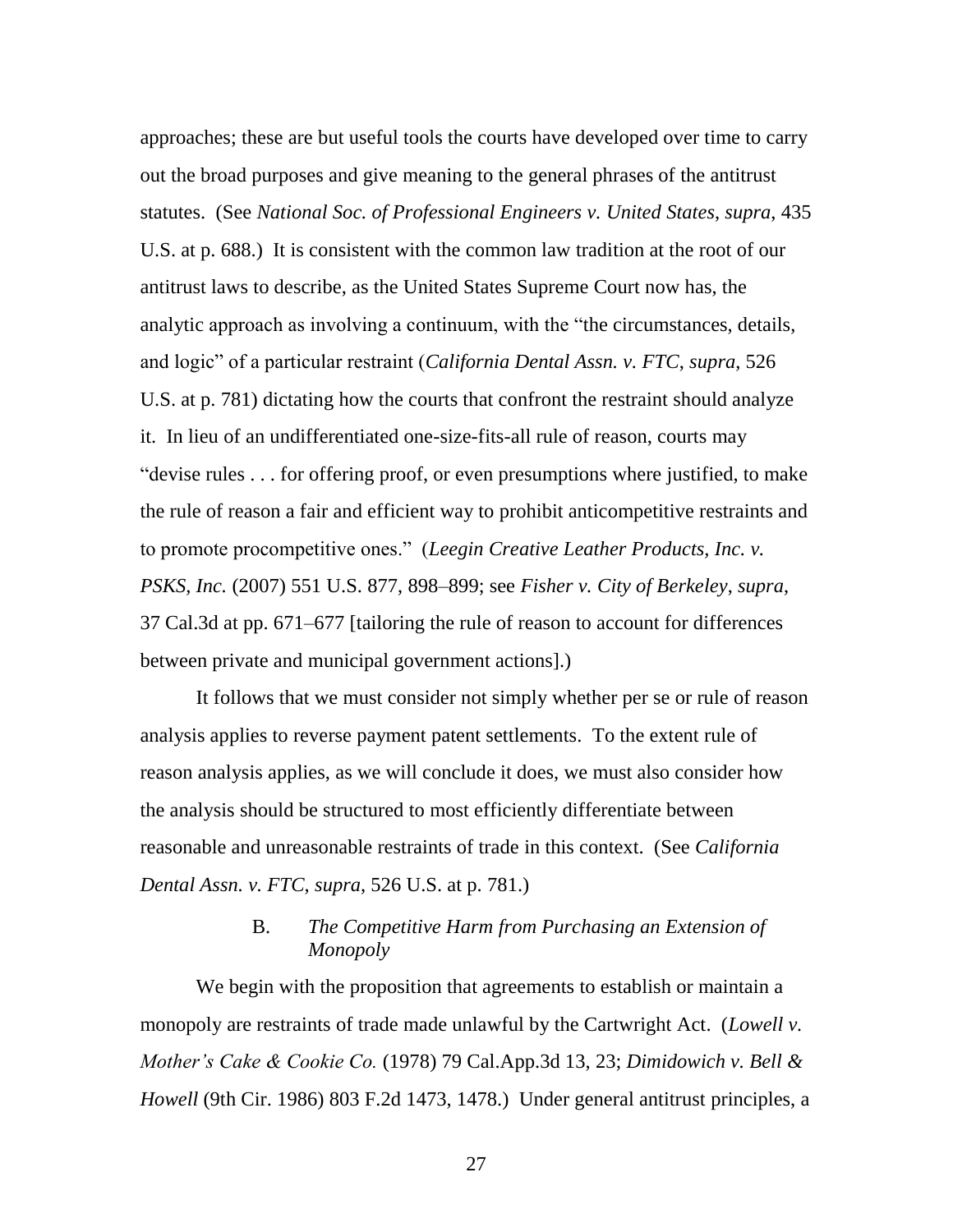business may permissibly develop monopoly power, i.e., "the power to control prices or exclude competition" (*United States v. DuPont & Co.* (1956) 351 U.S. 377, 391), through the superiority of its product or business acumen. To acquire or maintain that power through agreement and combination with others, however, is quite a different matter. (*United States v. Grinnell Corp.* (1966) 384 U.S. 563, 570–571.)

Pursuant to this rule, businesses may not engage in a horizontal allocation of markets, with would-be competitors dividing up territories or customers. (*United States v. Topco Associates, Inc.*, *supra*, 405 U.S. at pp. 608, 612; *Vulcan Powder Co. v. Hercules Powder Co.*, *supra*, 96 Cal. at pp. 514–515; *Guild Wineries & Distilleries v. J. Sosnick & Son* (1980) 102 Cal.App.3d 627, 633–635.) Such allocations afford each participant an "enclave  $\dots$ , free from the danger of outside incursions," in which to exercise monopoly power and extract monopoly premiums. (*United States v. Sealy, Inc.* (1967) 388 U.S. 350, 356.)

Similarly, a firm may not "pay[] its only potential competitor not to compete in return for a share of the profits that firm can obtain by being a monopolist.‖ (*Valley Drug Co. v. Geneva Pharmaceuticals*, *supra*, 344 F.3d at p. 1304.) In *Palmer v. BRG of Ga., Inc.* (1990) 498 U.S. 46, for example, two competing bar review course providers did just that. One provider agreed to withdraw from a particular state market in exchange for the second provider paying the withdrawing provider a share of subsequent profits and agreeing in return not to compete outside that state market. In a per curiam opinion, the United States Supreme Court summarily declared the agreement unlawful on its face. (*Id.* at pp. 49–50; see *Getz Bros. & Co. v. Federal Salt Co.* (1905) 147 Cal. 115, 119 [payment for agreement not to compete and to discourage others from competing is illegal]; *Wright v. Ryder*, *supra*, 36 Cal. at p. 359 [agreement not to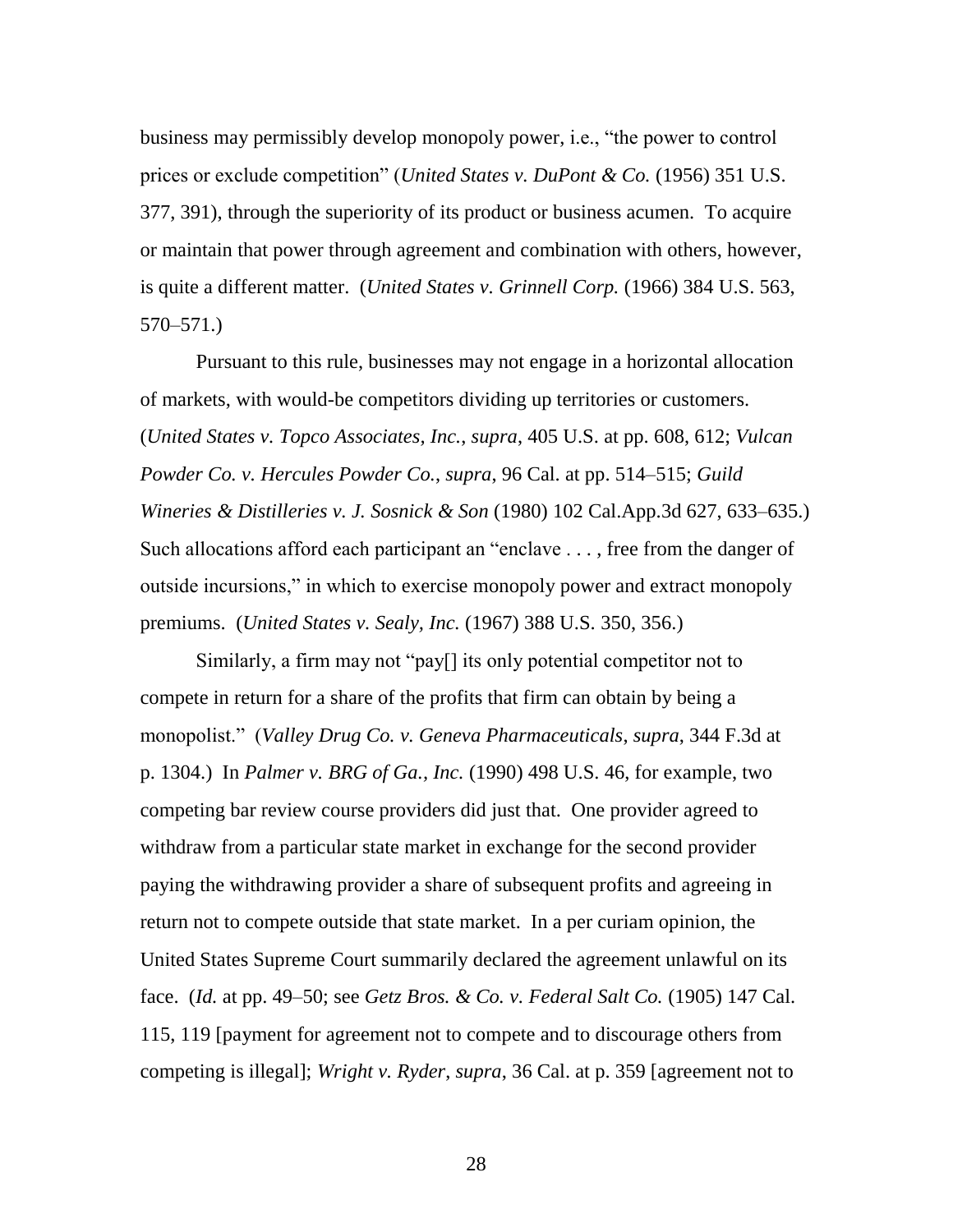compete in California market violates common law prohibition on restraints of trade].)

Second, these principles extend into the patent arena to prohibit a patentee's purchase of a potential competitor's consent to stay out of the market. Antitrust law condemns a patentee's payment "to maintain supracompetitive prices to be shared among the patentee and the challenger rather than face what might have been a competitive market.‖ (*Actavis*, *supra*, 570 U.S. at p. \_\_\_ [186 L.Ed.2d at p. 363, 133 S.Ct. at p. 2236].) This is so even when the patent is likely valid: "The owner of a particularly valuable patent might contend, of course, that even a small risk of invalidity justifies a large payment. But, be that as it may, the payment (if otherwise unexplained) likely seeks to prevent the risk of competition. And, as we have said, that consequence constitutes the relevant anticompetitive harm." *(Ibid.)* 

*Actavis* embraces the insights of Professor Carl Shapiro and others that the relevant benchmark in evaluating reverse payment patent settlements should be no different from the benchmark in evaluating any other challenged agreement: What would the state of competition have been without the agreement? In the case of a reverse payment settlement, the relevant comparison is with the average level of competition that would have obtained absent settlement, i.e., if the parties had litigated validity/invalidity and infringement/noninfringement to a judicial determination. (Shapiro, *Antitrust Limits to Patent Settlements*, *supra*, 34 RAND J. Econ. at p. 396; see Addanki & Butler, *Activating* Actavis*: Economic Issues in Applying the Rule of Reason to Reverse Payment Settlements* (2014) 15 Minn. J. L. Sci. & Tech. 77, 93; Lemley & Shapiro, *Probabilistic Patents*, *supra*, 19 J. Econ. Perspectives at p. 94; Willig & Bigelow, *Antitrust Policy Toward Agreements that Settle Patent Litigation* (2004) 49 Antitrust Bull. 655, 664, 677–679.) Consider a patent with a 50 percent chance of being upheld. After litigation, on average, consumers would be subject to a monopoly for half the remaining life of the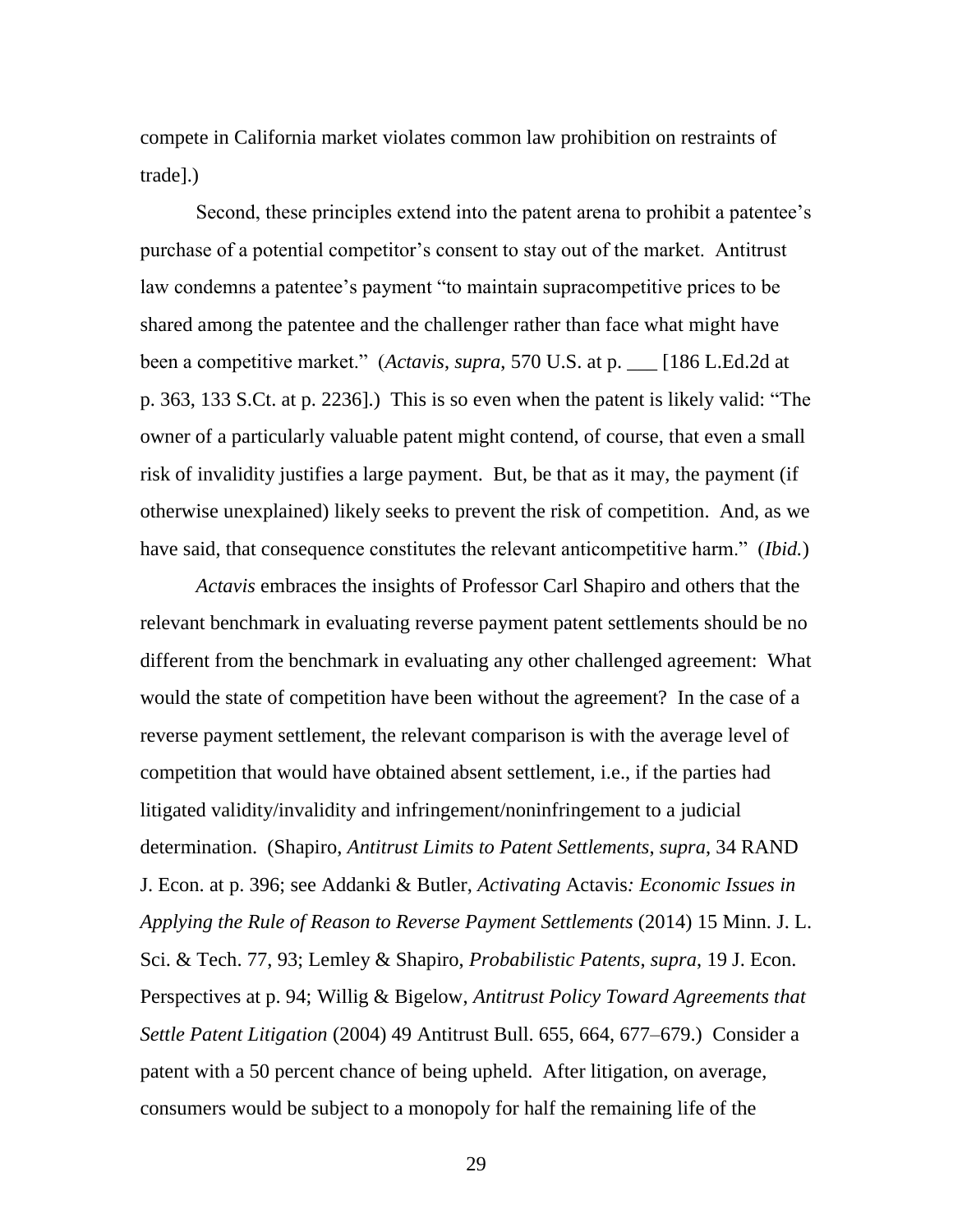patent. A settlement that allowed a generic market entry at the midpoint of the time remaining until expiration would replicate the expected level of competition; the period of exclusion would reflect the patent's strength. But a settlement that delayed entry still longer would extend the elimination of competition beyond what the patent's strength warranted; to the extent it did, the additional elimination of the possibility of competition would constitute cognizable anticompetitive harm. (See *Actavis*, *supra*, 570 U.S. at p. \_\_\_ [186 L.Ed.2d at p. 363, 133 S.Ct. at p. 2236].)

Barr argues that the procompetitive or anticompetitive effects of a settlement must be measured by comparison to the entire remaining life of a patent. We disagree. *Actavis* makes clear that for antitrust purposes patents are no longer to be treated as presumptively ironclad. This means the period of exclusion attributable to a patent is not its full life, but its expected life had enforcement been sought. This expected life represents the baseline against which the competitive effects of any agreement must be measured.**10** If an agreement only replicates the likely average result of litigation, any exclusion is a function of the underlying patent strength; if it extends exclusion beyond that point, this further exclusion from the marketplace—and the attendant anticompetitive effect—is attributable to the agreement. *Actavis* thus represents an application of the settled principle that "[t]he owner of a patent cannot extend his statutory grant by contract or agreement. A patent affords no immunity for a monopoly not fairly or plainly

**<sup>10</sup>** To be clear, because the relevant baseline is the result that would have occurred in the absence of any agreement, it is not a cognizable harm simply to show that the parties might have elected a different settlement agreement more favorable to competition and consumers. There is no statutory right to have parties enter the agreement most favorable to competition, only a prohibition against entering agreements that harm competition.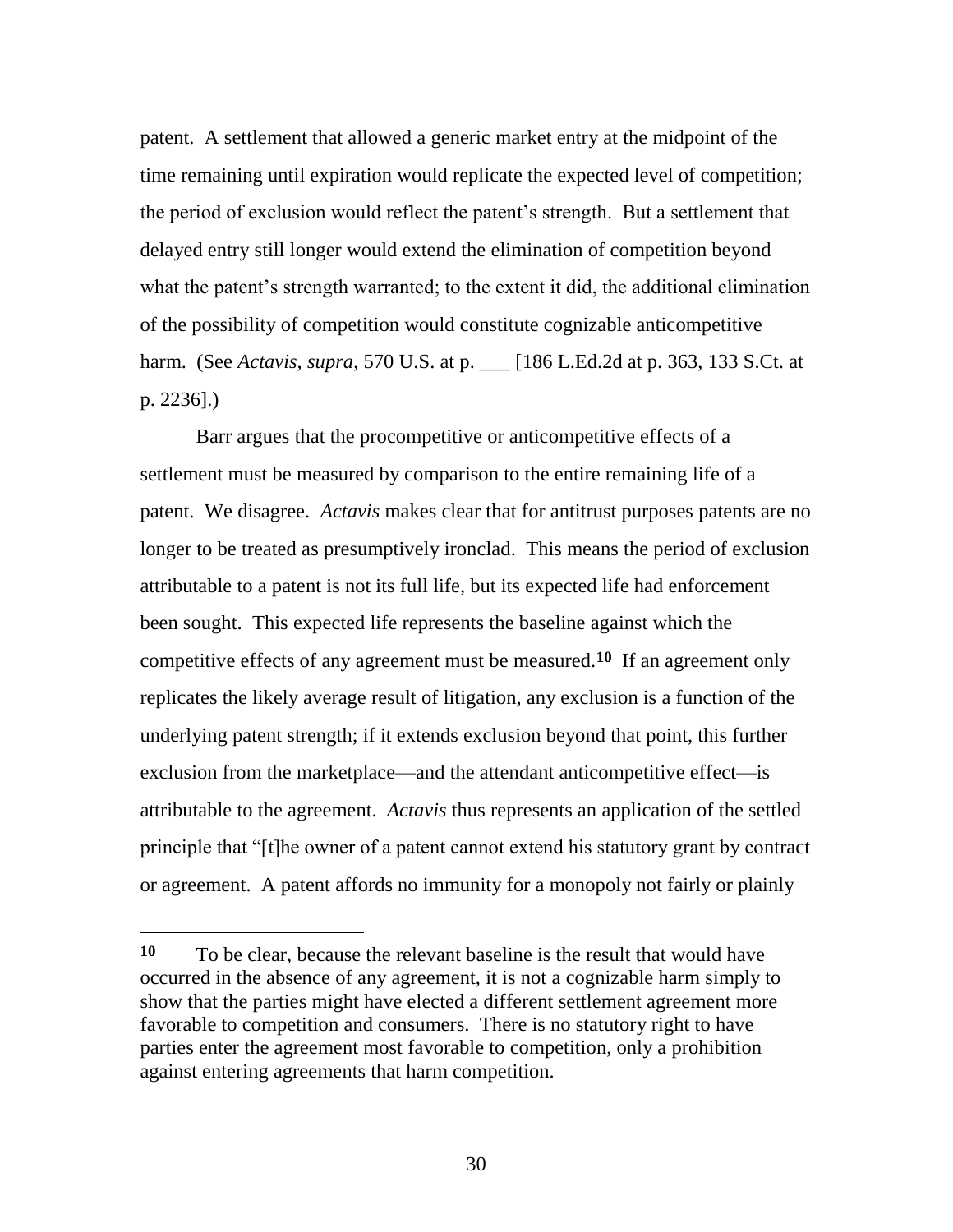within the grant.‖ (*U.S. v. Masonite Corp.* (1942) 316 U.S. 265, 277.) The measure of the statutory grant, and the limit on the monopoly that may be preserved by agreement, is the average expected duration that would have resulted from judicial testing.

This method of analysis, and of assessing anticompetitive harm, is not materially different from that applied in any other garden-variety antitrust case. Every case involves a comparison of a challenged agreement against a prediction about—a probabilistic assessment of—the expected competition that would have arisen in its absence. (Shapiro, *Antitrust Analysis of Patent Settlements Between Rivals*, *supra*, 17 Antitrust at p. 70.) Every restraint of trade condemned for suppressing market entry involves uncertainties about the extent to which competition would have come to pass. (Hemphill, *An Aggregate Approach to Antitrust: Using New Data and Rulemaking to Preserve Drug Competition*, *supra*, 109 Colum. L.Rev. at p. 637.) No matter; as the leading antitrust treatise notes, ―the law does not condone the purchase of protection from uncertain competition any more than it condones the elimination of actual competition." (12 Areeda  $\&$ Hovenkamp, Antitrust Law, *supra*, ¶ 2030b, p. 220; see *U.S. v. Microsoft Corp.* (D.C. Cir. 2001) 253 F.3d 34, 79 (en banc) ["it would be inimical to the purpose of the Sherman Act to allow monopolists free reign to squash nascent, albeit unproven, competitors at will".) The antitrust laws foreclose agreements eliminating "the risk of competition"—the competitive market that "might have been.‖ (*Actavis*, *supra*, 570 U.S. at p. \_\_\_ [186 L.Ed.2d at p. 363, 133 S.Ct. at p. 2236].) Purchasing freedom from the possibility of competition, whether done by a patentee or anyone else, is illegal. An agreement to exchange consideration for elimination of any portion of the period of competition that would have been expected had a patent been litigated is a violation of the Cartwright Act.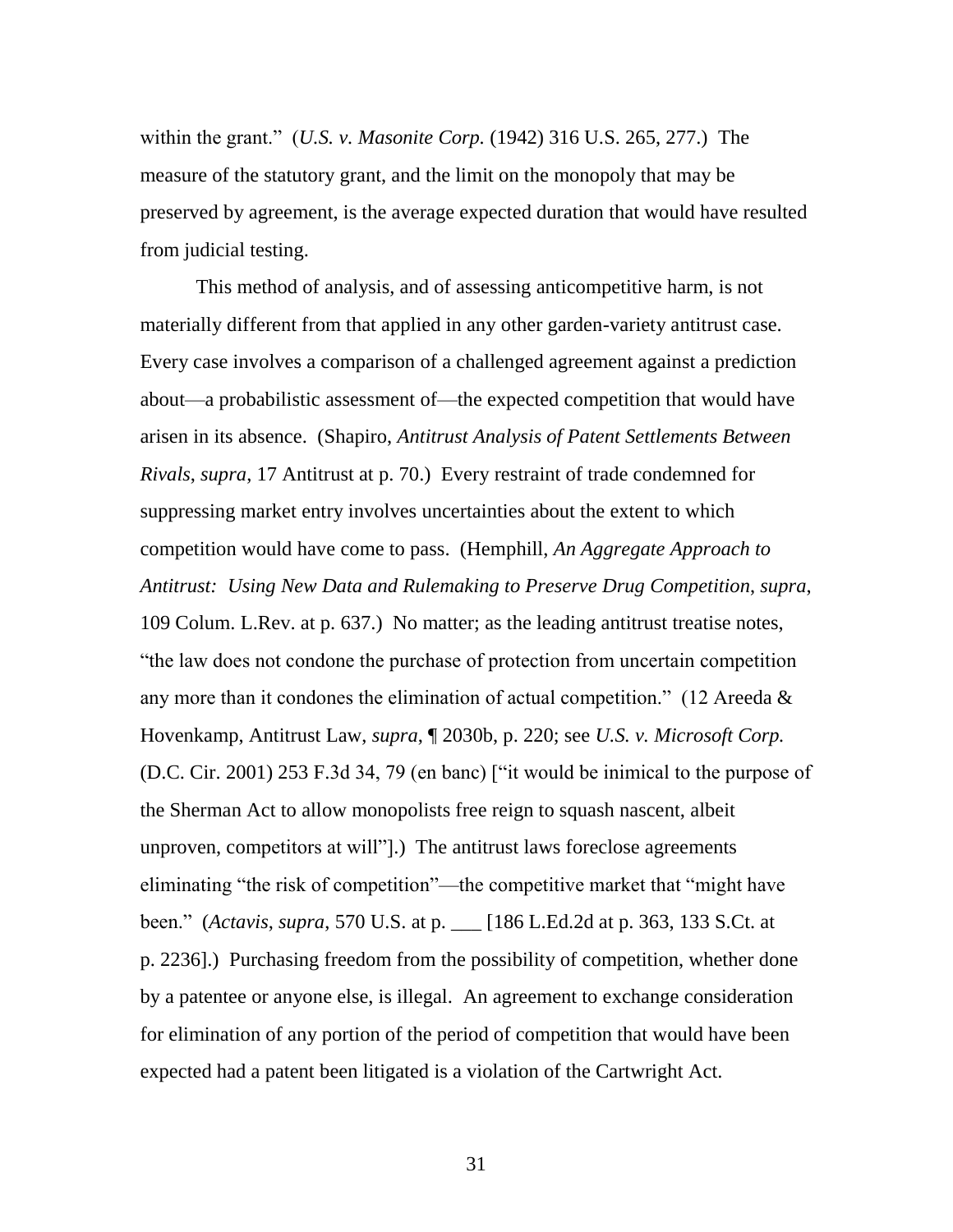## C. *The Structure of the Rule of Reason as Applied to Patent Settlements*

We consider next how to identify whether the parties' settlement agreement eliminates competition beyond the point at which competition would have been expected in the absence of an agreement. Only if the agreement limits competition beyond that point, the point the strength of the patent would have justified, is there an antitrust issue.

## 1. Plaintiff's Prima Facie Case

We conclude a third-party plaintiff challenging a reverse payment patent settlement must show four elements: (1) the settlement includes a limit on the settling generic challenger's entry into the market; (2) the settlement includes cash or equivalent financial consideration flowing from the brand to the generic challenger; and the consideration exceeds (3) the value of goods and services *other* than any delay in market entry provided by the generic challenger to the brand, as well as (4) the brand's expected remaining litigation costs absent settlement. We explain these elements in turn.

That a plaintiff challenging a reverse payment settlement must establish the settlement limits the challenging generic's entry is self-evident. If the settlement contains no component of delay and permits the generic to enter the market and compete fully and immediately, there is no restraint of trade and no potential for antitrust concern.

As well, a plaintiff must establish a reverse payment—financial consideration flowing from the brand to the generic challenger. **11** In the absence 

**<sup>11</sup>** To some extent, the settlement agreement challenged here is a relic. Cash reverse payments were not uncommon in the 1990s, but shortly thereafter brands and generics began using a wide range of other forms of consideration to accomplish reverse payment. (See Hemphill, *An Aggregate Approach to Antitrust: Using New Data and Rulemaking to Preserve Drug Competition*, *supra*,

*<sup>(</sup>footnote continued on next page)*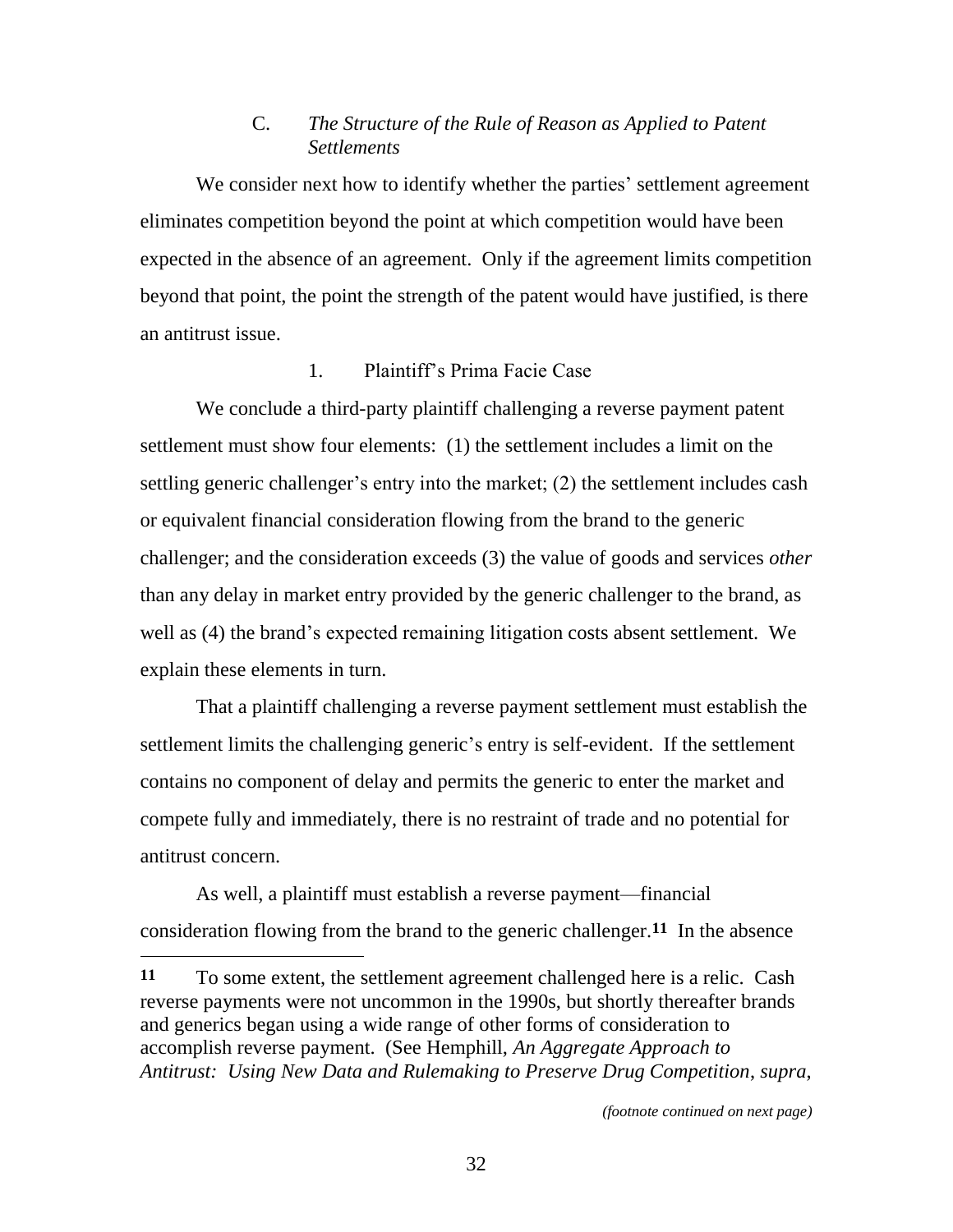of payment, one would expect rational parties that settle to select a market entry point roughly corresponding to their joint expectation as to when entry would have occurred, on average, if the patent's validity and infringement had been fully litigated. (Hovenkamp et al., *Anticompetitive Settlement of Intellectual Property Disputes* (2003) 87 Minn. L.Rev. 1719, 1762.) If market entry were substantially later than the generic thought it could obtain through litigation, the generic would be unwilling to settle and forgo the additional profits it thought it could earn from an earlier entry; conversely, if the entry were substantially earlier than the brand thought it could obtain through litigation, the brand would not settle and forgo an additional period of monopoly. Absent payment, one can accept an agreement to postpone market entry as a fair approximation of the expected level of competition that would have obtained had the parties litigated; absent payment, any delay in entry may be attributed to the effective strength of the challenged patent, rather than the settlement agreement. (See *ibid.*; Carrier, *Payment After* Actavis (2014) 100 Iowa L.Rev. 7, 17.)

Third, a plaintiff must establish the consideration to the generic challenger exceeds the value of any other collateral products or services provided by the generic to the brand. As the Supreme Court noted, the concern that a reverse payment raises will depend in part on "its independence from other services for which it might represent payment." (*Actavis*, *supra*, 570 U.S. at p. \_\_\_ [186]

### *(footnote continued from previous page)*

l

109 Colum. L.Rev. at pp. 647–658.) Because the Cipro settlement involved cash, we need not define precisely what noncash forms of consideration will qualify, but courts considering Cartwright Act claims should not let creative variations in the form of consideration result in the purchase of freedom from competition escaping detection.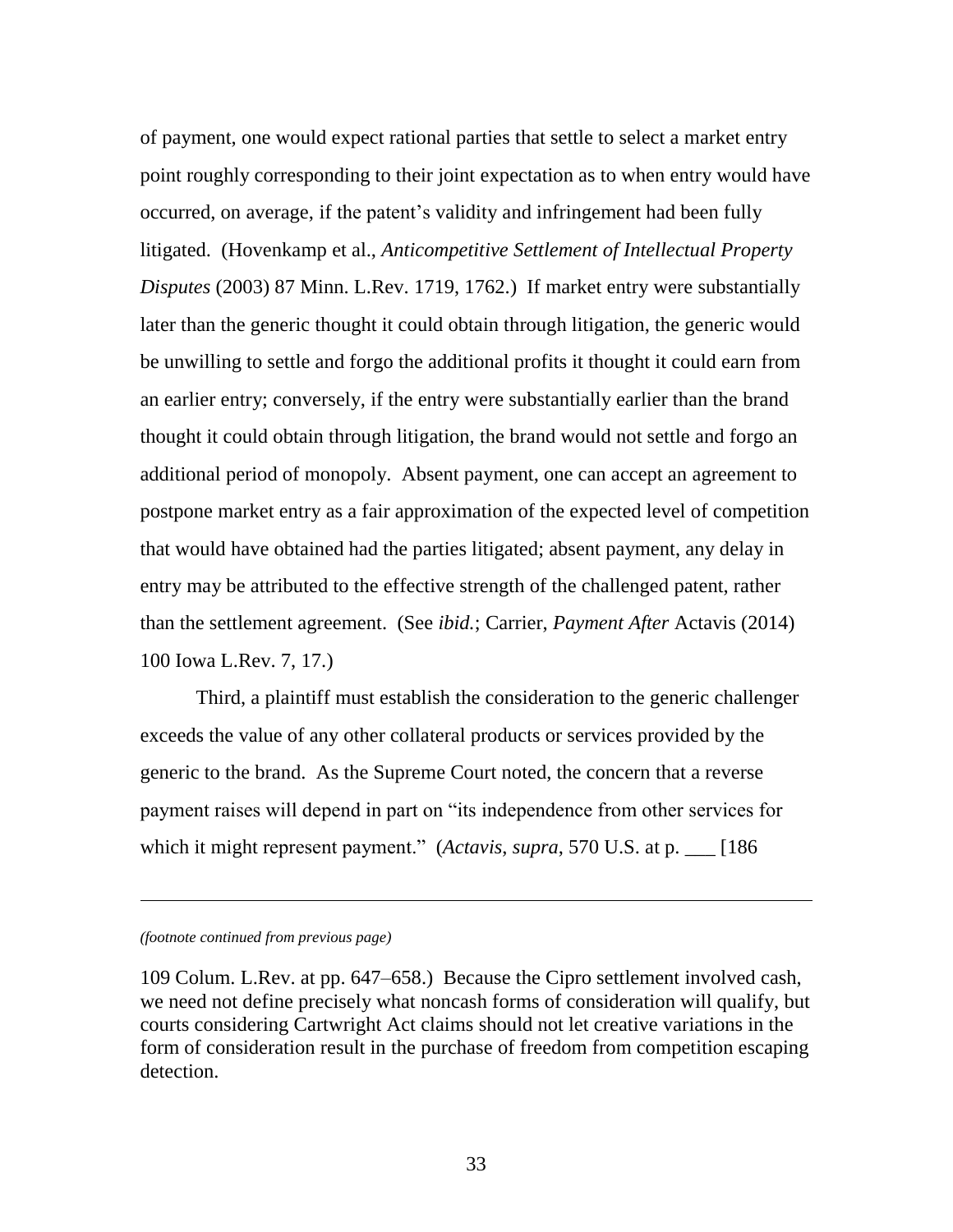L.Ed.2d at p. 364, 133 S.Ct. at p. 2237].) A "payment may reflect compensation for other services that the generic has promised to perform—such as distributing the patented item or helping to develop a market for that item.‖ (*Id.* at p. \_\_\_ [186 L.Ed.2d at p. 362, 133 S.Ct. at p. 2236.) If payment is no more than would be expected as compensation for additional products or services, then the agreement includes no additional consideration for delay and we can trust that any limit on competition is a legitimate consequence of the patent's strength and the contracting parties' expectations concerning its exclusionary power.

Considerable caution is in order in evaluating settlements that include side agreements for generic products or services. Historically, it appears brands and generics have engaged in business dealings outside the settlement context far less often than in it. (Hemphill, *An Aggregate Approach to Antitrust: Using New Data and Rulemaking to Preserve Drug Competition*, *supra*, 109 Colum. L.Rev. at pp. 663–668.) A side agreement involving difficult-to-value assets might conceivably be added to a patent settlement to provide cover for the purchase of additional freedom from competition. (*Id.* at pp. 632–633, 669; Bulow, *The Gaming of Pharmaceutical Patents* in 4 Innovation Policy and the Economy, *supra*, at pp. 169–171; Carrier, *Unsettling Drug Patent Settlements: A Framework for Presumptive Illegality*, *supra*, 108 Mich. L.Rev. at p. 79.) This court long ago established that side deals should not be permitted to serve as fig leaves for agreements to eliminate competition. In *Getz Bros. & Co. v. Federal Salt Co.*, *supra*, 147 Cal. 115, the parties entered an agreement to exchange money for (1) an agreement not to compete and to discourage competition in the salt trade and (2) more than 1,000 pounds of salt. Precisely how much of the payment was attributable to the actual provision of salt we could not say, but so long as any portion of the payment was attributable to the covenant not to compete—and we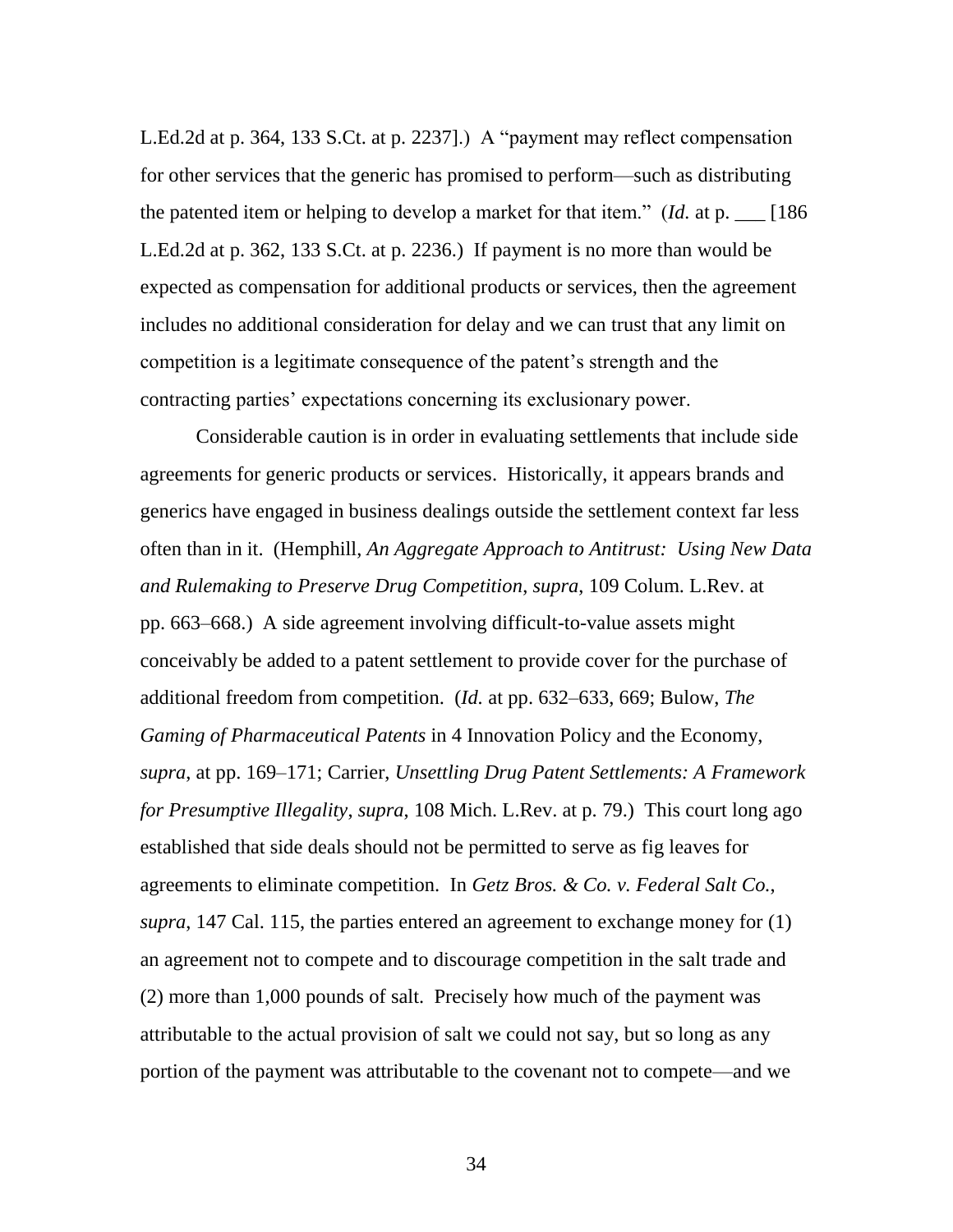viewed it as "plain  $\ldots$  that part of it, at least, was"—the deal as a whole was an illegal restraint of trade. (*Id.* at p. 118.)

Fourth, a plaintiff must establish the amount of the payment, over and above the value of collateral products or services from the generic, also exceeds the brand's anticipated future litigation costs. In some cases, a "reverse payment" . . . may amount to no more than a rough approximation of the litigation expenses saved through the settlement. . . . Where a reverse payment reflects traditional settlement considerations, such as avoided litigation costs or fair value for services, there is not the same concern that a patentee is using its monopoly profits to avoid the risk of patent invalidation or a finding of noninfringement. In such cases, the parties may have provided for a reverse payment without having sought or brought about the anticompetitive consequences we mentioned above." (*Actavis*, *supra*, 570 U.S. at p. \_\_\_ [186 L.Ed.2d at p. 362, 133 S.Ct. at p. 2236].) A rational brand might be indifferent as between (1) actually litigating or (2) settling, with market entry at the point expected, on average, from asserting its patent in litigation and a payment to the generic in an amount up to what would have been spent in that litigation. It is thus necessary to evaluate the reverse payment's "scale in relation to the payor's anticipated future litigation costs." (*Id.*) at p. \_\_\_ [186 L.Ed.2d at p. 364, 133 S.Ct. at p. 2237].)

We consider briefly the allocation of burdens of proof and production. Unless a challenged settlement agreement includes both a restraint on generic competition and a reverse payment to the generic in excess of both brand litigation costs and generic collateral products and services, there is no reason to assume the settlement includes any element of purchased freedom from competition, as opposed to a limit on competition flowing naturally, and lawfully, from the perceived strength of the brand's patent. Accordingly, the burden of proof as to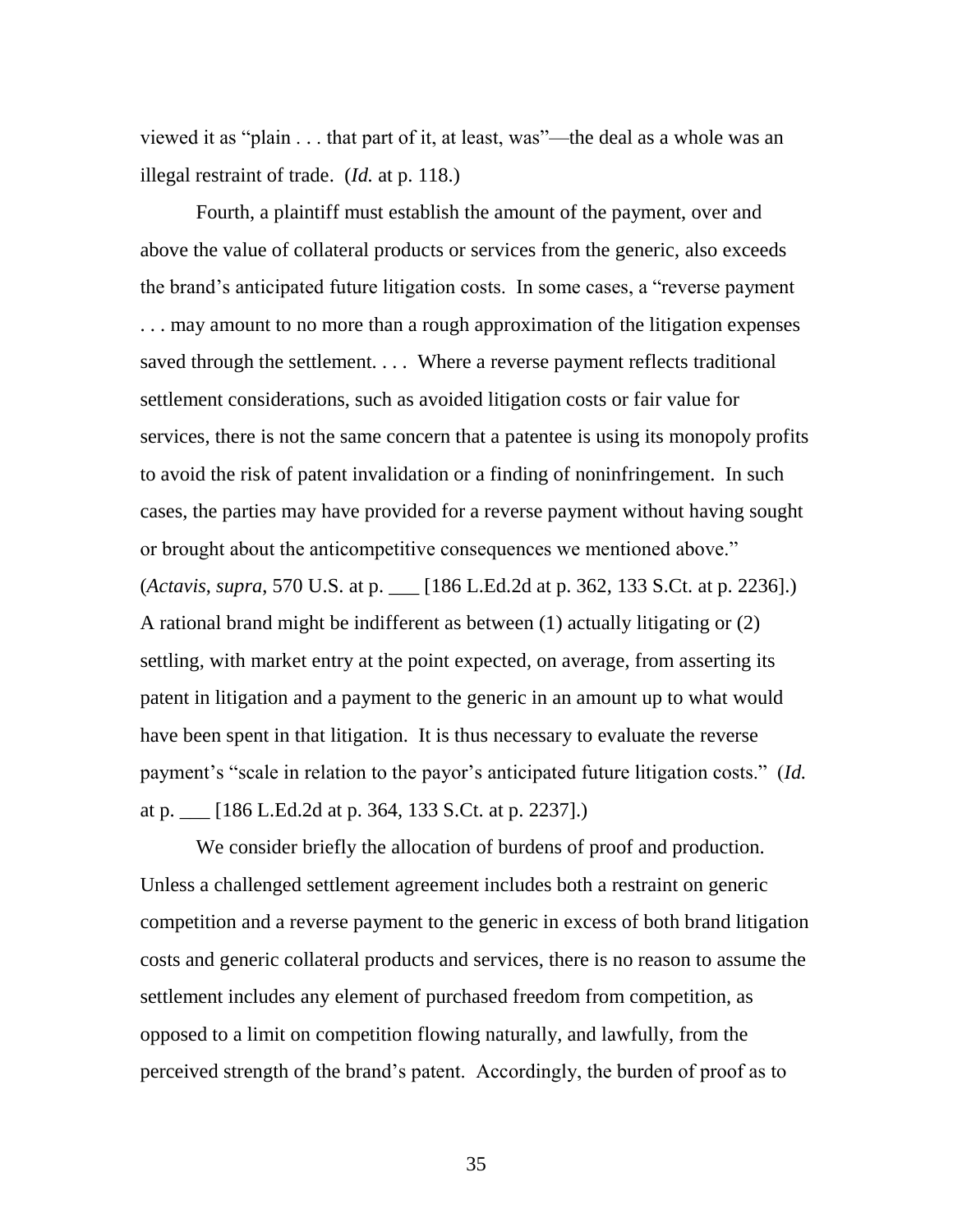these elements rests with the Cartwright Act plaintiff. (See *Aguilar v. Atlantic Richfield Co.* (2001) 25 Cal.4th 826, 861.)

The burden of producing evidence (see Evid. Code, §§ 110, 550) is a slightly different matter. "Where the evidence necessary to establish a fact essential to a claim lies peculiarly within the knowledge and competence of one of the parties, that party has the burden of going forward with the evidence on the issue although it is not the party asserting the claim.' " (*Sanchez v. Unemployment Ins. Appeals Bd.* (1977) 20 Cal.3d 55, 71.) This is so with regard to both a settling party's own litigation costs and the existence and value of any collateral products or services provided as part of a patent settlement; these are matters about which the settling parties will necessarily have superior knowledge.**12** Accordingly, once a plaintiff has shown an agreement involving a reverse payment and delay, the defendants have the burden of coming forward with evidence of litigation costs and the value of collateral products and services.**13** If the defendants fail to do so, because, e.g., there was no side agreement or because they do not dispute the collective amounts fall short of any payment to the generic, the plaintiff has satisfied its burden on these points. If instead the defendants do so, the plaintiff must carry the ultimate burden of persuasion that any reverse payment exceeds litigation costs and the value of collateral products or services.

**<sup>12</sup>** We do not suggest a defendant's testimony concerning the value conveyed in side agreements is entitled to any more weight than the plaintiff's, only that the defendants have the initial burden of introducing evidence of agreements for the purchase of other products or services sufficiently valuable to explain any payment.

**<sup>13</sup>** Here, the brand, Bayer, settled out of the antitrust case, and Barr would not be in a superior position with regard to knowledge of Bayer's future patent litigation costs, so the burden of production on this point would remain with plaintiffs.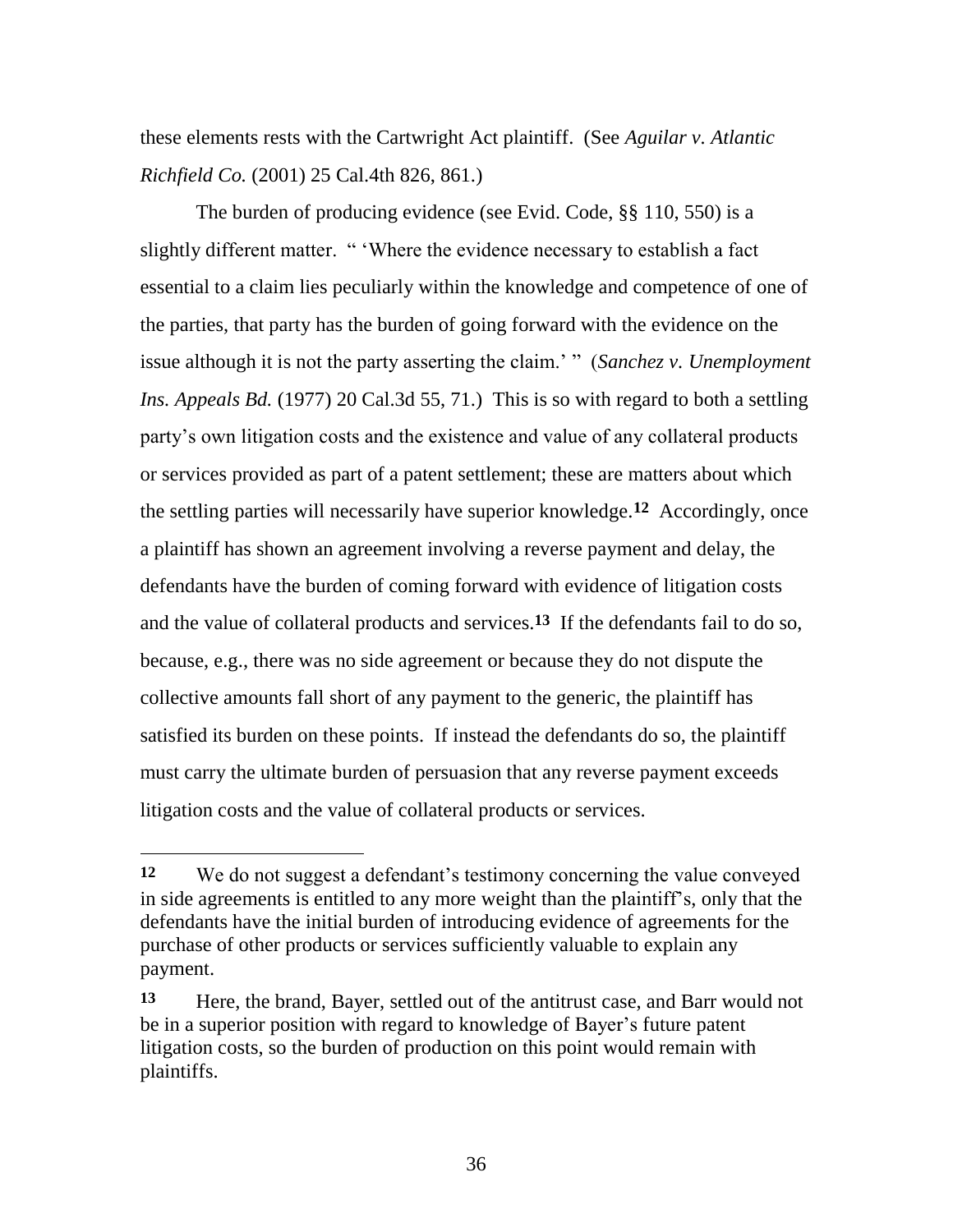We further conclude that a showing of the above elements is not only necessary but also sufficient to make out a prima facie case that the settlement is anticompetitive. If a brand is willing to pay a generic more than the costs of continued litigation, and more than the value of any collateral benefits, in order to settle and keep the generic out of the market, there is cause to believe some portion of the consideration is payment for exclusion beyond the point that would have resulted, on average, from simply litigating the case to its conclusion. Otherwise, the brand would have had little incentive to settle at such a high price. Moreover, the larger the gap, the stronger the inference one can draw.

A wealth of economic scholarship and analysis supports this inference. Because the profit that can be earned under monopoly conditions is greater than the combined profit that can be earned under duopoly conditions,**14** a brand and generic have a substantial incentive to settle at the latest market entry date possible, with the brand paying a portion of monopoly profits to compensate the generic for what it would have earned with an earlier entry.**15** If the parties can

*(footnote continued on next page)*

**<sup>14</sup>** While this is a broadly shared economic tenet, it has also been empirically demonstrated by the FDA in the current context. (See FDA, Center for Drug Evaluation and Research, Generic Competition and Drug Prices (2010) online at <http://www.fda.gov/AboutFDA/CentersOffices/

Officeofmedicalproductsandtobacco/CDER/ucm129385.htm> [last visited May 7, 2015].) Indeed, in its briefing Barr effectively concedes this is the case here: ―[E]ach day of early entry would have cost Bayer more given the price of its branded product than it would have benefitted Barr given the price of its generic product."

**<sup>15</sup>** *Actavis*, *supra*, 570 U.S. at p. \_\_\_ [186 L.Ed.2d at pp. 361–362, 133 S.Ct. at pp. 2234–2235]; see, e.g., Hovenkamp, *Anticompetitive Patent Settlements and the Supreme Court's* Actavis *Decision*, *supra*, 15 Minn. J. L. Sci. & Tech. at pages 8–13; Mungan, *Reverse Payments, Perverse Incentives* (2013) 27 Harv. J. Law & Tech. 1, 5–6, 27, 34; Elhauge & Krueger, *Solving the Patent Settlement Puzzle* (2012) 91 Tex. L.Rev. 283, 289; Kades, *Whistling Past the Graveyard: The Problem with the Per Se Legality Treatment of Pay-for-Delay Settlements* (2009) 5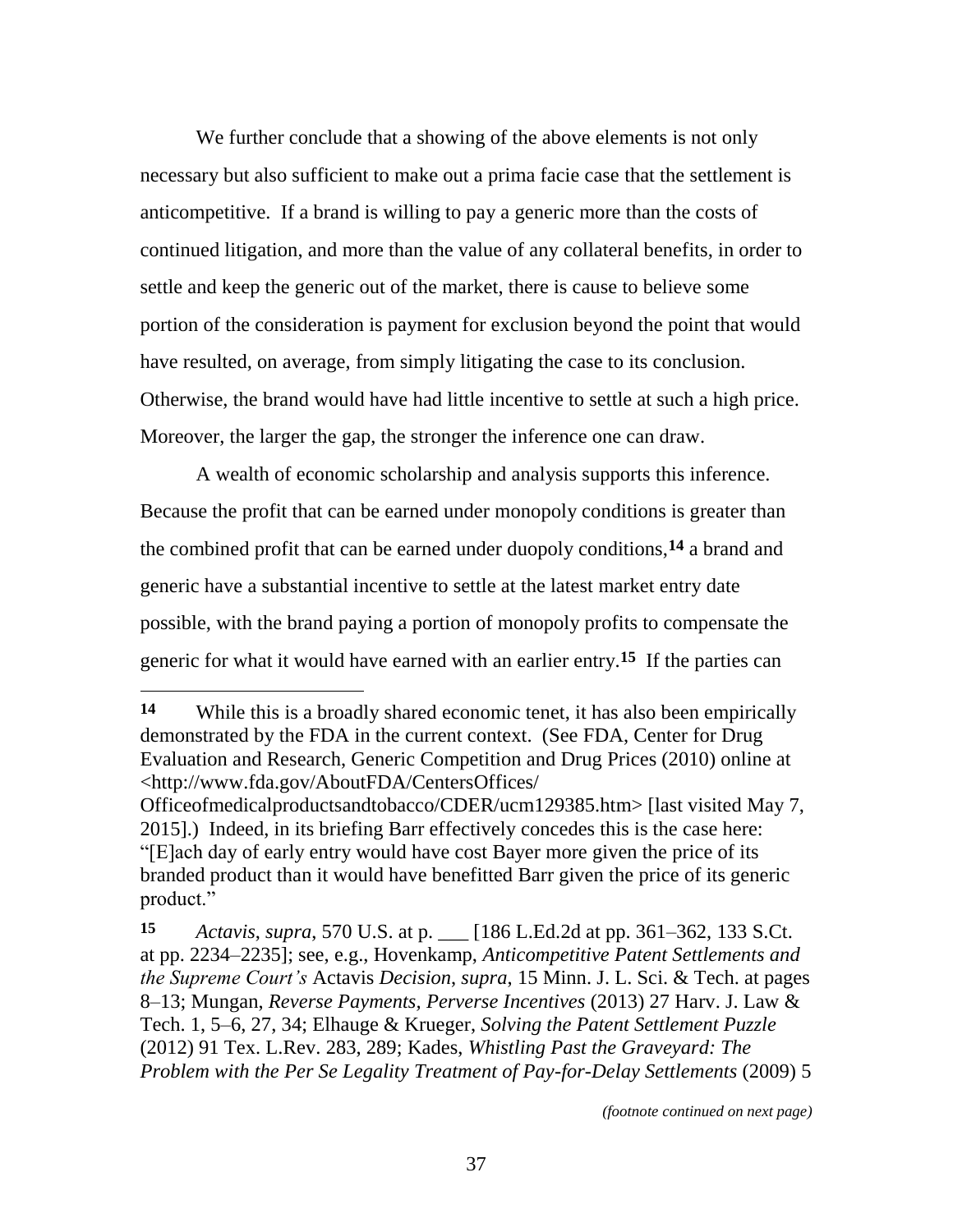share monopoly profits through a reverse payment from the brand to the generic, the generic no longer has motivation to hold out for its best estimate of the average entry point it could obtain through litigation. Instead, the parties' interests align in favor of maximizing their combined wealth by extending the monopoly for as long as possible. Once payment to the generic exceeds what the brand is otherwise receiving from it in products and services or would have spent to litigate, a court may fairly presume the settling parties have engaged in such conduct and should be put to the burden of coming forward with a procompetitive justification for their settlement. (Elhauge & Krueger, *Solving the Patent Settlement Puzzle*, *supra*, 91 Tex. L.Rev. at pp. 297–304; see Edlin et al., *Activating* Actavis (2013) 28 Antitrust 16, 22, appen.; Lemley & Shapiro, *Probabilistic Patents*, *supra*, 19 J. Econ. Perspectives at p. 93; Shapiro, *Antitrust Limits to Patent Settlements*, *supra*, 34 RAND J. Econ. at p. 408.)

Barr argues this degree of scrutiny will stifle innovation. But Congress was not authorized to, and did not, grant inventors eternal monopolies; instead, it approved a scheme that presumptively represents the appropriate balance between promoting innovation and allowing competition. Reverse payment patent settlements may enable the parties to extend the monopoly beyond that point. (Elhauge & Krueger, *Solving the Patent Settlement Puzzle*, *supra*, 91 Tex. L.Rev.

#### *(footnote continued from previous page)*

 $\overline{\phantom{a}}$ 

Competition Policy Internat. 143, 148–150; Leffler & Leffler, *Settling the Controversy over Patent Settlements* in Antitrust Law and Economics (Kirkwood edit., 2004) 475, 480–484; Willig & Bigelow, *Antitrust Policy Toward Agreements that Settle Patent Litigation*, *supra*, 49 Antitrust Bull. at page 659; Bulow, *The Gaming of Pharmaceutical Patents* in 4 Innovation Policy and the Economy, *supra*, at page 166; Shapiro, *Antitrust Limits to Patent Settlements*, *supra*, 34 RAND J. Econ. at pages 394–395.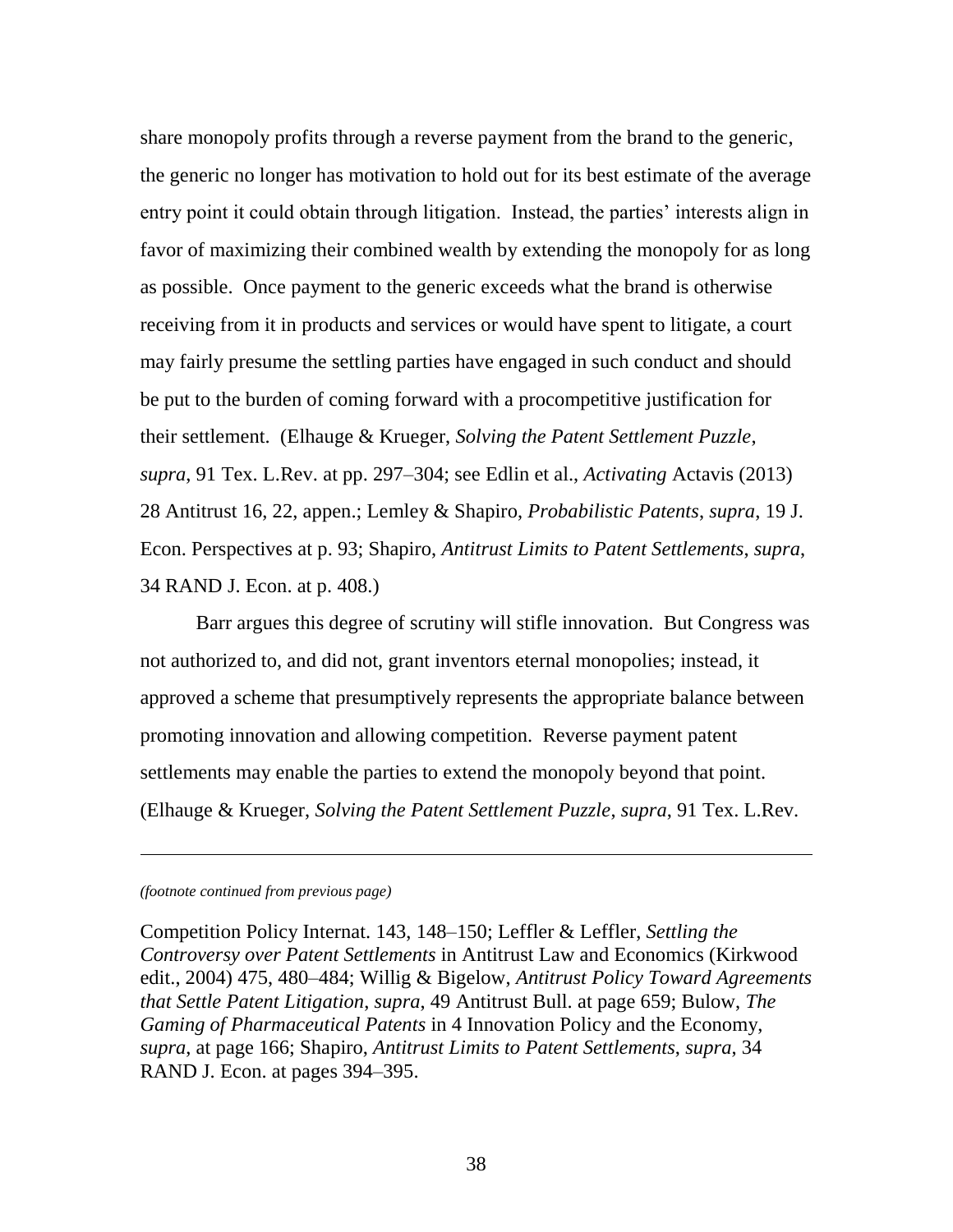at pp. 295–304; Lemley & Shapiro, *Probabilistic Patents*, *supra*, 19 J. Econ. Perspectives at p. 93; Leffler & Leffler, *Efficiency Trade-Offs in Patent Litigation Settlements: Analysis Gone Astray?* (2004) 39 U.S.F. L.Rev. 33, 37–38; Shapiro, *Antitrust Analysis of Patent Settlements Between Rivals*, *supra*, 17 Antitrust at p. 73.) Indeed, insufficient scrutiny of such settlements has the potential to hamper innovation by allowing weak patents to offer the exact same exclusionary potential and monopoly possibilities as strong ones,**16** thus steering innovator incentives away from more costly true innovation and toward cheaper, less socially valuable pseudoinnovation. (See Mungan, *Reverse Payments, Perverse Incentives*, *supra*, 27 Harv. J. Law & Tech. at pp. 42–44; Elhauge & Krueger, *Solving the Patent Settlement Puzzle*, at pp. 294–295.)

Relatedly, Barr expresses concern that close scrutiny of reverse payment settlements will chill some generics from challenging patents, to the detriment of consumers. But any challenge that results in the brand simply paying the generic not to compete—a potentially common outcome absent scrutiny—does nothing to enhance competition, and deterring such challenges accordingly represents no loss to consumers. Moreover, standard economic theory suggests reducing unfettered access to reverse payment settlements would chill generic challenges to strong,

 $\overline{a}$ 

**<sup>16</sup>** See *In re Tamoxifen Citrate Antitrust Litigation*, *supra*, 466 F.3d at page 211 (noting the "troubling dynamic" that "[t]he less sound the patent or the less clear the infringement, and therefore the less justified the monopoly enjoyed by the patent holder, the more a rule permitting settlement is likely to benefit the patent holder by allowing it to retain the patent"); Hemphill, *An Aggregate Approach to Antitrust: Using New Data and Rulemaking to Preserve Drug Competition*, *supra*, 109 Colum. L.Rev. at page 638 (treating patents as conclusively valid until expiration "produces the absurd result that an ironclad patent and a trivial patent have the same exclusionary force"); Bulow, *The Gaming of Pharmaceutical Patents* in Innovation Policy and the Economy, Volume 4, *supra*, at page 167.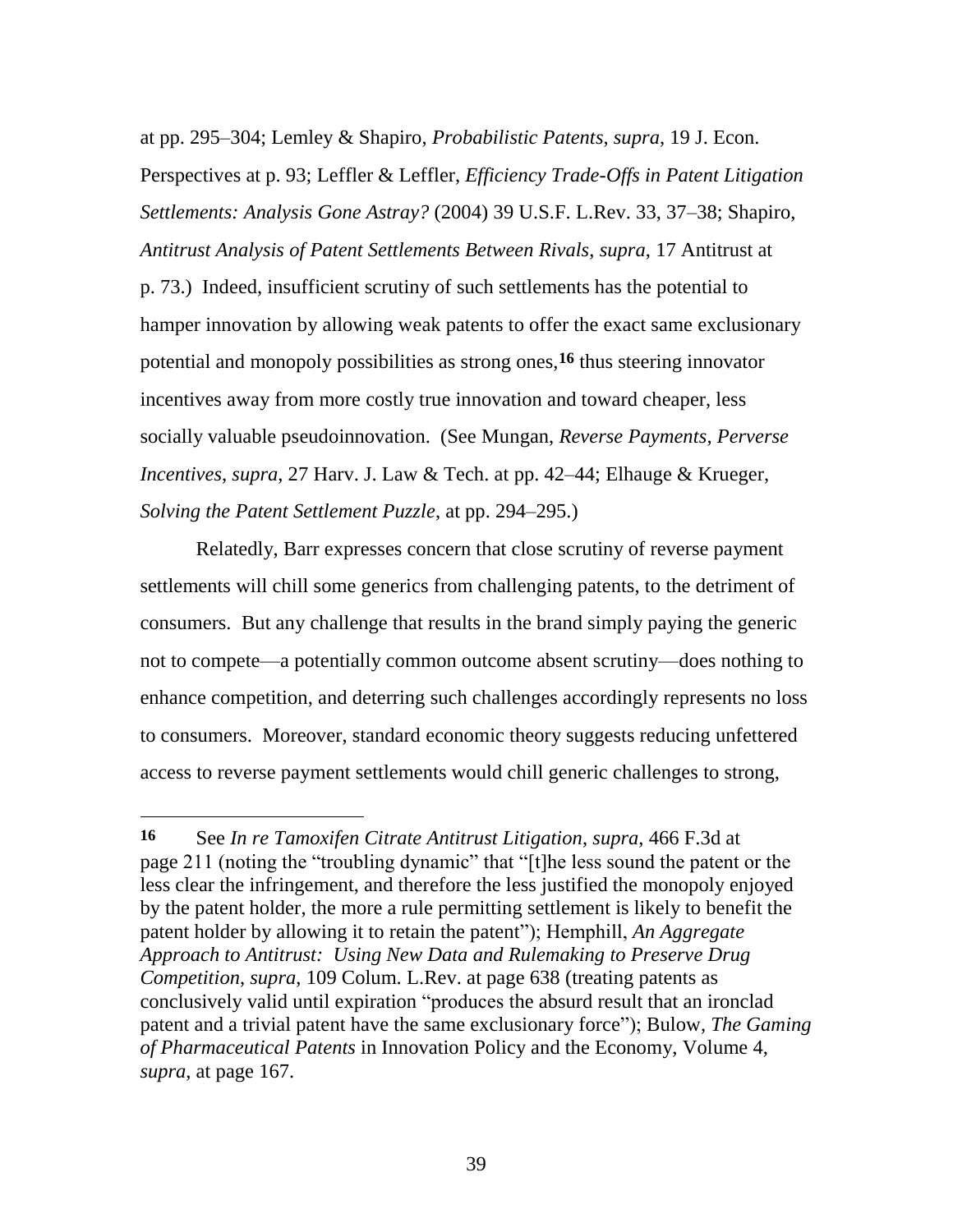likely valid patents more than challenges to weak patents. The effect would be to increase the value of strong patents, while still leaving generics incentives to challenge weak patents. (Mungan, *Reverse Payments, Perverse Incentives*, *supra*, 27 Harv. J. Law & Tech. at p. 7.) This consequence presents no reason to scale back scrutiny of these settlements.

Finally, Barr argues that in some cases only a reverse payment can bridge the differences between the brand and generic challenger and make settlement possible. Perhaps; but as the Supreme Court has made clear, ordinarily "the fact that a large, unjustified reverse payment risks antitrust liability does not prevent litigating parties from settling their lawsuit." (*Actavis*, *supra*, 570 U.S. at p. [186 L.Ed.2d at p. 363, 133 S.Ct. at p. 2237].) Parties can still use financial considerations to bridge small gaps arising from differing subjective perceptions of their probabilities of success in litigation; what they cannot do is use money to bridge their differences over the point when competitive entry is economically desirable, for that gap is not one antitrust law permits would-be competitors to bridge by agreement: "If the basic reason [the parties prefer a reverse payment settlement] is a desire to maintain and to share patent-generated monopoly profits, then, in the absence of some other justification, the antitrust laws are likely to forbid the arrangement." *(Ibid.)* That some settlements might no longer be possible absent a payment in excess of litigation costs is no concern if the ones now barred would simply have facilitated the sharing of monopoly profits.

Barr relies on one commentary showing that some theoretically possible settlements involving payments exceeding the sum of expected litigation costs and the value of other products and services might enhance consumer welfare. (Harris et al., *Activating* Actavis*: A More Complete Story* (2014) 28 Antitrust 83.) The principal conclusion is that introducing brand risk aversion into the settlement model opens up a region of possible settlements involving supralitigation cost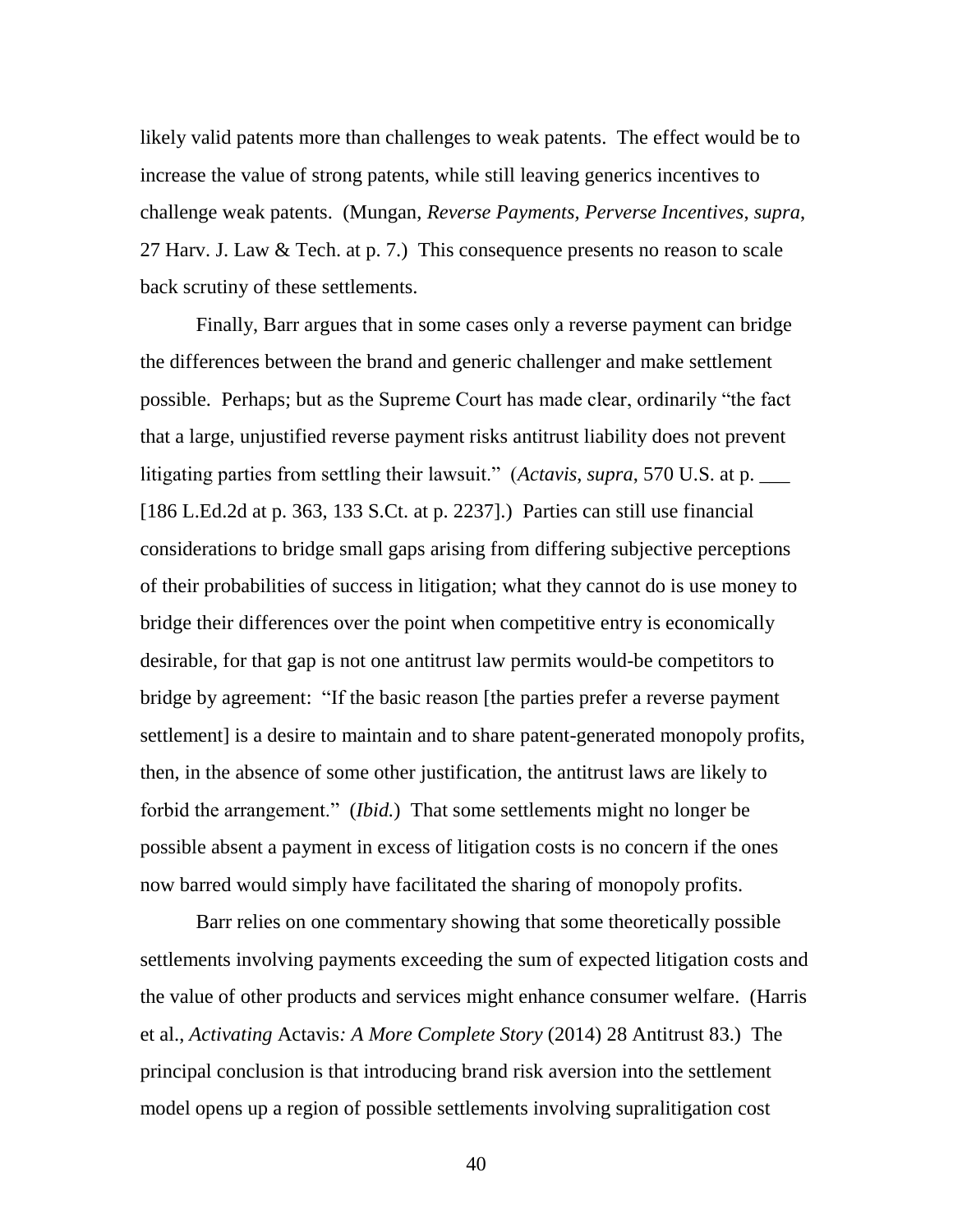payments that nevertheless increase consumer welfare by enabling earlier generic market entry dates.**17** What is not shown is that such settlements are at all likely in practice. Although a brand and generic may through payment of money be able to settle on an earlier entry date than would arise from litigation, their incentive (if left undeterred by the antitrust regime) remains to settle on a far later entry date for still larger sums of money, as even some of the leading economists highlighting the relevance of risk aversion recognize. (Willig & Bigelow, *Antitrust Policy Toward Agreements that Settle Patent Litigation*, *supra*, 49 Antitrust Bull. at p. 659.) Attempts to quantitatively estimate the frequency with which risk aversion would produce an efficient settlement despite payment in excess of litigation costs suggest such occurrences would be exceedingly rare. (Leffler & Leffler, *The Probabilistic Nature of Patent Rights*, *supra*, 17 Antitrust at pp. 79–80; Leffler & Leffler, *Settling the Controversy over Patent Settlements*  in Antitrust Law and Economics, *supra*, at p. 504; see Bulow, *The Gaming of Pharmaceutical Patents* in 4 Innovation Policy and the Economy, *supra*, at p. 167.) Thus, while we do not discount the possibility, it affords no reason to expand plaintiff's prima facie case beyond the elements discussed.

We also observe that the outlined prima facie showing will suffice, without more, to raise a presumption of the patentee's market power. Proving that a restraint has anticompetitive effects often requires the plaintiff to " 'delineate a

 $\overline{a}$ 

**<sup>17</sup>** The Harris model also addresses the effects of asymmetric information, but different perspectives on the likelihood of success are unlikely to alone render it possible for a supralitigation-costs reverse payment settlement to be efficient. (Elhauge & Krueger, *Solving the Patent Settlement Puzzle*, *supra*, 91 Tex. L.Rev. at pp. 300–303, 325–329.) Money may be needed to bridge the gap between the parties' expectations, but a rational brand asked to pay more than its litigation costs to persuade a generic with different perceptions would, in the ordinary case, presumably just litigate.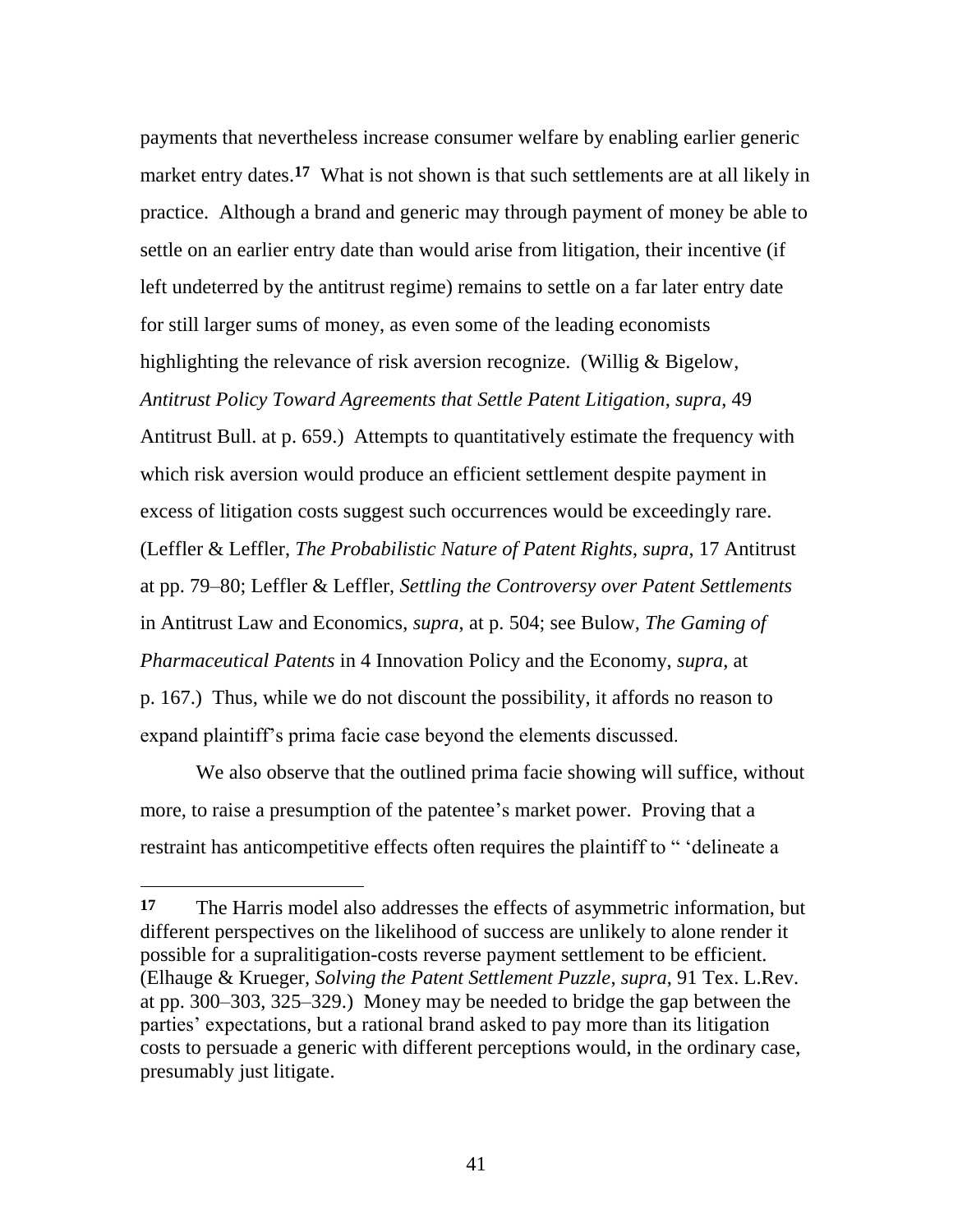relevant market and show that the defendant plays enough of a role in that market to impair competition significantly,' "i.e., has market power. (*Roth v. Rhodes*, *supra*, 25 Cal.App.4th at p. 542.) Here, proof of a sufficiently large payment is a surrogate: "the 'size of the payment from a branded drug manufacturer to a prospective generic is itself a strong indicator of power'—namely, the power to charge prices higher than the competitive level.‖ (*Actavis*, *supra*, 570 U.S. at p. \_\_\_ [186 L.Ed.2d at p. 362, 133 S.Ct. at p. 2236].) Logically, a patentee would not pay others to stay out of the market unless it had sufficient market power to recoup its payments through supracompetitive pricing. (*Ibid.*) Consequently, proof of a reverse payment in excess of litigation costs and collateral products and services raises a presumption that the settling patentee has market power sufficient for the settlement to generate significant anticompetitive effects.

## 2. Defendants' Rebuttal

Once a plaintiff has made out a prima facie case that a reverse payment patent settlement has anticompetitive effects, a court "must weigh these anticompetitive effects against the possible justifications" for the challenged restraint. (*Marin County Bd. of Realtors, Inc. v. Palsson*, *supra*, 16 Cal.3d at p. 937.) At this point, we deem it appropriate to shift the burden to the defendants to offer legitimate justifications and come forward with evidence that the challenged settlement is in fact procompetitive. (See Bus. & Prof. Code, § 16725 ["i]t is not unlawful to enter" an agreement "to promote, encourage, or increase competition‖]; *Actavis*, *supra*, 570 U.S. at p. \_\_\_ [186 L.Ed.2d at p. 362, 133 S.Ct.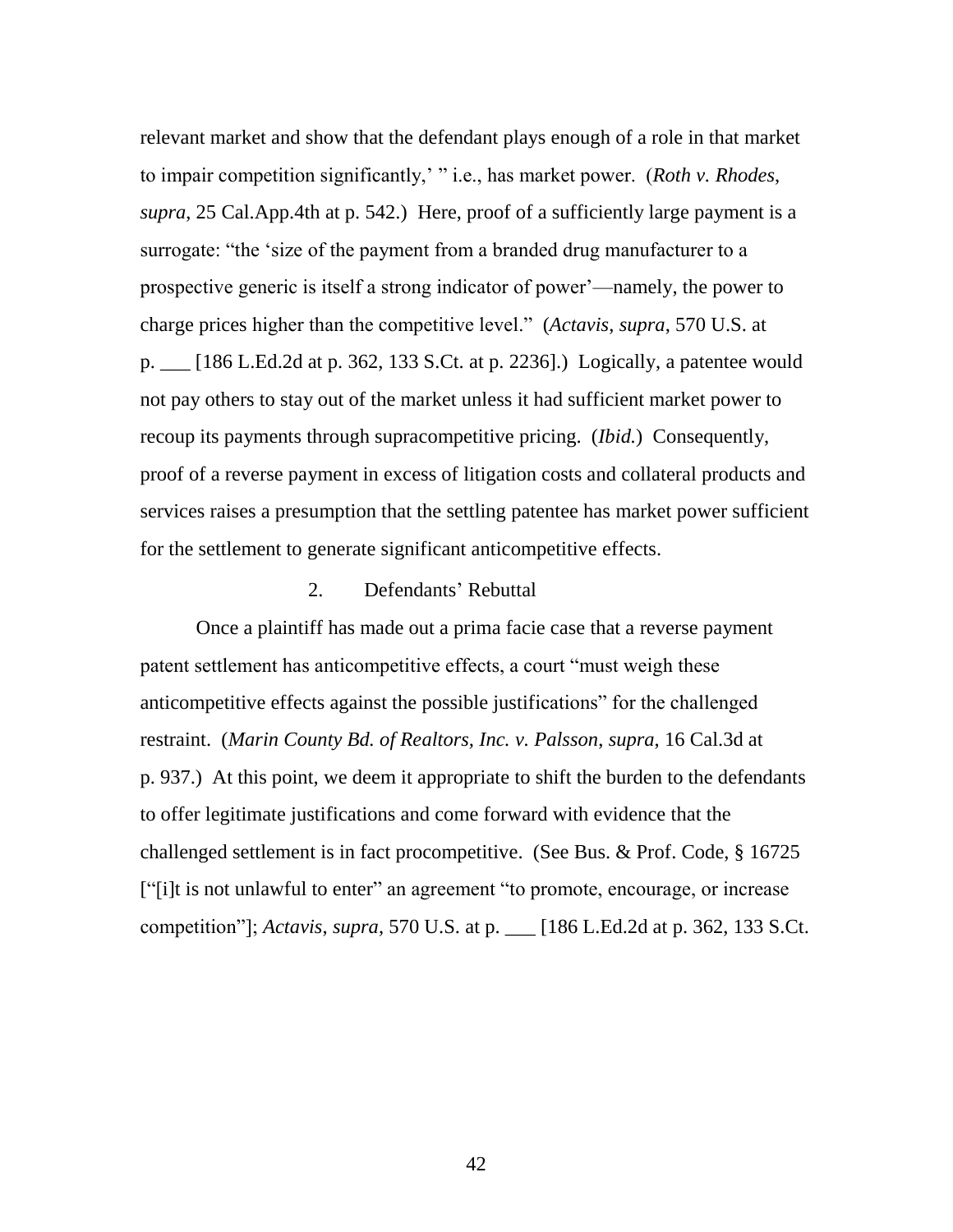at p. 2236] ["An antitrust defendant may show in the antitrust proceeding that legitimate justifications are present.‖].)**18**

Plaintiffs argue we should declare every reverse payment in excess of litigation costs and collateral products and services a per se violation of the Cartwright Act. We are unwilling to declare every settlement payment of a certain size illegal. Like the United States Supreme Court, we cannot say with reasonable certainty—yet—that we have posited every possible justification that might render a particular reverse payment settlement procompetitive. (See *Actavis*, *supra*, 570 U.S. at p. \_\_\_ [186 L.Ed.2d at p. 362, 133 S.Ct. at p. 2236].) The theoretical possibility that a settlement in excess of litigation costs and collateral services could be procompetitive, while insufficient to alter the plaintiff's prima facie case, is nevertheless sufficient for us to reject a categorical rule and instead afford defendants the opportunity to demonstrate a given settlement is the exception.

This does not mean any justification will do. An antitrust defendant cannot argue a settlement is procompetitive simply because it allows competition earlier than would have occurred if the brand had won the patent action; as *Actavis* and our previous discussion make clear, the relevant baseline is the average period of competition that would have obtained in the absence of settlement. (See *Actavis*, *supra*, 570 U.S. at p. \_\_\_ [186 L.Ed.2d at p. 363, 133 S.Ct. at p. 2236].) **19**

*(footnote continued on next page)*

**<sup>18</sup>** See also *FTC v. Indiana Federation of Dentists*, *supra*, 476 U.S. at pages 459–461; *National Soc. of Professional Engineers v. United States*, *supra*, 435 U.S. at page 693; 7 Areeda & Hovenkamp, Antitrust Law (3d ed. 2010) ¶¶ 1504b, 1507c, pages 402–403, 430.

**<sup>19</sup>** This point also addresses Barr's argument that causation is lacking in reverse payment cases because absent a settlement, the parties would have litigated, the patentee would likely or surely have won, and consumers would have been no better off. At the time of settlement, the outcome of future litigation is uncertain, and an agreement that "seeks to prevent the risk of competition" causes,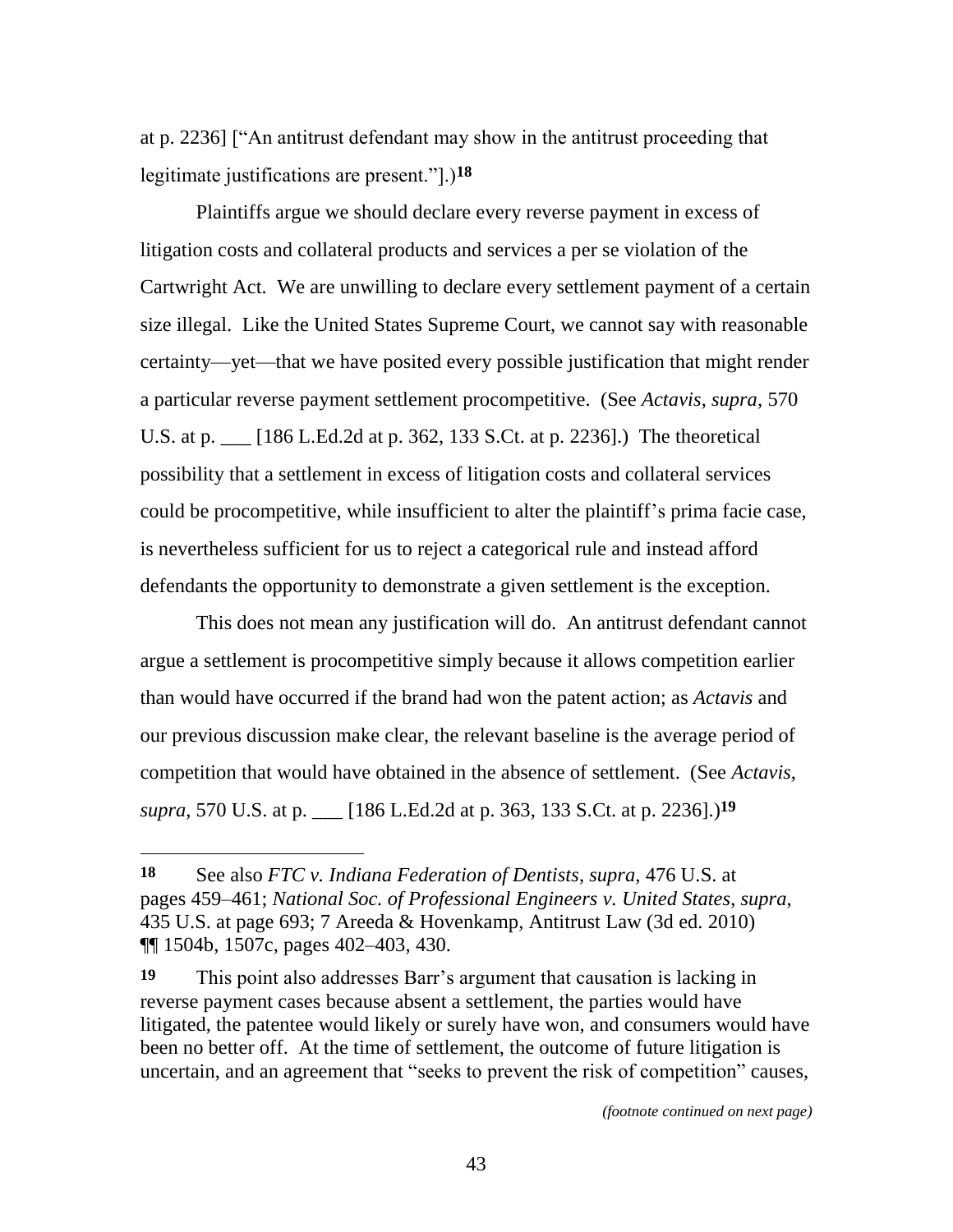Likewise, consideration of whether the agreement is justified as procompetitive will not turn on whether the patent would ultimately have been proved valid or invalid. Agreements must be assessed as of the time they are made (*Valley Drug Co. v. Geneva Pharmaceuticals*, *supra*, 344 F.3d at p. 1306), at which point the patent's validity is unknown and unknowable. Just as later invalidation of a patent does not prove an agreement when made was anticompetitive (*id.* at pp. 1306–1307), later evidence of validity will not automatically demonstrate an agreement was procompetitive.**20** Antitrust law condemns the purchase of freedom from competition; what matters is whether a settlement postpones market entry beyond the average point that would have been expected at the time in the absence of agreement. (See *In re Aggrenox Antitrust Lit.* (D. Conn., Mar. 23, 2015, No. 3:14-md-2516 (SRU)) \_\_ F.Supp.3d \_\_ [2015 U.S.Dist. Lexis 35634, \*38] ["The salient question is not whether the fullylitigated patent would ultimately be found valid or invalid—that may never be known—but whether the settlement included a large and unjustified reverse payment leading to the inference of profit-sharing to avoid the risk of competition."].)

To determine whether such a settlement has occurred under state law, as under federal law, "it is normally not necessary to litigate patent validity." (*Actavis*, *supra*, 570 U.S. at p. \_\_\_ [186 L.Ed.2d at p. 363, 133 S.Ct. at p. 2236].)

*(footnote continued from previous page)*

 $\overline{\phantom{a}}$ 

i.e., has as a "consequence . . . the relevant anticompetitive harm." (*Actavis*, *supra*, 570 U.S. at p. \_\_\_ [186 L.Ed.2d at p. 363, 133 S.Ct. at p. 2236].)

**20** Some kinds of evidence may also be suspect: once a brand and generic challenger settle, their incentives align in favor of arguing that the patent was stronger and more clearly infringed than it may have appeared at the time.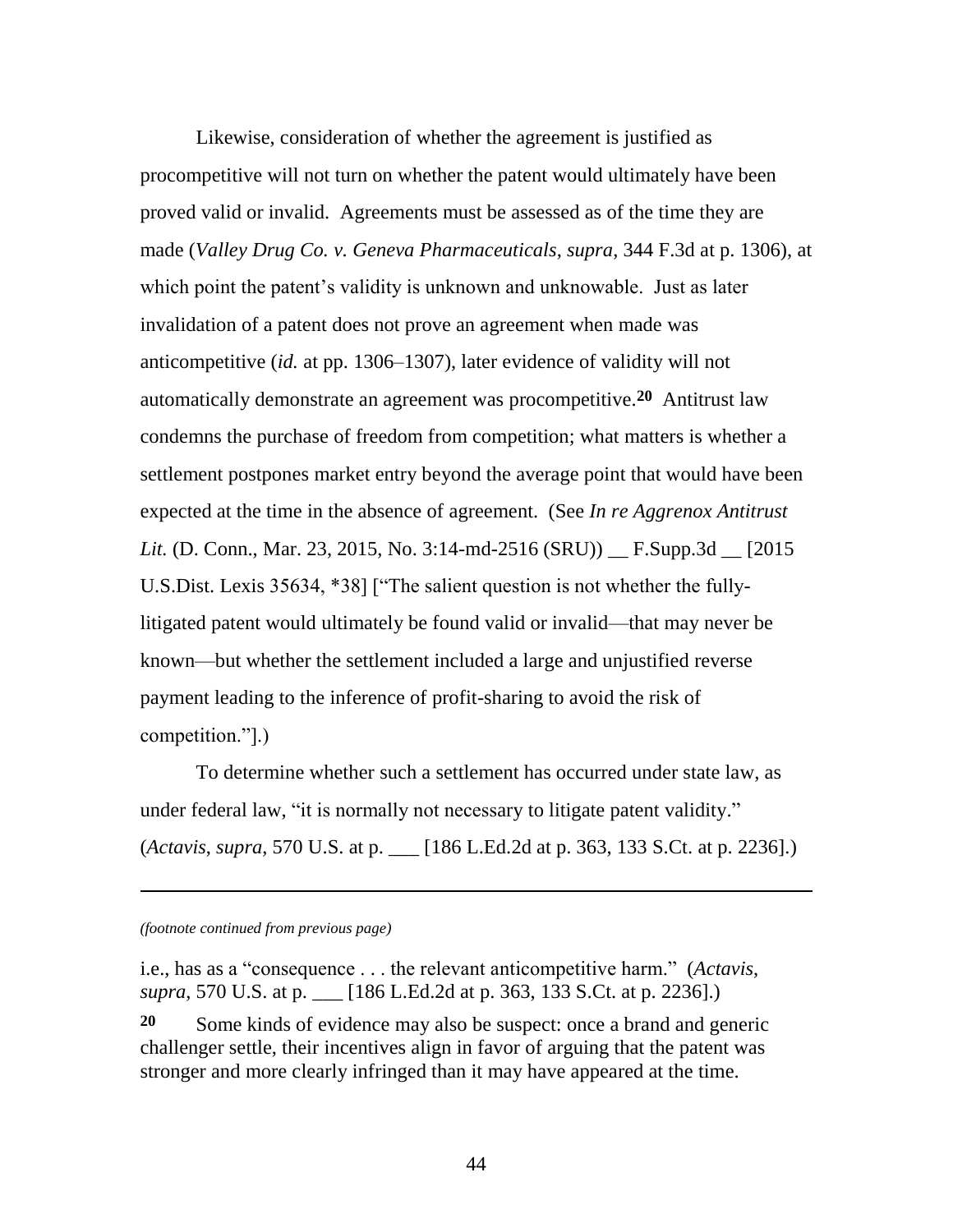―An unexplained large reverse payment itself would normally suggest that the patentee has serious doubts about the patent's survival. And that fact, in turn, suggests that the payment's objective is to maintain supracompetitive prices to be shared among the patentee and the challenger rather than face what might have been a competitive market—the very anticompetitive consequence that underlies the claim of antitrust unlawfulness. . . . In a word, the size of the unexplained reverse payment can provide a workable surrogate for a patent's weakness, all without forcing a court to conduct a detailed exploration of the validity of the patent itself." (*Id.* at p. \_\_ [186 L.Ed.2d at p. 363, 133 S.Ct. at pp. 2236–2237].)

## 3. The Plaintiff's Ultimate Burden

The ultimate burden throughout rests with the plaintiff to show that a challenged settlement agreement is anticompetitive. (*Bert G. Gianelli Distributing Co. v. Beck & Co.* (1985) 172 Cal.App.3d 1020, 1048.) Once the plaintiff has made out a prima facie case that a reverse payment patent settlement is anticompetitive, however, the plaintiff thereafter need only show that any procompetitive justifications proffered by the defendants are unsupportable. (See *Polygram Holding, Inc. v. FTC*, *supra*, 416 F.3d at pp. 37–38.)

The ultimate question in reverse payment settlement cases is whether an agreement involves "significant unjustified anticompetitive consequences." (*Actavis*, *supra*, 570 U.S. at p. \_\_\_ [186 L.Ed.2d at p. 364, 133 S.Ct. at p. 2238].) The prima facie case requires the plaintiff to eliminate the possibility that litigation costs or other products or services could explain the consideration paid the generic. If a plaintiff does so and thereafter can dispel each additional justification the defendants put forward to explain the consideration, the conclusion follows that the settlement payment must include, in part, consideration for additional delay in entering the market. That payment for delay is condemned by the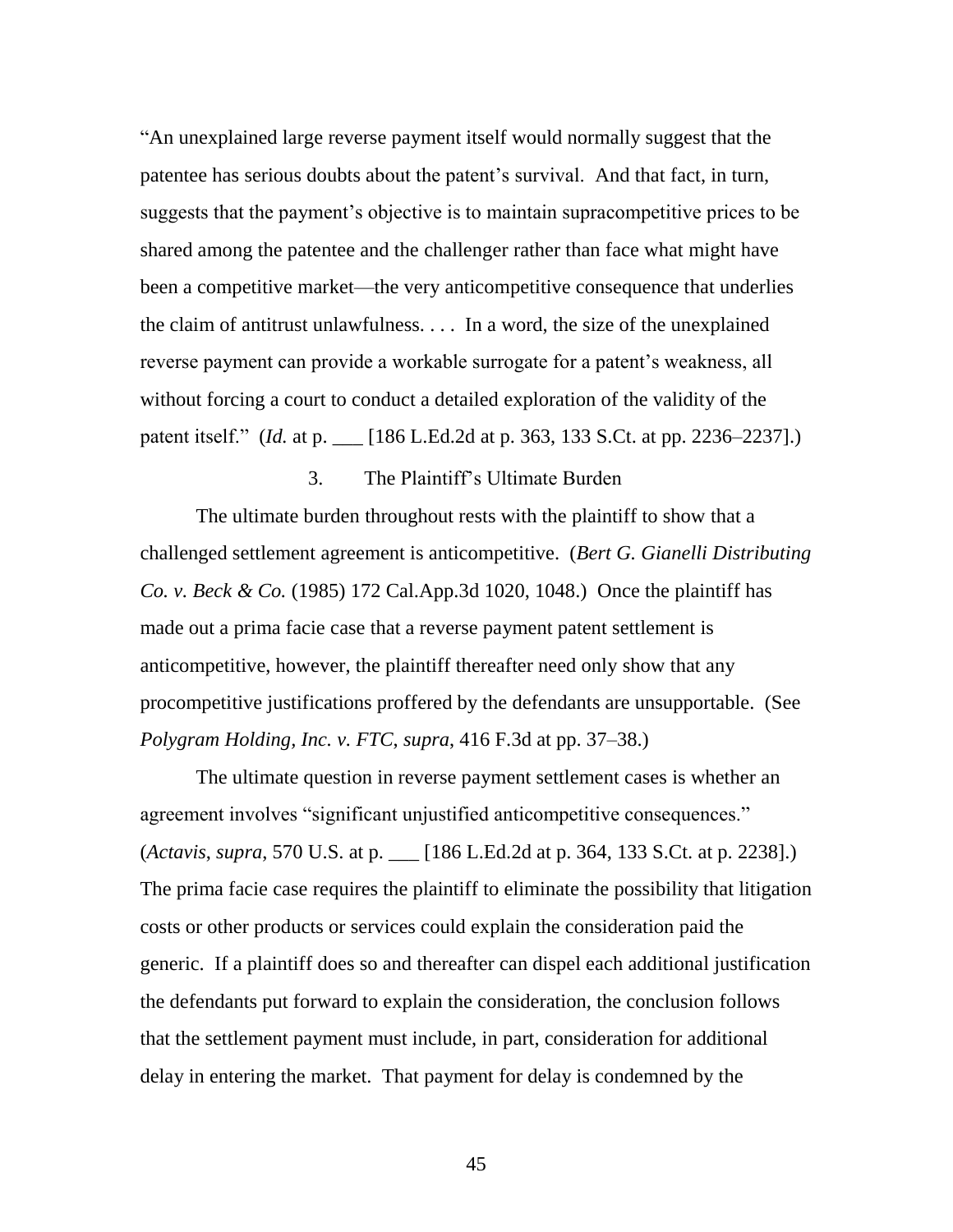Cartwright Act, as by federal antitrust law, and its purchase as part of a settlement agreement is an unlawful restraint of trade.

\* \* \*

We summarize the structure of the rule of reason applicable to reverse payment patent settlements. To make out a prima facie case that a challenged agreement is an unlawful restraint of trade, a plaintiff must show the agreement contains both a limit on the generic challenger's entry into the market and compensation from the patentee to the challenger. The defendants bear the burden of coming forward with evidence of litigation costs or valuable collateral products or services that might explain the compensation; if the defendants do so, the plaintiff has the burden of demonstrating the compensation exceeds the reasonable value of these. If a prima facie case has been made out, the defendants may come forward with additional justifications to demonstrate the settlement agreement nevertheless is procompetitive. A plaintiff who can dispel these justifications has carried the burden of demonstrating the settlement agreement is an unreasonable restraint of trade under the Cartwright Act.

### D. *Preemption*

Barr argues federal preemption concerns narrowly constrain how reverse payment patent settlements must be analyzed under state law. According to Barr, any rule more stringent than the traditional, unstructured rule of reason would fall prey to obstacle preemption, which "arises when  $\cdot$  "under the circumstances of [a] particular case, [the challenged state law] stands as an obstacle to the accomplishment and execution of the full purposes and objectives of Congress."<sup>,"</sup> (*Viva! Internat. Voice for Animals v. Adidas Promotional Retail Operations, Inc.* (2007) 41 Cal.4th 929, 936.) We disagree; the rule we adopt is in harmony with *Actavis*, which offered only broad outlines and explicitly left to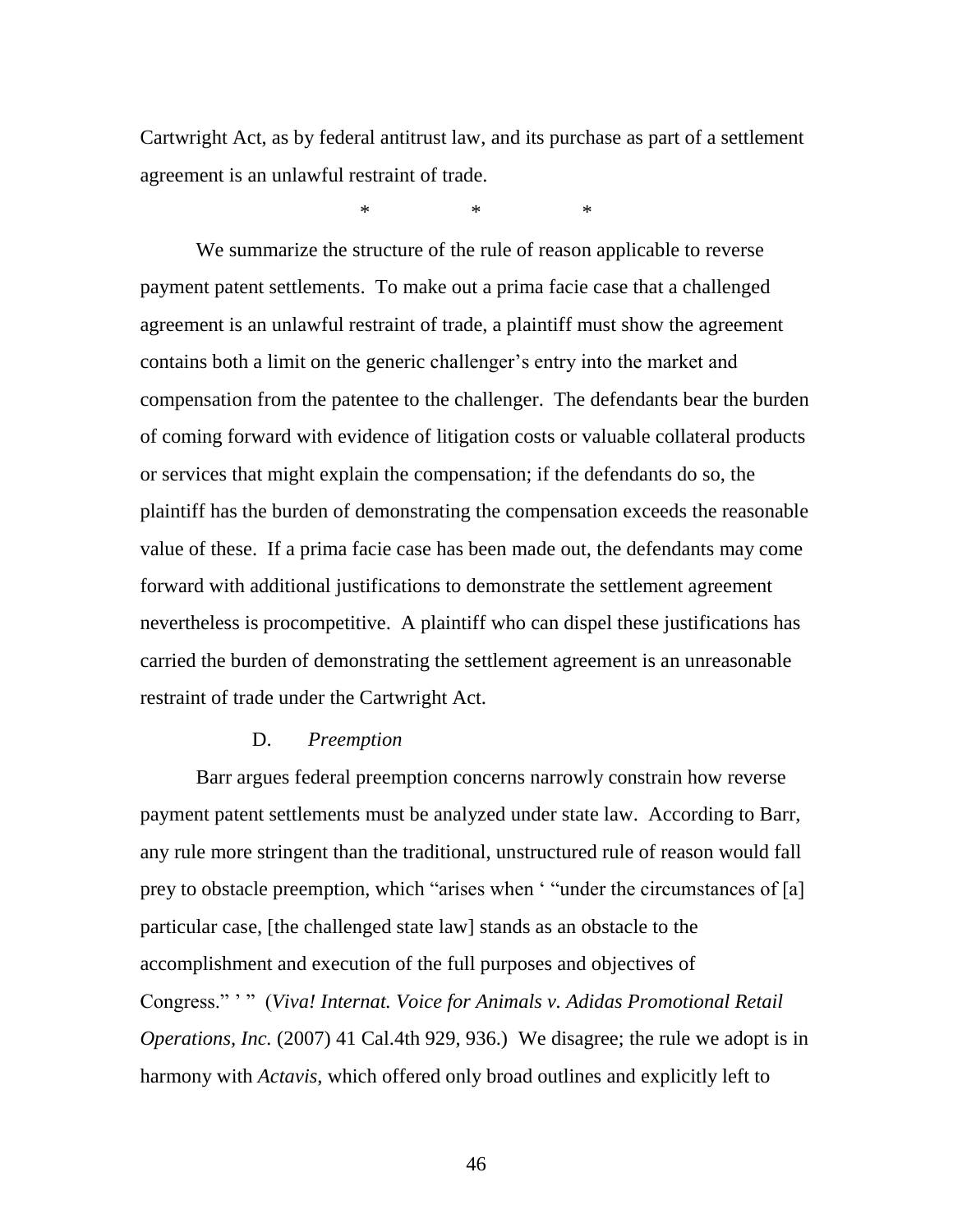other courts the task of developing a framework for analyzing the anticompetitive effects of reverse payment patent settlements. (*Actavis*, *supra*, 570 U.S. at p. \_\_\_ [186 L.Ed.2d at p. 364, 133 S.Ct. at p. 2238].)

State antitrust law ordinarily is fully compatible with federal law. States have regulated against monopolies and unfair competition for longer than the federal government, and federal law is intended only "to supplement, not displace, state antitrust remedies.‖ (*California v. ARC America Corp.* (1989) 490 U.S. 93, 102; see *id.* at pp. 101–102 & fn. 4; *Partee v. San Diego Chargers Football Co.*  $(1983)$  34 Cal.3d 378, 382.) "[T]he Cartwright Act is broader in range and deeper in reach than the Sherman Act‖ (*Cianci v. Superior Court*, *supra*, 40 Cal.3d at p. 920); this greater domain has never been thought to pose supremacy clause problems. To the contrary, in light of the established state role, a presumption against preemption applies. (*ARC America Corp.*, at p. 101.)

Barr argues that to avoid conflicting with federal patent law, state antitrust law must cohere with the federal rule that patents are presumed valid. (See 35 U.S.C. § 282.) But as we have discussed, the Patent Act's allocation of a burden of proof is no more than a procedural device. It does not insulate settlements of patent disputes from federal antitrust scrutiny (*Actavis*, *supra*, 570 U.S. at p. \_\_\_ [186 L.Ed.2d at p. 356, 133 S.Ct. at pp. 2230–2231]), nor does it insulate them from state antitrust scrutiny. The agnostic stance toward patent validity our structured rule of reason adopts is identical to that embraced by the United States Supreme Court under federal antitrust law: a patent may or may not be valid or infringed. (*Ibid.*) What matters instead is simply whether a payoff to eliminate the possibility of competition has occurred. (*Id.* at p. \_\_\_ [186 L.Ed.2d at p. 363, 133 S.Ct. at p. 2236.) If federal antitrust law can conduct that inquiry without offense to patent law, so too can the state antitrust law it was designed to supplement.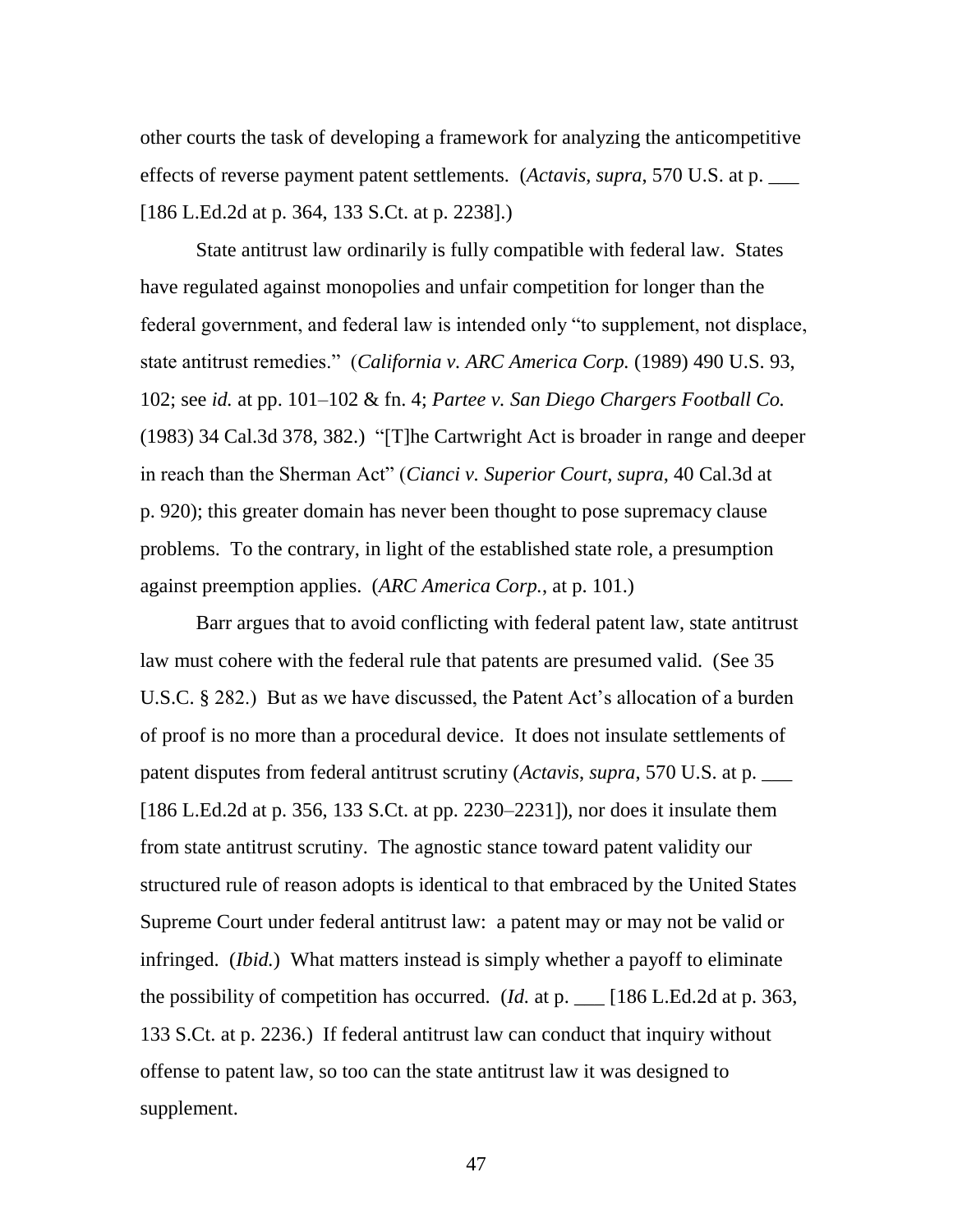Additionally, Barr argues the rule we adopt must be no more favorable to reverse payment patent settlement challenges than would be the case under *Actavis*. The supposed rationale is that *Actavis* identifies precisely the accommodation patent law requires of antitrust law, such that deviation would pose an obstacle to congressional patent objectives.

If *Actavis* had established a special rule limiting antitrust scrutiny of reverse payment settlements in order to preserve the incentives created by the patent system, we might agree. But the lesson of *Actavis* is that nothing in the patent laws or the Hatch-Waxman Act dictates such a special rule; that a settlement resolves a patent dispute does not "immunize the agreement from antitrust attack." (*Actavis*, *supra*, 570 U.S. at p. \_\_\_ [186 L.Ed.2d at p. 356, 133 S.Ct. at p. 2230].) Instead, such agreements may, like any other form of agreement restraining trade, be examined for unjustified anticompetitive effects. (*Id.* at p. \_\_\_ [186 L.Ed.2d at p. 364, 133 S.Ct. at p. 2238].) As for how such an examination is to be conducted, *Actavis* reverts solely to antitrust considerations. (*Id.* at p. \_\_\_ [186 L.Ed.2d at p. 364, 133 S.Ct. at pp. 2237–2238].) In selecting a test to apply—to the extent the Supreme Court does, as opposed to "leav[ing] to the lower courts the structuring of the present rule-of-reason antitrust litigation" (*id.* at p. \_\_ [186 L.Ed.2d at p. 364, 133 S.Ct. at p. 2238])—the Court looks to whether its experience with the economics of reverse payment settlements is sufficient to allow it, yet, to require particular modifications to rule-of-reason analysis (*id.* at p. \_\_\_ [186 L.Ed.2d at p. 363, 133 S.Ct. at p. 2237]).

Where the choice of a test rests solely on economic analysis, no patent law preemption concerns arise. Instead, the issue reduces to a problem in the relation between federal and state antitrust law, and there the Supreme Court has been quite clear that states may depart from federal rules—or, here, accept an invitation to develop a gap in the law explicitly left by the Supreme Court—absent evidence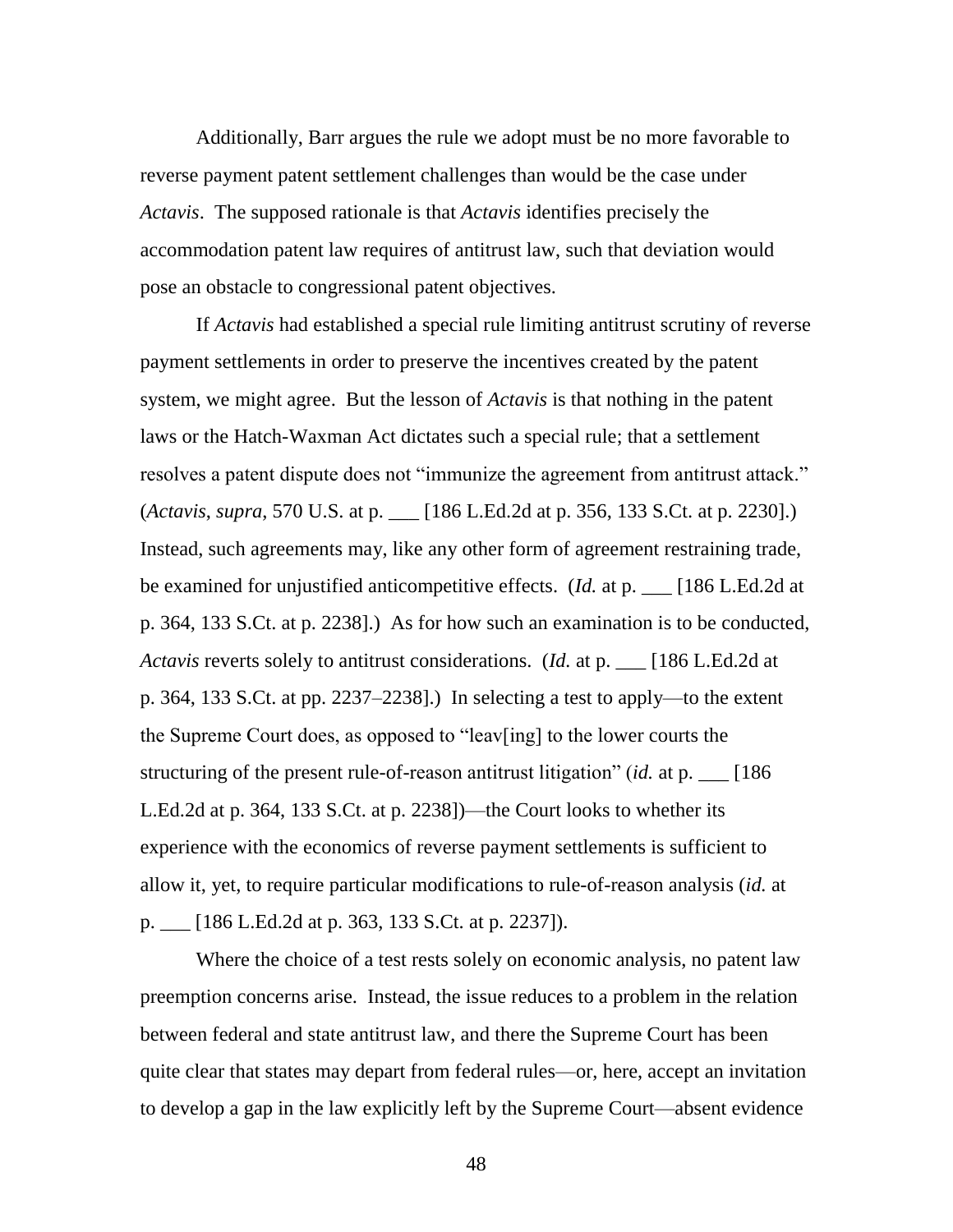of a clear congressional purpose to the contrary. (*California v. ARC America Corp.*, *supra*, 490 U.S. at p. 103.)

We note as well that the structured rule of reason we adopt is consistent with, not an obstacle to, congressional patent and health care goals in two specific ways. First, considerable research and analysis suggests the broad availability of reverse payment settlements favors weak patents and channels investment resources toward suboptimal innovation prospects. (See *ante*, pp. 38–39.) To the extent careful scrutiny of such settlements promotes the very innovation the patent laws were intended to promote, it cannot stand as an obstacle to congressional objectives.

Second, a fundamental goal of the Hatch-Waxman Act is to enhance generic competition and thereby lower prices. Congress rued the "serious anticompetitive effects" of existing rules for generic drug approval, rules that resulted in "the practical extension of the monopoly position of the patent holder beyond the expiration of the patent.‖ (H.R.Rep. No. 98-857, 2d Sess., pt. 2, p. 4 (1984), reprinted in 1984 U.S. Code Cong. & Admin. News, p. 2688.) The substantial reworking of those rules to ease generic approval was designed to "make available" more low cost generic drugs" (*Id.*, pt. 1, p. 14, reprinted in 1984 U.S. Code Cong. & Admin. News, p. 2647) and reduce costs for consumers and government-funded health care alike (*id.* at p. 17, reprinted in 1984 U.S. Code Cong. & Admin. News, p. 2650). By ferreting out anticompetitive agreements that limit generic market entry and sustain costly monopolies, a structured rule of reason serves those goals and poses no obstacle to congressional objectives. **21**

**<sup>21</sup>** A second federalism concern raised by the Court of Appeal, that state antitrust scrutiny would intrude on the exclusivity of federal court patent jurisdiction (see 28 U.S.C. § 1338(a)), likewise presents no issue. This exclusive

*<sup>(</sup>footnote continued on next page)*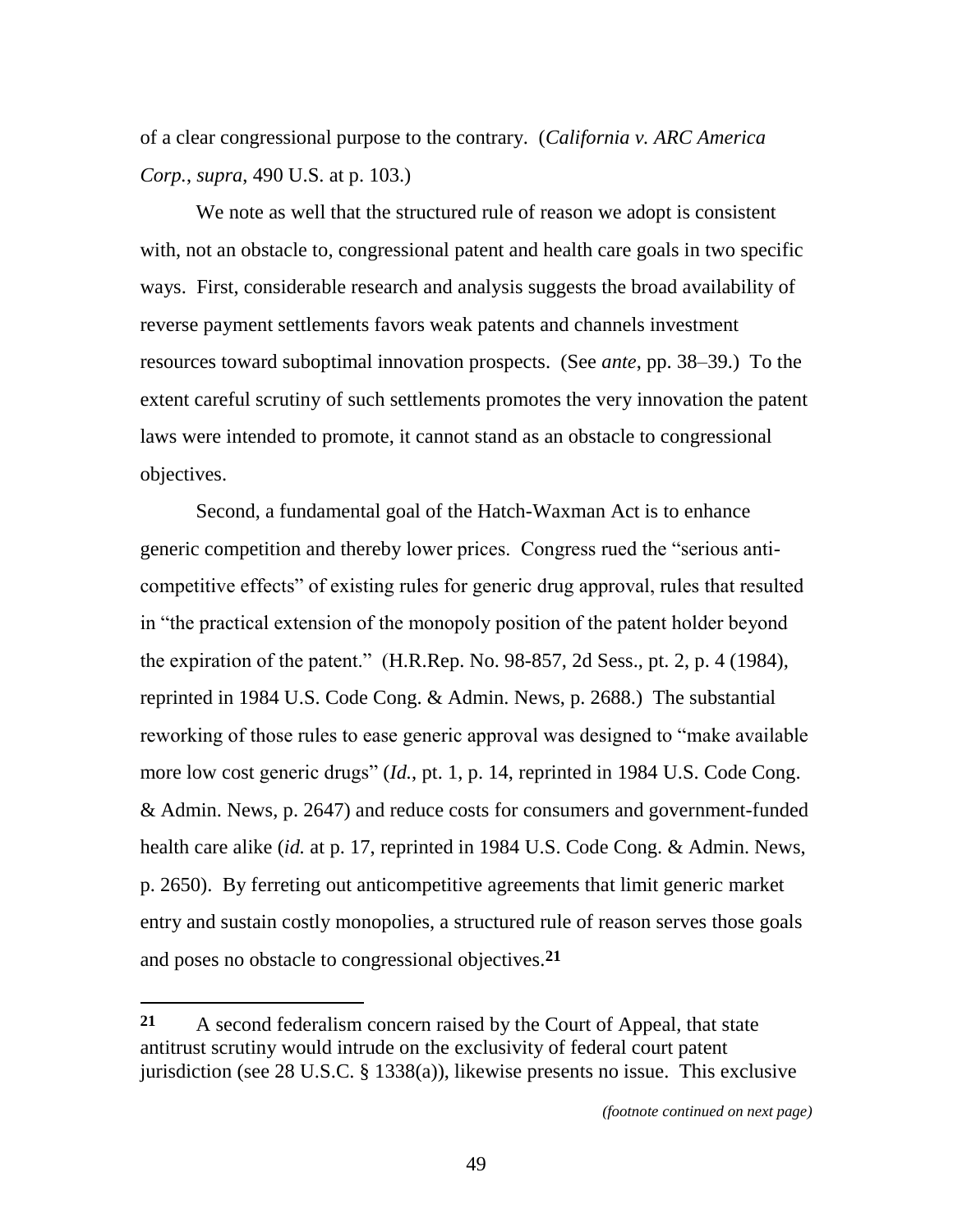## E. *Application*

The trial court and Court of Appeal treated the '444 patent as ironclad and used the entire period until its expiration as the relevant benchmark in order to assess whether the parties' settlement agreement had anticompetitive effects. This was error.

Barr argues we nevertheless should affirm because in the course of their respective opinions the trial court and Court of Appeal purported to apply the rule of reason in addition to the scope of the patent test. But the rule of reason these courts applied is not the structured rule of reason for reverse payment patent settlements we articulate today to effectuate the purposes of the Cartwright Act. Rather, in each instance the courts simply concluded that because the agreement did not exclude competition beyond what the '444 patent would have permitted (assuming it were valid), the agreement necessarily had no anticompetitive effect and was not unlawful under the rule of reason. The same misapprehension underlying the lower courts' scope of the patent analysis, that for antitrust purposes patents are ironclad, also underlay their rule of reason analysis. Accordingly, we must reverse.

#### *(footnote continued from previous page)*

l

jurisdiction does not prevent state courts from deciding state law claims incidentally touching on the validity of a patent. (*Caldera Pharmaceuticals, Inc. v. Regents of University of California* (2012) 205 Cal.App.4th 338, 353–356.) Moreover, the "slim category" of state law claims subject to exclusive federal patent jurisdiction includes only those that " 'necessarily raise' " a federal patent issue. (*Gunn v. Minton* (2013) 568 U.S. \_\_\_, \_\_\_ [185 L.Ed.2d 72, 79, 133 S.Ct. 1059, 1065].) As we have discussed, it is entirely possible to resolve an antitrust challenge to a reverse payment patent settlement without adjudicating the patent's validity.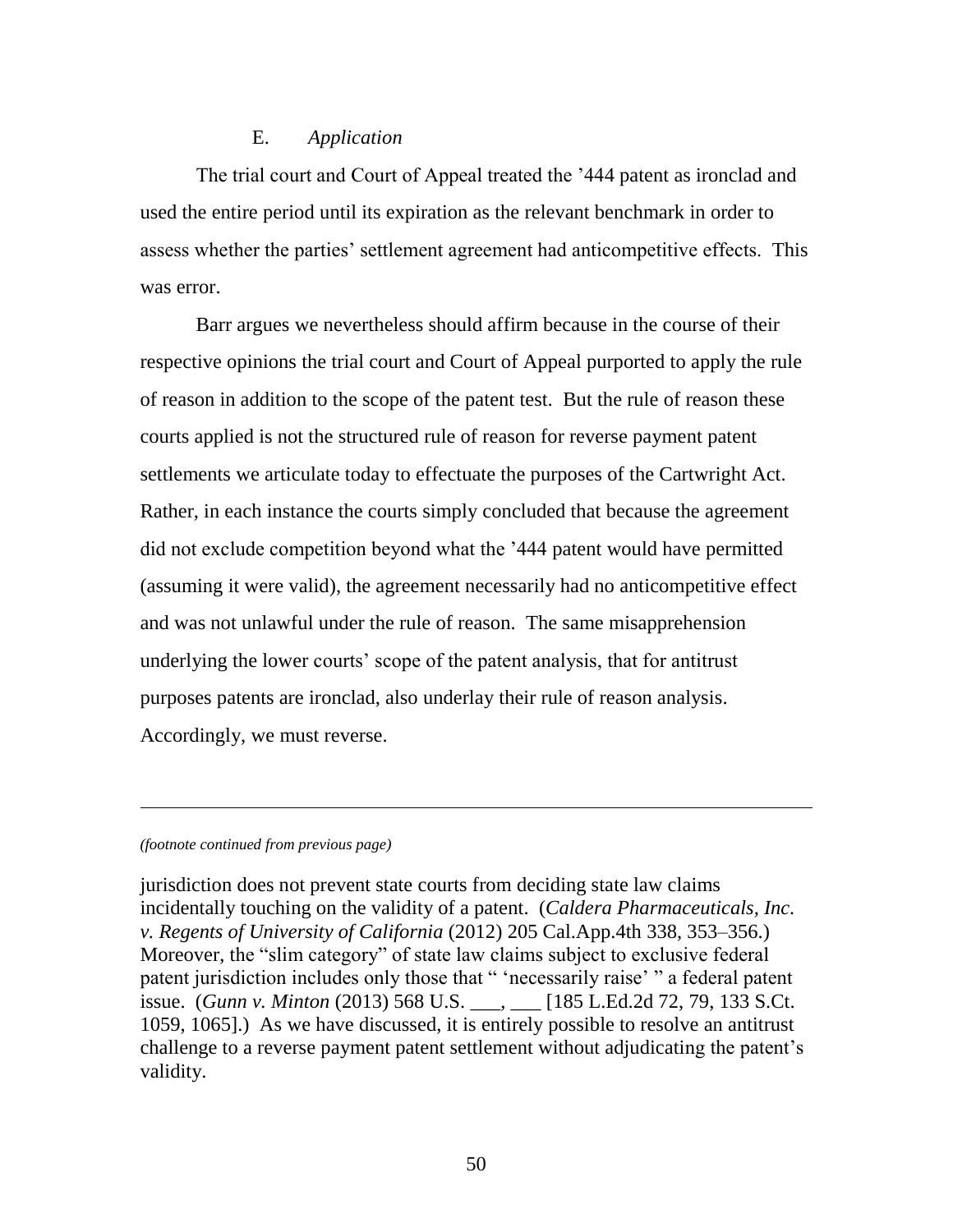## **V.** *Unfair Competition Law and Common Law Monopoly Claims*

The trial court entered judgment against plaintiffs on their unfair competition and common law monopoly claims using the same reasoning it applied to the Cartwright Act claim. Because that reasoning was erroneous, we reverse on these claims as well.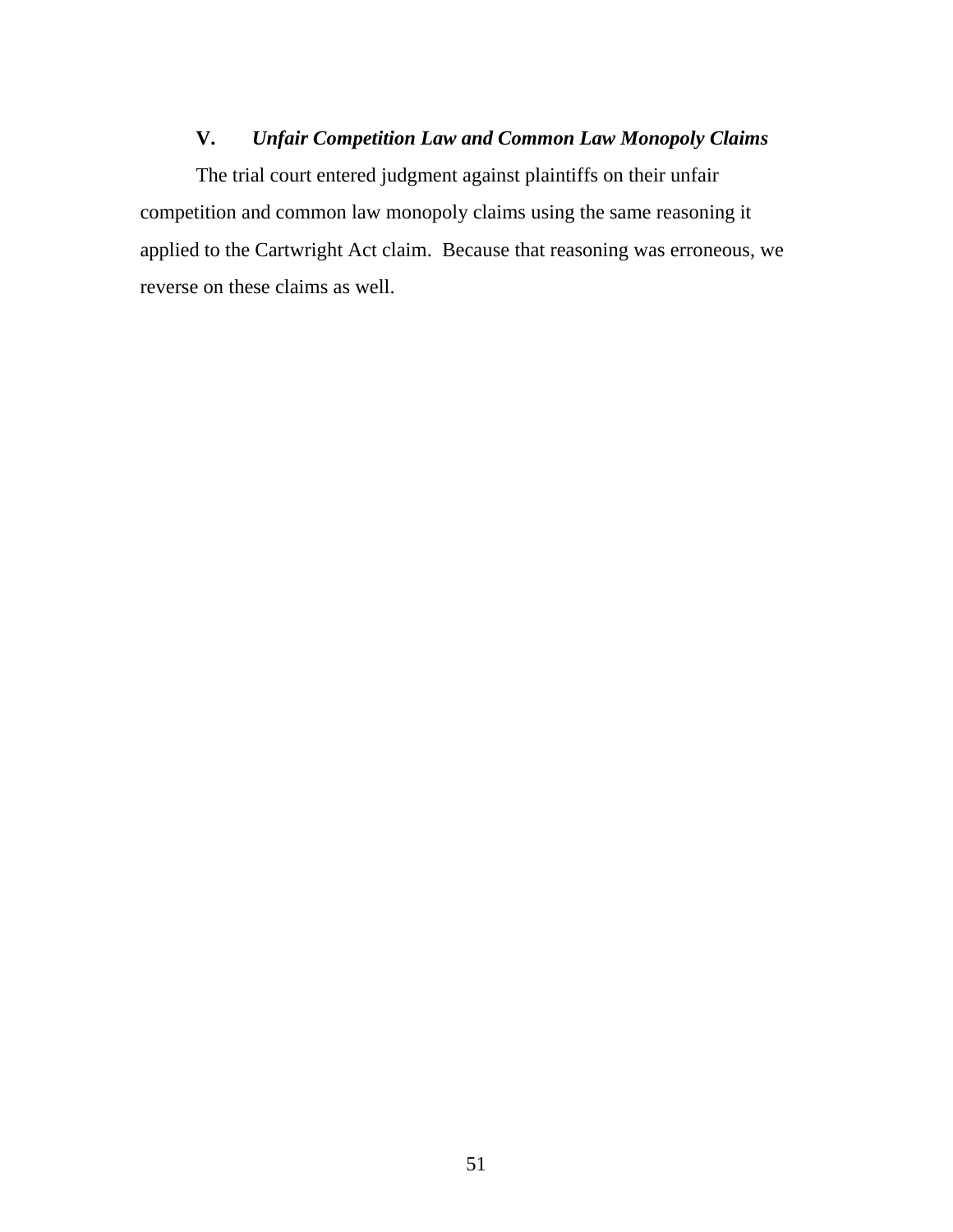## **DISPOSITION**

We reverse the Court of Appeal's judgment and remand for further proceedings consistent with this opinion.

**WERDEGAR, J.**

**WE CONCUR:**

**CANTIL-SAKAUYE, C. J. CHIN, J. CORRIGAN, J. LIU, J. CUÉLLAR, J. KRUGER, J.**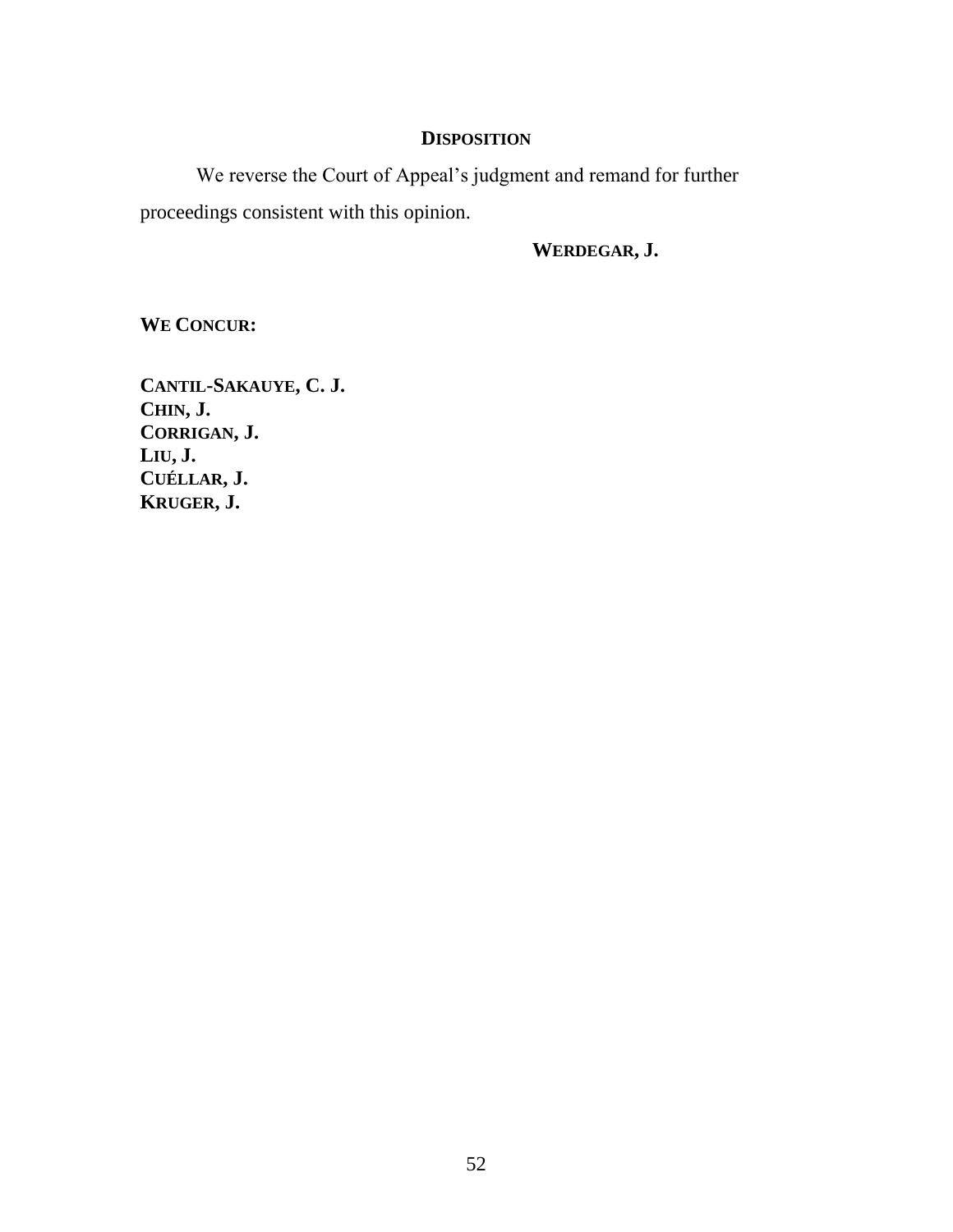*See last page for addresses and telephone numbers for counsel who argued in Supreme Court.*

**\_\_\_\_\_\_\_\_\_\_\_\_\_\_\_\_\_\_\_\_\_\_\_\_\_\_\_\_\_\_\_\_\_\_\_\_\_\_\_\_\_\_\_\_\_\_\_\_\_\_\_\_\_\_\_\_\_\_\_\_\_\_\_\_\_\_\_\_\_\_\_\_\_\_\_\_\_\_\_\_\_\_**

**\_\_\_\_\_\_\_\_\_\_\_\_\_\_\_\_\_\_\_\_\_\_\_\_\_\_\_\_\_\_\_\_\_\_\_\_\_\_\_\_\_\_\_\_\_\_\_\_\_\_\_\_\_\_\_\_\_\_\_\_\_\_\_\_\_\_\_\_\_\_\_\_\_\_\_\_\_\_\_\_\_\_**

**\_\_\_\_\_\_\_\_\_\_\_\_\_\_\_\_\_\_\_\_\_\_\_\_\_\_\_\_\_\_\_\_\_\_\_\_\_\_\_\_\_\_\_\_\_\_\_\_\_\_\_\_\_\_\_\_\_\_\_\_\_\_\_\_\_\_\_\_\_\_\_\_\_\_\_\_\_\_\_\_\_\_**

**\_\_\_\_\_\_\_\_\_\_\_\_\_\_\_\_\_\_\_\_\_\_\_\_\_\_\_\_\_\_\_\_\_\_\_\_\_\_\_\_\_\_\_\_\_\_\_\_\_\_\_\_\_\_\_\_\_\_\_\_\_\_\_\_\_\_\_\_\_\_\_\_\_\_\_\_\_\_\_\_\_\_**

**Name of Opinion** In re Cipro Cases I & II

**Unpublished Opinion Original Appeal Original Proceeding Review Granted** XXX 200 Cal.App.4th 442 **Rehearing Granted**

**Opinion No.** S198616 **Date Filed:** May 7, 2015

**Court:** Superior **County:** San Diego **Judge:** Richard E. L. Strauss

#### **Counsel:**

Lieff, Cabraser, Heimann & Bernstein, Eric B. Fastiff, Brendan Glackin, Jordan Elias, Dean M. Harvey; Joseph Saveri Law Firm, Joseph R. Saveri, Lisa J. Leebove; Krause, Kalfayan, Benink & Slavens, Ralph B. Kalfayan; Zwerling, Schachter & Zwerling, Dan Drachler; Durie Tangri and Mark A. Lemley for Plaintiffs and Appellants.

The Kralowec Law Group and Kimberly A. Kralowec for Consumer Attorneys of California as Amicus Curiae on behalf or Plaintiffs and Appellants.

Michael A. Carrier; Zelle Hofmann Voelbel & Mason and Judith A. Zahid for 49 Professors as Amici Curiae on behalf or Plaintiffs and Appellants.

Mark A. Lemley for 78 Intellectual Property Law, Antitrust Law, Economics and Business Professors as Amici Curiae on behalf or Plaintiffs and Appellants.

Richard M. Brunell; Zelle Hofmann Voelbel & Mason and Judith A. Zahid for American Antitrust Institute as Amicus Curiae on behalf or Plaintiffs and Appellants.

Edleson & Rezzo, Joann F. Rezzo; Karcher Harmes, Kathryn E. Karcher; Stinson Morrison Hecker, Stinson Leonard Street, David E. Everson, Heather S. Woodson and Victoria L. Smith for Defendants and Respondents Hoechst Marion Roussel, Inc., The Rugby Group, Inc., and Watson Pharmaceuticals, Inc.

Luce, Forward, Hamilton & Scripps, McKenna Long & Aldridge, Charles A. Bird, Christopher J. Healey, Todd R. Kinnear; Jones Day, Kevin D. McDonald; Bartlit Beck Herman Palenchar & Schott and Peter B. Bensinger, Jr., for Defendant and Respondent Bayer Corporation.

Kirkland & Ellis, Jay P. Lefkowitz, Edwin John U, Karen N. Walker and Gregory L. Skidmore for Defendant and Respondent Barr Laboratories, Inc.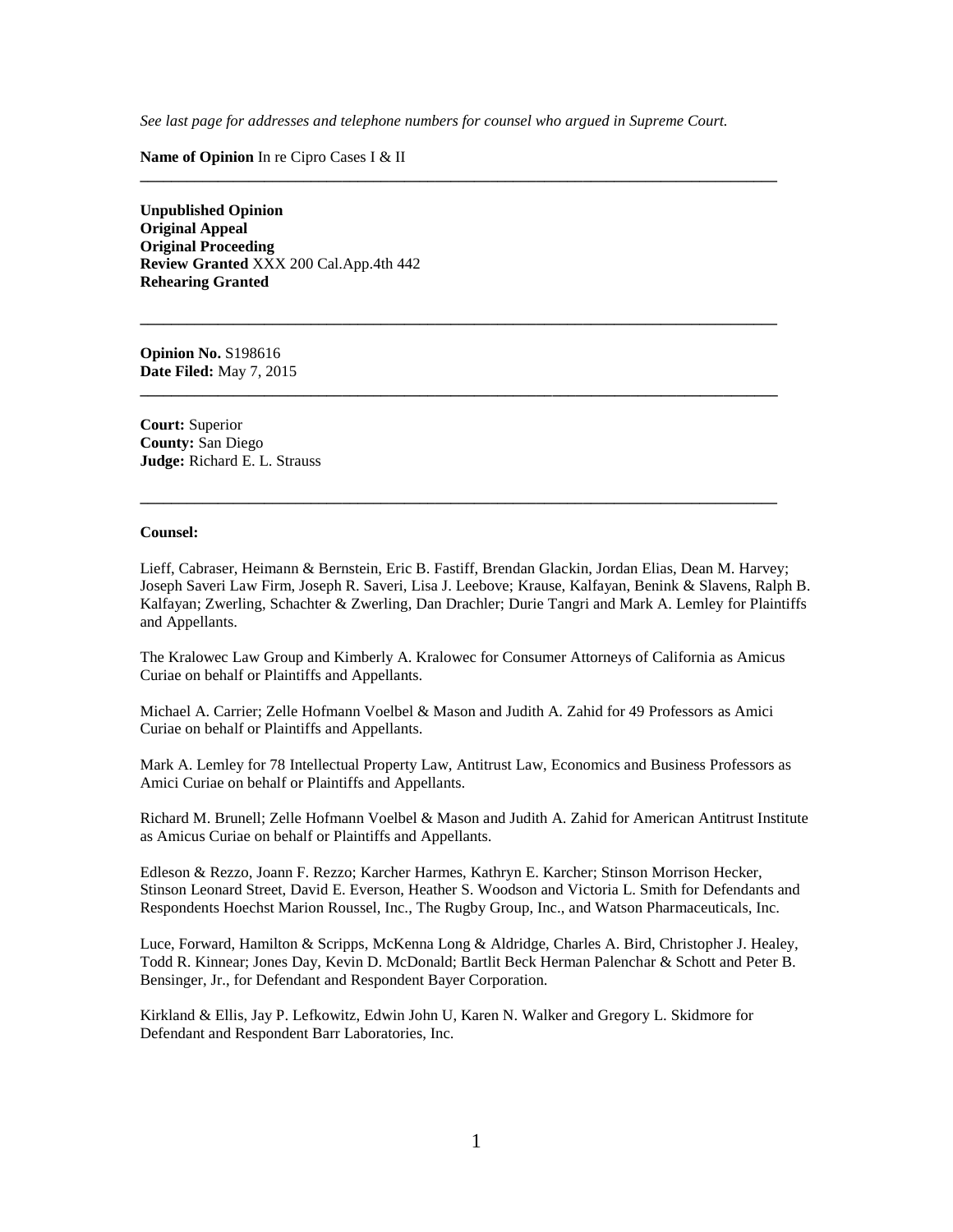#### **Page 2 – counsel continued – S198616**

### **Counsel:**

Richard A. Samp, Cory L. Andrews; Law Offices of Mark E. Foster and Mark E. foster for Washington Legal Foundation as Amicus Curiae on behalf of Defendants and Respondents.

Munger , Tolles & Olson, Jeffrey I. Weinberger, Adam R. Lawton, Guha Krishnamurthi, Rohit K. Singla and Michelle T. Friedland for The Chamber of Commerce of the United States of America as Amicus Curiae on behalf of Defendants and Respondents.

Stevens & Lee, Joseph Wolfson; Duane Morris and Paul J. Killion for Generic Pharmaceutical Association as Amicus Curiae on behalf of Defendants and Respondents.

Kamala D. Harris, Attorney General, Edward C. DuMont, State Solicitor General, Kathleen E. Foote, Assistant Attorney General, Janill L. Richards, Deputy State Solicitor General, and Cheryl L. Johnson, Deputy Attorney General, for California Attorney General, as Amicus Curiae.